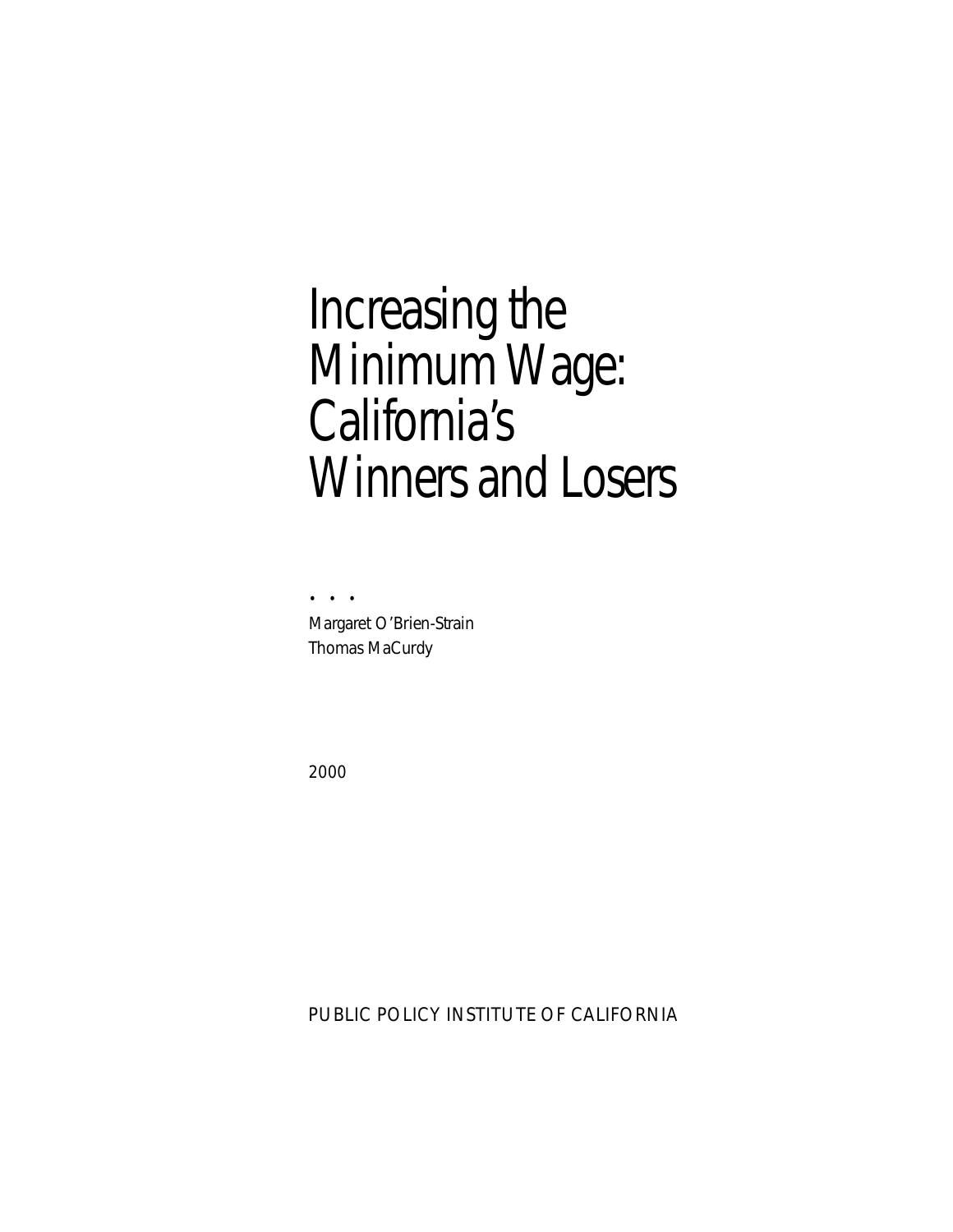Library of Congress Cataloging-in-Publication Data O'Brien-Strain, Margaret Increasing the minimum wage : California's winners and losers / Margaret O'Brien-Strain, Thomas MaCurdy. p. cm. Includes bibliographical references. ISBN: 1-58213-050-7 1. Minimum wage—California. I. MaCurdy, Thomas E. II. Title.

HD4919.C2 O27 2000 331.2'3—dc21 00-029347

Copyright © 2000 by Public Policy Institute of California All rights reserved San Francisco, CA

Short sections of text, not to exceed three paragraphs, may be quoted without written permission provided that full attribution is given to the source and the above copyright notice is included.

Research publications reflect the views of the authors and do not necessarily reflect the views of the staff, officers, or Board of Directors of the Public Policy Institute of California.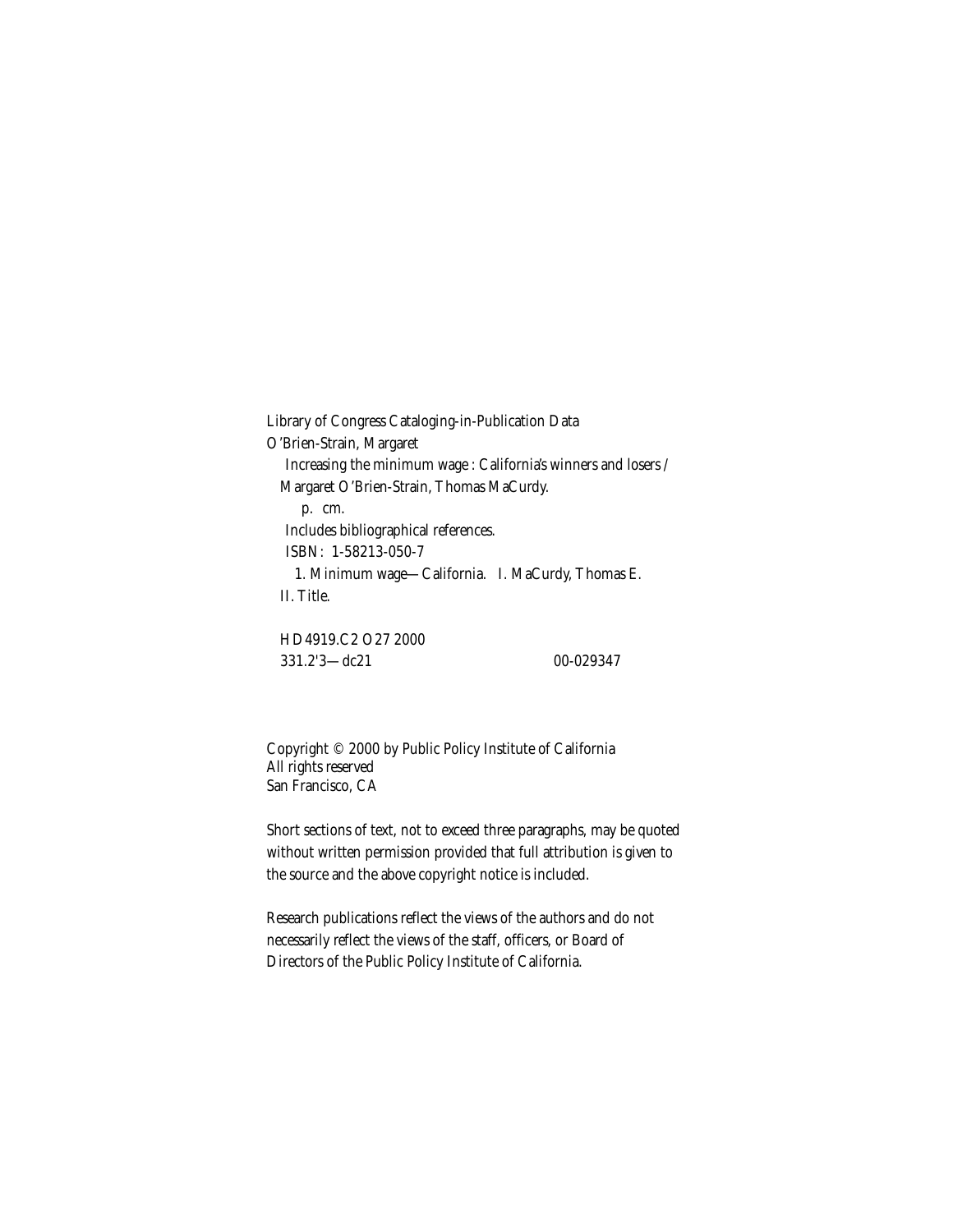### **Foreword**

In 1998, PPIC established a joint project with The SPHERE Institute to carry out thorough and timely analyses of California's welfare, child support, health care, and income support policies. The joint project, called California Social Policy Analysis (CalSPAN), is under the direction of Thomas MaCurdy, Adjunct Fellow at PPIC and Professor of Economics at Stanford University. The project stemmed from the realization that the nation's social policy is undergoing dramatic change. Some of that change is exemplified by the federal welfare reform legislation of 1996 and the subsequent adoption of CalWorks in 1997. At the same time, there has been intense interest in reforming California's child support system, improving health care for the uninsured, and increasing the minimum wage to help the poorest families in the state. Given these developments, CalSPAN's chief objective is to build accurate data bases for analyzing policy proposals and presenting timely findings to decisionmakers in Sacramento and Washington.

*Increasing the Minimum Wage: California's Winners and Losers*, by Margaret O'Brien-Strain and Thomas MaCurdy, is the first in a series of products from CalSPAN. Its findings suggest that the assumptions behind current social policy do not always hold up to careful scrutiny. For example, proponents of minimum wage increases often assume that the additional earnings will benefit poor families; yet even under broad definitions of poverty, poor and near-poor families received less than half of the earnings stemming from the 1996 federal increase. Now Congress is considering another increase. The authors predict that if the bill becomes law and does not result in higher unemployment, California's families will pay more for the increased costs of goods and services than they will receive through higher earnings.

Social policy debates are often fueled by assumptions and opinions rather than facts. In eight previous studies of poverty and welfare, PPIC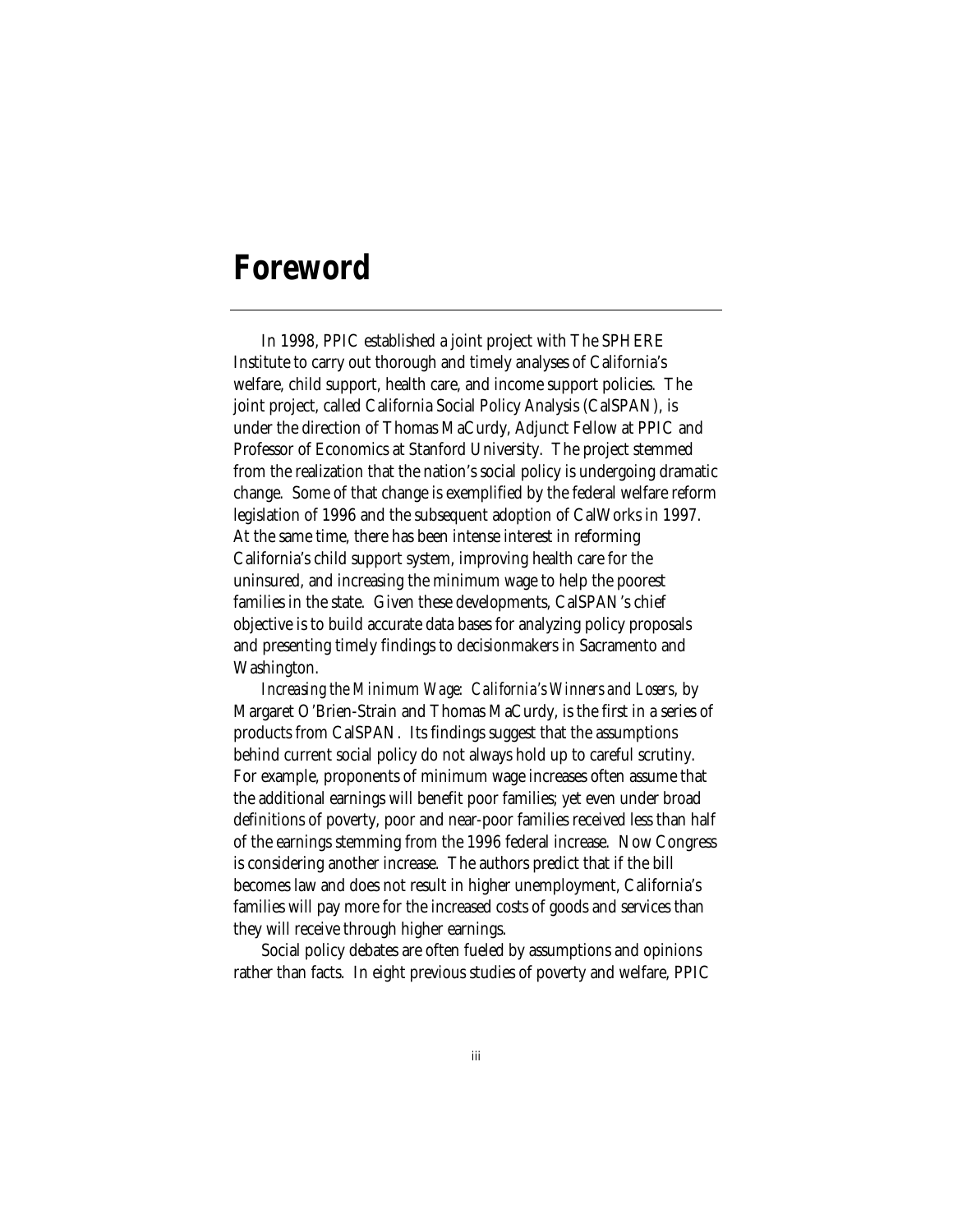has brought new data and analysis to bear on the hotly contested issues of income, health, and child support policy. The present report represents PPIC's first step toward an even more focused commitment to social policy. Timely, reliable studies are ever more important as federal authority is devolved to the states and California faces more responsibility for both the design and implementation of policy. The state's 58 counties, no less than Sacramento, will be responsible for finding and implementing creative solutions that have long eluded federal and state bureaucrats alike. Subsequent studies from PPIC and CalSPAN will examine the role of the booming economy in reducing the state's welfare rolls; the effects of policy changes on different parts of the welfare caseload; and options for an improved system of child support.

David W. Lyon President and CEO Public Policy Institute of California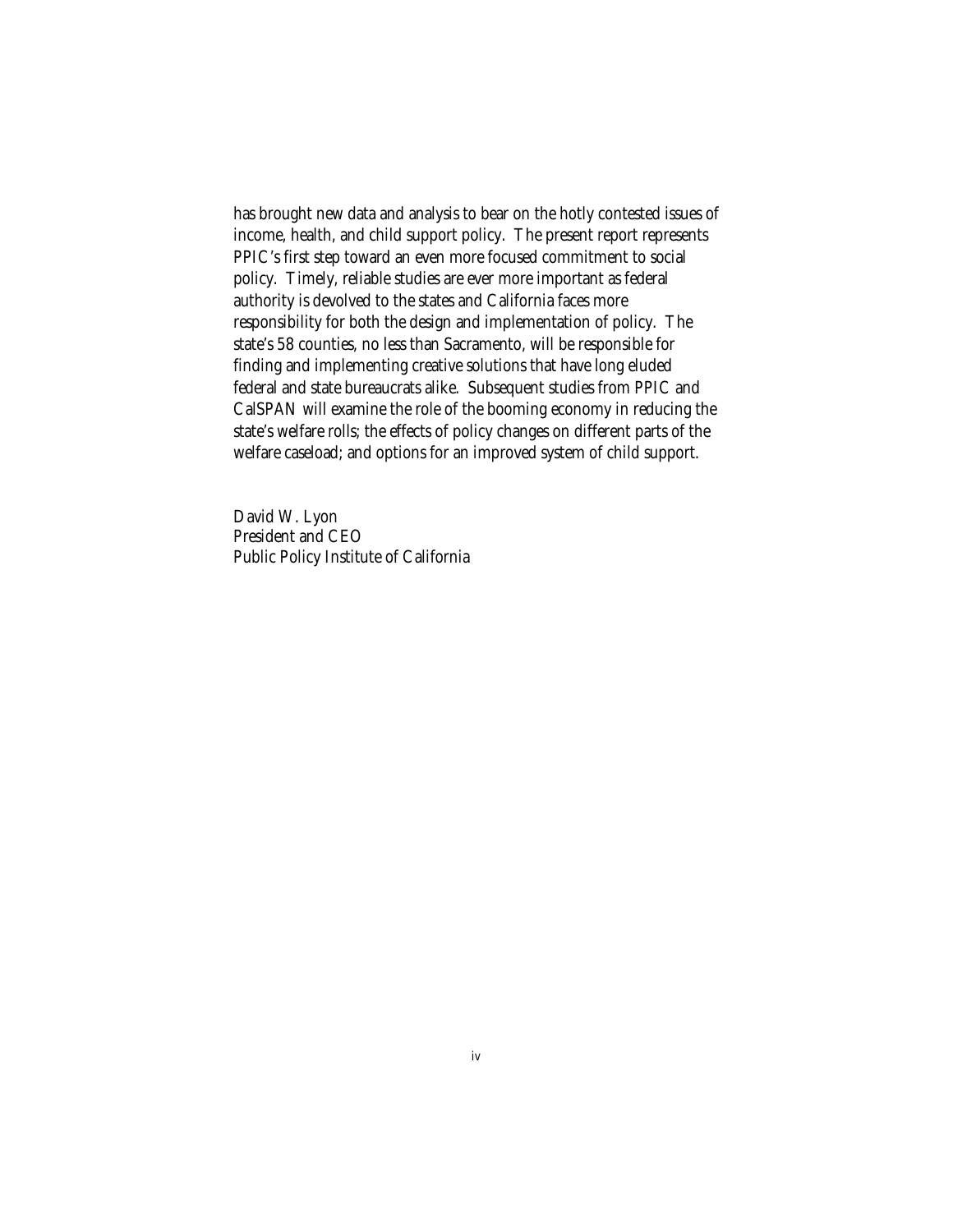### **Summary**

Minimum wage increases have been a popular policy option at both the state and federal levels. Most recently, Congress has debated raising the federal minimum wage from \$5.15 to \$6.15 an hour. The appeal of such increases for policymakers and the public relies heavily on two common assumptions: first, that raising the minimum wage will increase income for the poor, and second, that in doing so, it imposes very little public or social cost. This report evaluates these assumptions by examining the distributional effects of the minimum wage, accounting for both the benefits of the wage increase to low-income families and the costs of such an increase for California families.

To understand the redistributive effects of minimum wage increases for families in California, we consider the case of the 1996 federal minimum wage increase from \$4.25 to \$5.15 an hour. In evaluating this increase, we address four research questions:

- What was the magnitude of the wage increase for workers and employers?
- What share of the additional income went to poor families in California?
- What types of families paid for the higher labor costs incurred as a result of the wage increase?
- How would the answers differ if the minimum wage increase had been a state-only rather than a federal increase?

In this summary, we first provide a brief overview of the research methodology and then turn to the major findings around these research questions.

### **Methodological Approach**

Calculating who benefits from a minimum wage increase is fairly straightforward. Using data on family income and earnings from the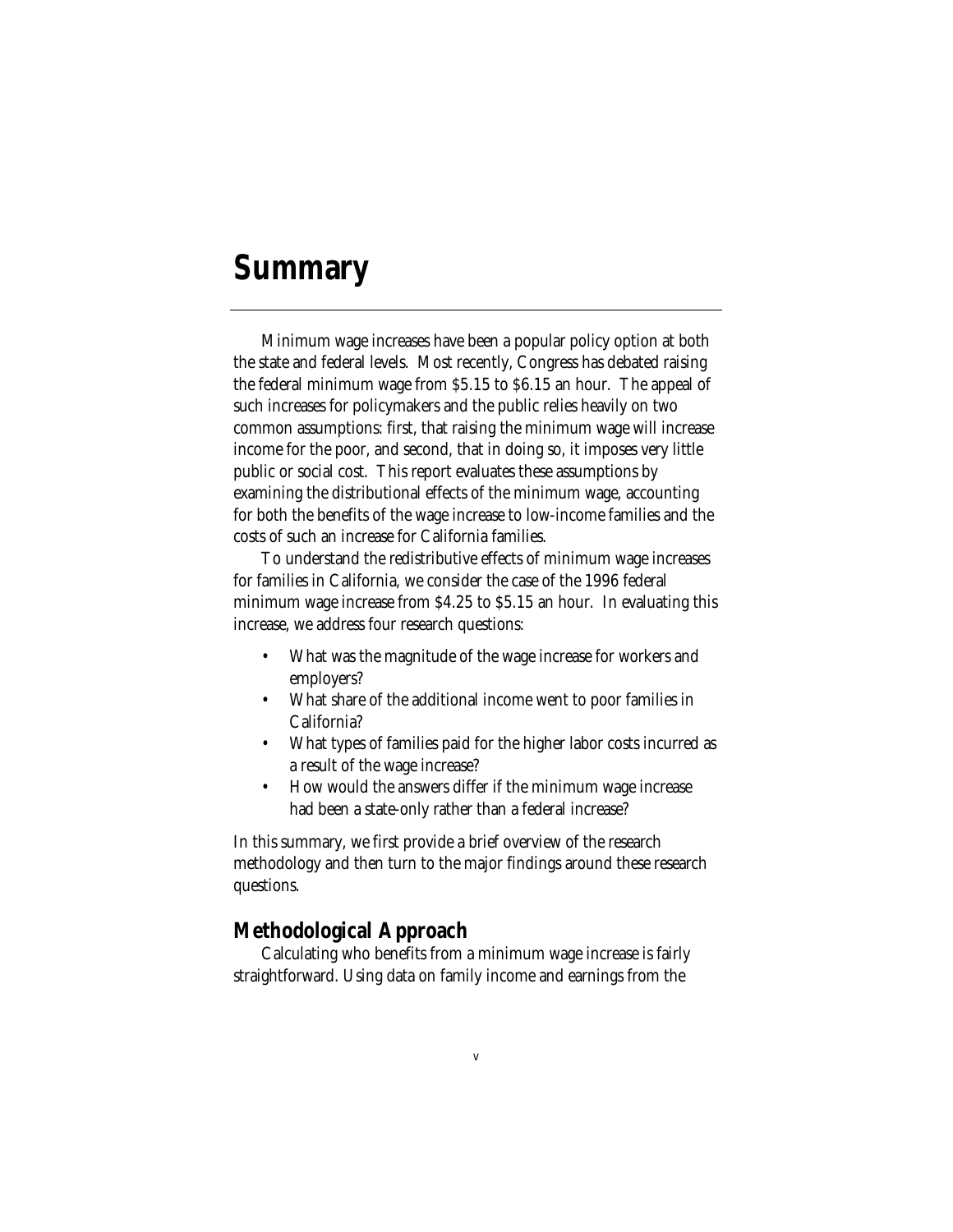Survey of Income and Program Participation, we calculate the expected additional earnings for workers who previously made less than \$5.15 an hour. Accounting for these additional earnings, we determine the change in family income before and after taxes. We then evaluate the effects of the wage increase on particular categories of families, especially families we view as the likely targets of the minimum wage increase.

It is more difficult to assess the costs incurred by a wage increase. Logically, employers facing higher labor costs could respond by reducing employment, raising prices, or reducing profits. Most of the minimum wage literature has focused on employment losses—an outcome strongly predicted by economic theory but difficult to detect empirically. Widely cited studies of the fast food industry found no employment losses following minimum wage increases. However, the same widely cited studies also found a much less noted increase in prices. In fact, it appears that the short-run effect of a minimum wage increase may be a price increase, with employment effects becoming evident only in the longer run. Thus, we feel it is valuable to consider the extreme case of a minimum wage increase with no employment reduction, no cut in profits, and all costs passed on in higher prices. In doing so, we are abstracting from the very real issue that most people will have to adjust their spending in reaction to these higher prices. It is these responses that determine whether and where jobs are lost in the long run. For this reason, we do not realistically expect our assumptions to hold over the longer term, but we feel that they do provide an instructive case for understanding the potential distributional effects of a change in the minimum wage.

We determine the costs of the minimum wage increase by estimating the expected increase in labor costs and tracing these costs through to the prices of consumer products. Using these implied price increases, we then determine how much more families would have to pay for the goods they purchase in a year. This gives us an estimate of the cost to families to pay for the minimum wage increase through higher prices for goods made with minimum wage labor. As with the benefits, we can compare the additional costs across different categories of California families.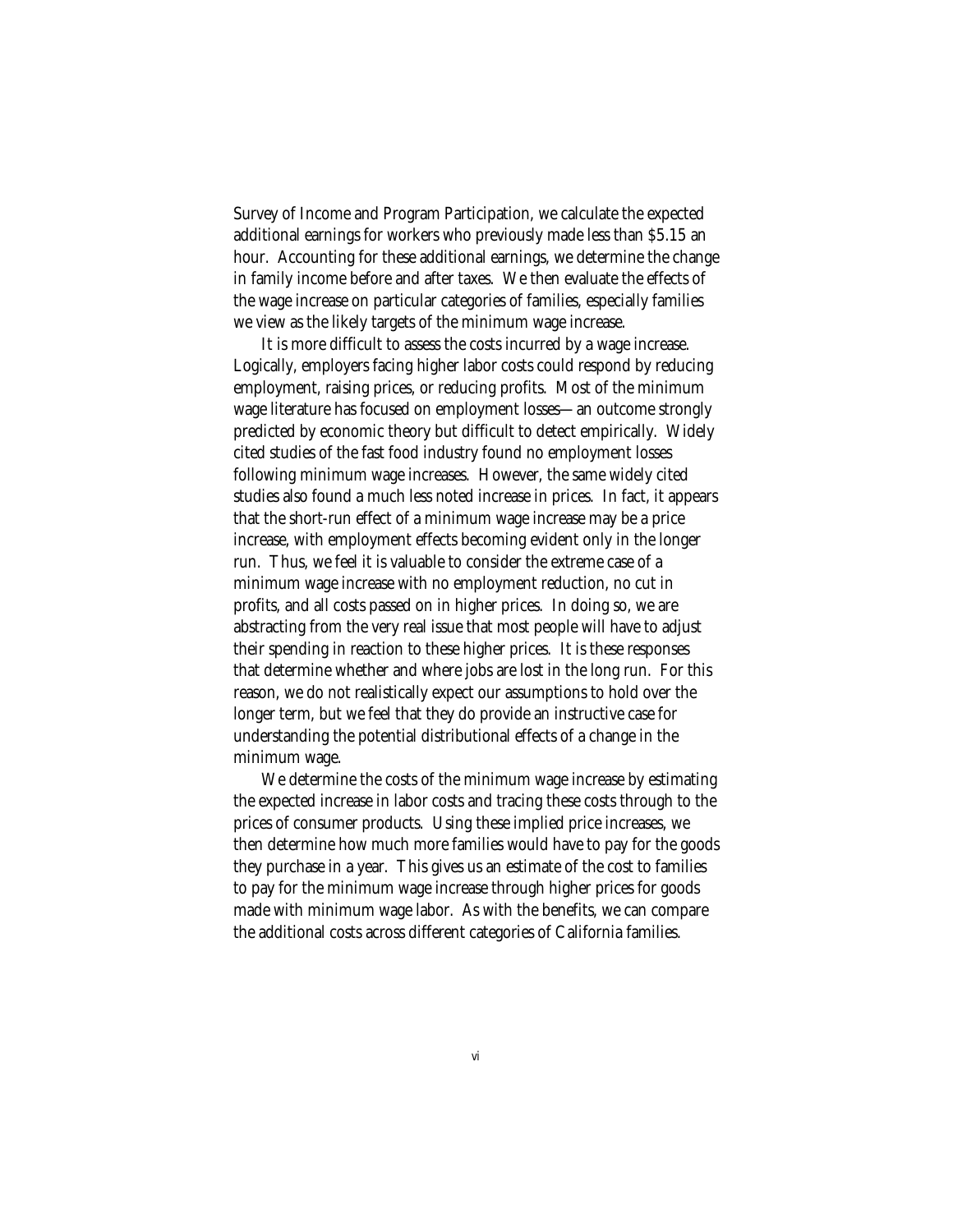### **Key Findings**

1. **Families in poverty receive only a fraction of the benefits of a minimum wage increase; even under broader definitions, poor and near-poor families get less than half of the additional earnings.**

Although the minimum wage is frequently compared to the poverty level for a family of three or four, only 11 percent of the additional earnings from the minimum wage go to families with children living in poverty. Less than 10 percent of the additional earnings go to families supporting children primarily on minimum wage earnings. In fact, higher-income families are nearly as likely as low-income families to benefit from the minimum wage. The 40 percent of families with the lowest incomes receive only 43 percent of the extra earnings from the increase in the minimum wage. The 40 percent of families with the highest income receive 34 percent of the additional earnings. Because minimum wage earnings, unlike most income supports, are taxable, 22 percent of the additional earnings are collected in taxes.

2. **As the minimum wage drives up prices, low-income families face a larger percentage increase than high-income families in the price of the goods they buy.**

If there are no employment losses following a minimum wage increase, employers are likely to pass along their higher labor costs as higher prices for the goods they produce. In fact, because employers pay taxes on the wages, their additional labor costs are higher than the additional earnings paid to workers. When translated into prices, the federal increase from \$4.25 to \$5.15 costs California families an average of \$133 more per year for the goods they normally purchase. Since higher-income families spend more, they would pay more in absolute terms than lower-income families: up to \$234 per year compared to \$84 per year. However, this price increase represents a smaller share of expenditures for higher-income families, because fewer of their purchases are produced by low-wage workers.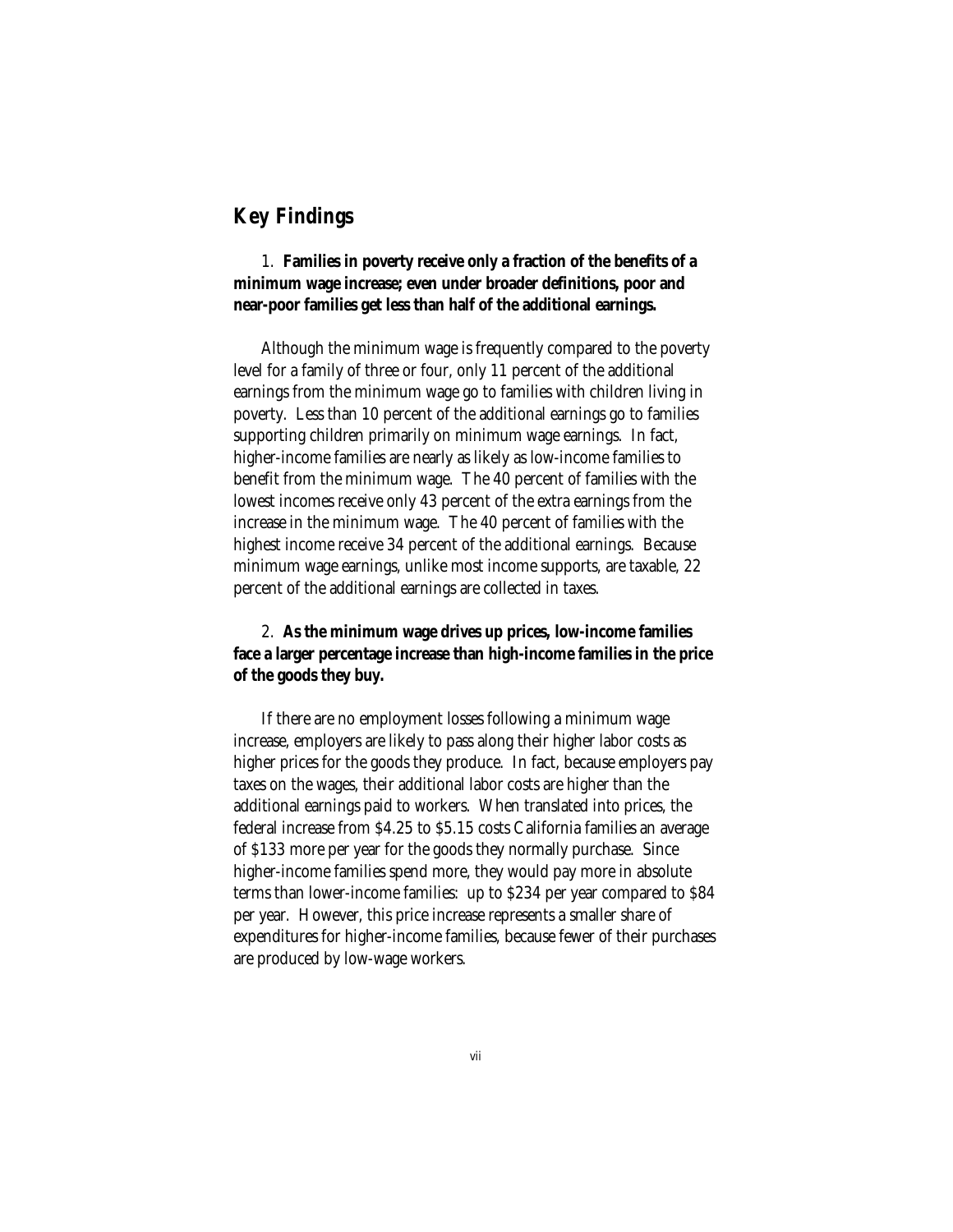3. **On net, the minimum wage increase redistributes income to families with low-wage workers from families without, regardless of the income level.**

At all income levels, about one in five families benefits from a minimum wage increase because there is a low-wage worker in the family. Families with low-wage workers are clearly better off following the wage increase, assuming that there are no employment losses. Although they lose some of their additional earnings to taxes and to higher prices for the goods they purchase, these costs do not offset the extra income from the higher wage. However, most families at all income levels do not include a low-wage worker. For example, among the poorest 20 percent of families in California, three out of four families do not include a low-wage worker, either because no one is working in the household or because they earn higher wages but do not work many hours. These families without low-wage workers pay higher prices without receiving any additional income, so the main redistribution of income is from families without low-wage workers to families with lowwage workers, rather than from rich to poor families. Averaging across all families, however, Californians are slightly worse off following a minimum wage increase because taxes reduce the value of the earnings while increasing the labor costs.

### 4. **Overall, California families are better off with a state-only minimum wage increase and worse off with a federal minimum wage increase***.*

Under a federal minimum wage increase, Californians must pay higher prices for goods produced by minimum wage workers both within and outside the state. Unfortunately, the total additional labor costs exceed the extra income families receive, since the earnings incur both income and payroll taxes. If the increase had occurred only at the state level, consumers outside California would have paid as much as a third of the higher costs through their purchase of goods exported from California. (If they are unwilling to pay higher prices for these goods,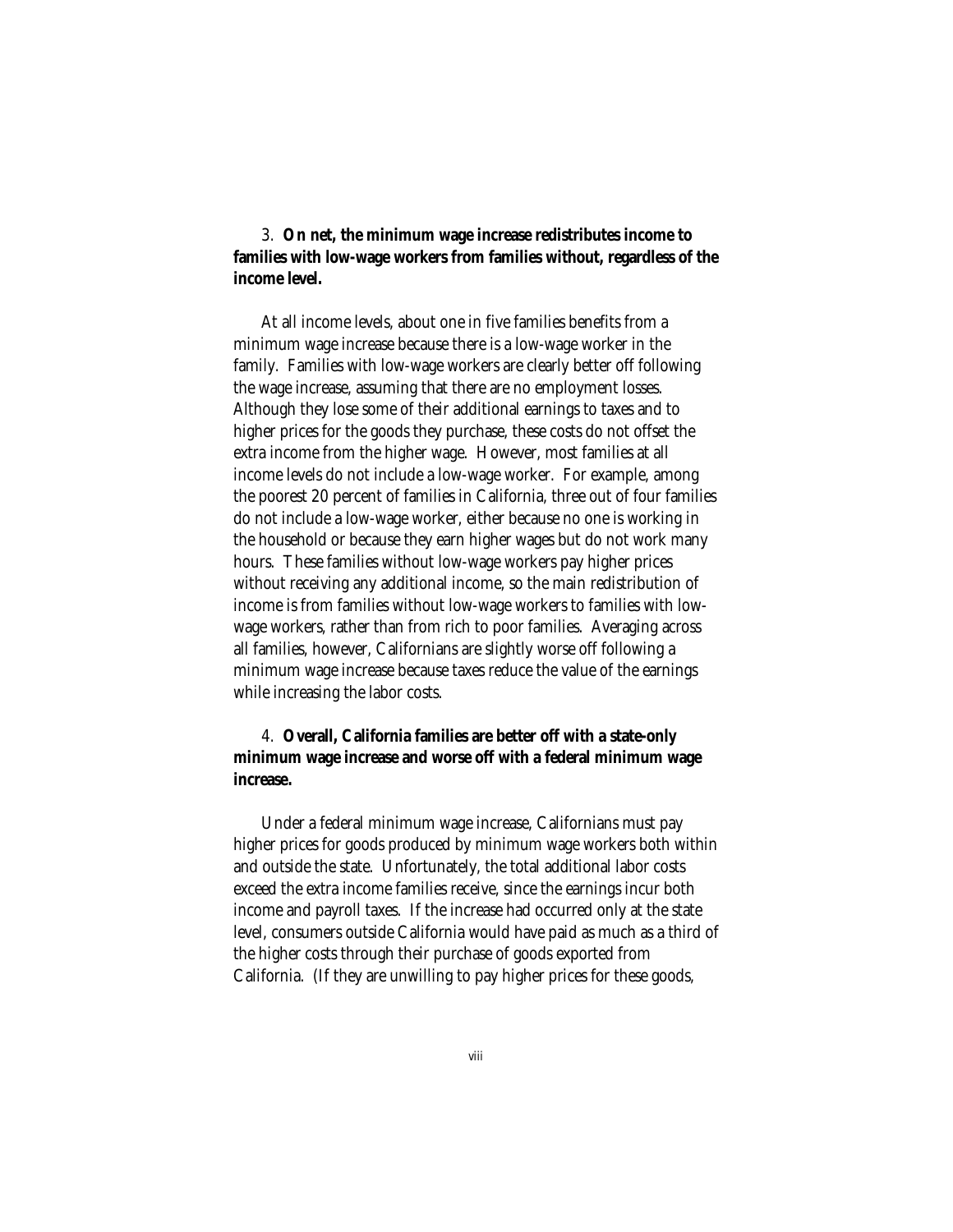the assumption of no employment loss cannot hold.) In the alternative scenario of a state-only increase, therefore, the benefits to Californians exceed the costs overall, although the majority of families still pay more without receiving higher earnings. On the other hand, the fact that a state-only wage increase makes goods produced in California more expensive than goods produced outside the state increases the likelihood that the minimum wage will cause employment losses.

### 5. **The wage increase from \$4.25 to \$5.15 raised labor costs by approximately \$1.5 billion in California and by \$13 billion nationwide.**

The 90¢ increase in the minimum wage that went into effect between 1996 and 1997 increased the gross earnings of low-wage workers by about \$12 billion in the United States, with \$1.4 billion going to higher wages for Californians. However, the total labor costs were higher, primarily because of payroll taxes, whereas the actual increase in take-home pay was lower than the increase in gross earnings. Thus, the increased minimum raised labor costs in California by \$1.53 billion, but workers kept only \$1.11 billion. The remaining \$421 million went to payroll and income taxes collected on the higher wages.

### **Conclusions for the Current Policy Debate**

This report focuses on the federal minimum wage increase from \$4.25 to \$5.15. Since this increase was passed, California increased its own minimum wage to \$5.75, and Congress is now calling for an additional increase to \$6.15. We expect a new increase to have distributional effects that are very similar to the last federal increase, with one important exception. Given our \$5.75 minimum, a new minimum \$6.15 represents a \$1 increase for minimum wage workers outside California, but only a 40¢ increase for minimum wage workers within California. This acts in the opposite direction of a state-only increase: Californians would pay more for this additional increment in the form of higher prices for goods from both inside and outside California than they would receive through higher earnings.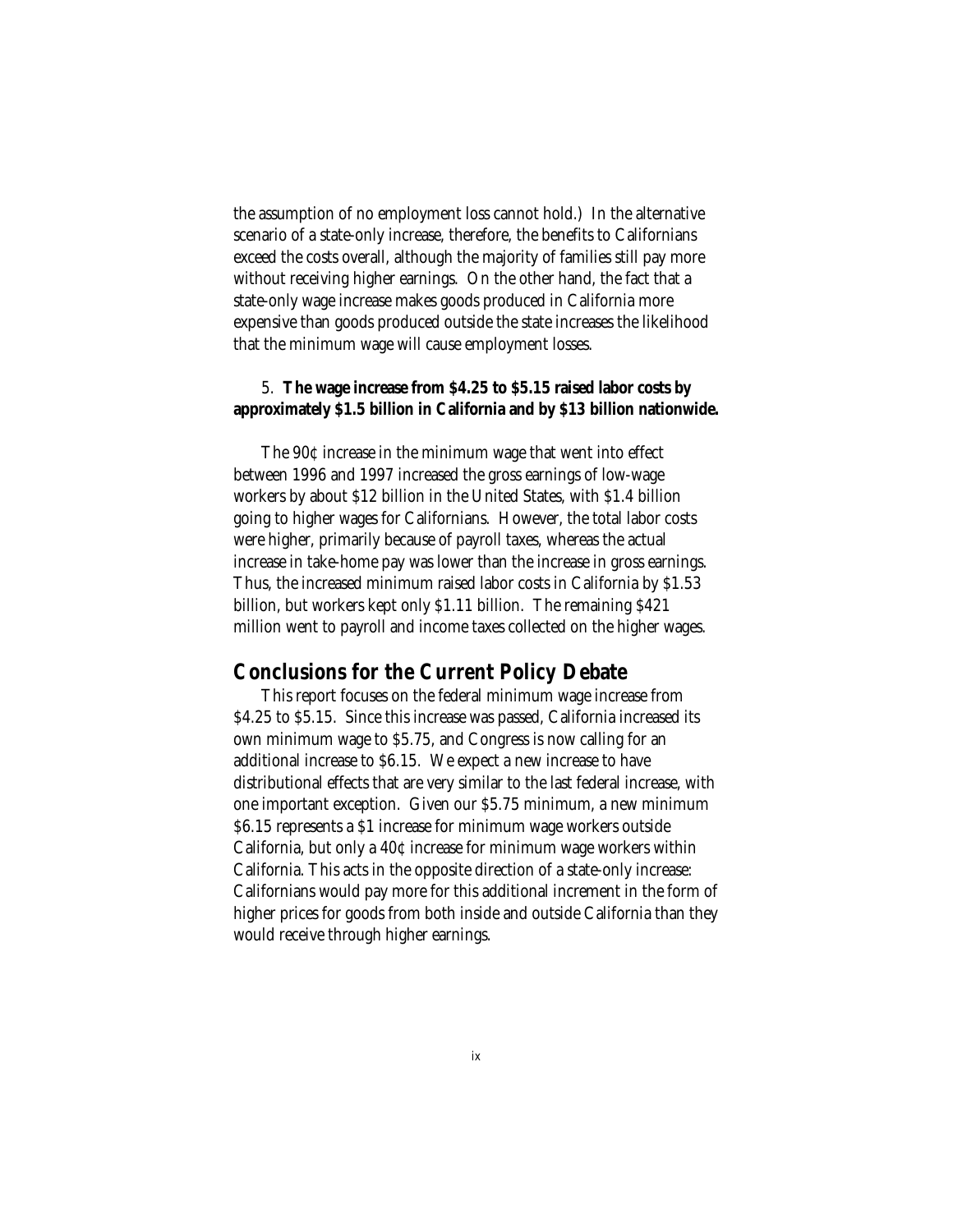# **Contents**

|                  |                                                             | iii            |
|------------------|-------------------------------------------------------------|----------------|
|                  |                                                             | $\mathbf{V}$   |
|                  | xiii                                                        |                |
|                  | <b>XV</b>                                                   |                |
|                  | xvii                                                        |                |
| $\mathbf{1}$ .   |                                                             | 1              |
| 2.               | PAYING FOR THE MINIMUM WAGE                                 | $\overline{7}$ |
|                  |                                                             | $\overline{7}$ |
|                  |                                                             | $\overline{7}$ |
|                  | 12                                                          |                |
|                  | 13                                                          |                |
|                  | Summary: Assumptions on Paying for the Minimum              |                |
|                  | 14<br>Wage                                                  |                |
| 3.               | OVERVIEW OF METHODOLOGY AND DATA<br>17                      |                |
|                  | 17                                                          |                |
|                  | Overview of Methodology<br>18                               |                |
| $\overline{4}$ . | WHO BENEFITS HOW MUCH FROM THE FEDERAL                      |                |
|                  | MINIMUM WAGE INCREASE?<br>21                                |                |
|                  | Calculating the Distribution of Benefits<br>21              |                |
|                  | Distribution of Benefits Across Families, by Income: Before |                |
|                  | 22                                                          |                |
|                  | Benefits to Other Target Families<br>26                     |                |
|                  | Summary: Distribution of Benefits<br>28                     |                |
| 5.               | WHO PAYS HOW MUCH FOR THE FEDERAL                           |                |
|                  | MINIMUM WAGE INCREASE?<br>31                                |                |
|                  | 32<br>Attributing Labor Costs to Price Increases            |                |
|                  | 33<br>Price Increases from Increased Labor Costs            |                |
|                  | 37<br>Distribution of Costs Across Families                 |                |
|                  | Summary: Distribution of Costs<br>40                        |                |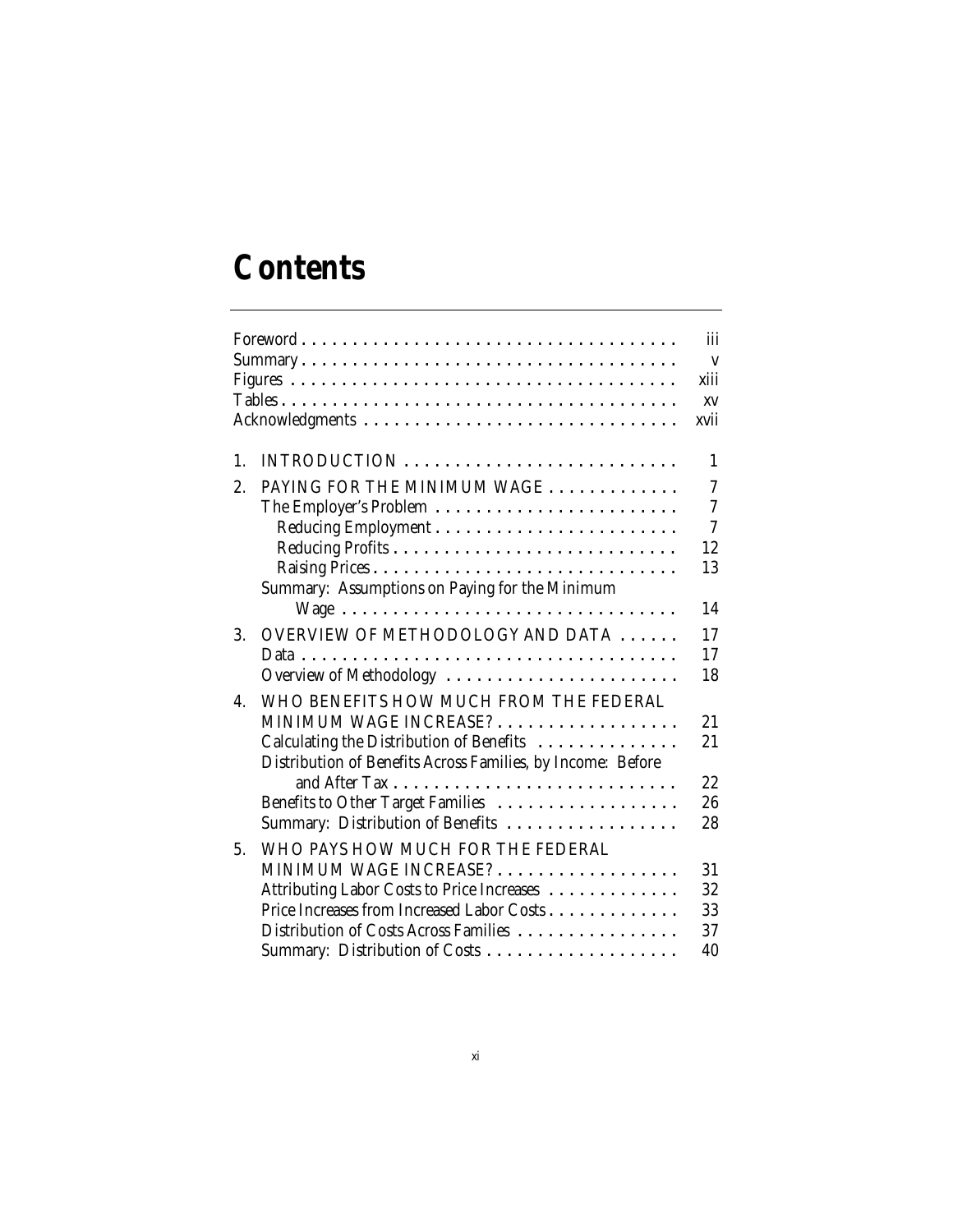| 6. | NET EFFECTS OF THE FEDERAL MINIMUM WAGE                    |    |  |
|----|------------------------------------------------------------|----|--|
|    | $INCREASE$                                                 | 43 |  |
|    | Net Effects, by Income Quintile                            | 43 |  |
|    |                                                            | 44 |  |
| 7. | LOWER COSTS OF A STATE-ONLY MINIMUM                        |    |  |
|    | WAGE INCREASE                                              | 47 |  |
| 8  | LIMITATIONS OF THE ANALYTICAL APPROACH                     | 51 |  |
| 9. | CONCLUSIONS                                                | 55 |  |
|    | Appendix                                                   |    |  |
|    | A. Applying Input-Output Analysis to Infer Price Increases |    |  |
|    | Attributable to a Minimum Wage Increase                    | 59 |  |
|    |                                                            | 63 |  |
|    |                                                            | 73 |  |
|    |                                                            | 79 |  |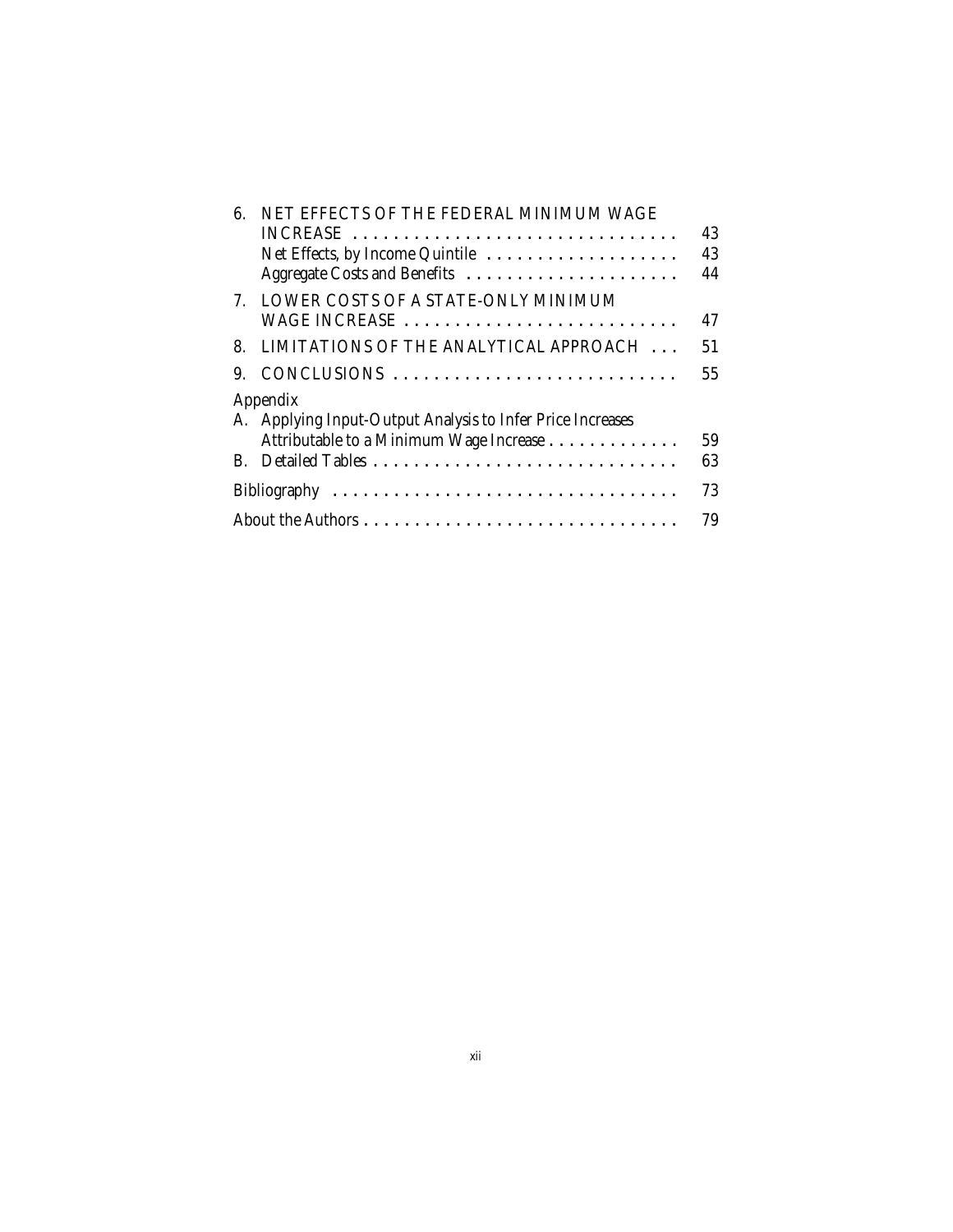# **Figures**

| 1.1. | Minimum Wage Earnings as a Share of Poverty                           |
|------|-----------------------------------------------------------------------|
|      | 3<br>Threshold Income                                                 |
| 3.1. | Steps in Developing Distributional Results<br>19                      |
| 4.1. | Share of Families with Low-Wage Workers, by Income                    |
|      | 23                                                                    |
| 4.2. | Share of Increased Gross Earnings for Families, by                    |
|      | 25                                                                    |
| 4.3. | Share of Increased Net Earnings for Families, by Income               |
|      | 25                                                                    |
| 4.4. | Share of After-Tax Earnings for Families, by Income                   |
|      | Relative to Poverty<br>26                                             |
| 4.5. | After-Tax Shares of Increased Earnings Going to Target                |
|      | 29                                                                    |
| 5.1. | Annual Costs per Family for Higher-Priced Consumer                    |
|      | Goods, by Income Quintile $\dots \dots \dots \dots \dots \dots$<br>38 |
| 5.2. | Share of Increased Consumer Costs, by Income                          |
|      | 38                                                                    |
| 5.3. | Share of Increased Consumer Costs, by Income Relative                 |
|      | 39                                                                    |
| 5.4. | Equivalent Sales Tax Increase to Match a Minimum                      |
|      | 40                                                                    |
|      | 7.1. Costs to Families of a State-Only Versus a Federal               |
|      | Minimum Wage Increase, by Income Quintile<br>49                       |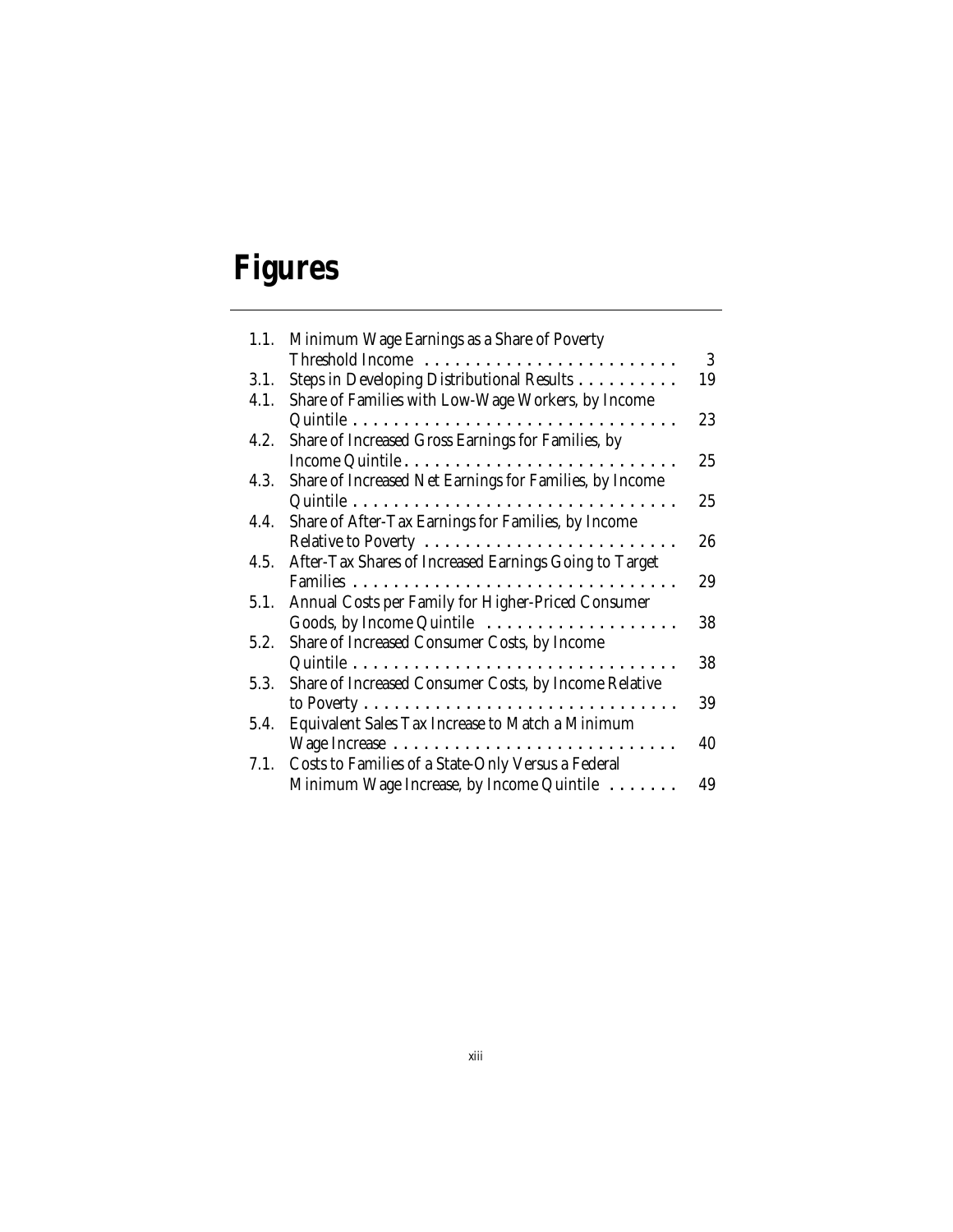# **Tables**

| 1.1.         | States with Minimum Wages Above the Federal                             |                |
|--------------|-------------------------------------------------------------------------|----------------|
|              | Standard of $$5.15$                                                     | $\overline{c}$ |
| 2.1.         | Corporate Returns of Industries Employing a Large                       |                |
|              | Share of Low-Wage Workers, by Major Industry                            | 12             |
| 4.1.         | Share of Increased Earnings Received by Low-Wage                        |                |
|              | Families When the Minimum Wage Increased to                             |                |
|              | \$5.15                                                                  | 27             |
| 4.2.         | Share of Increased Earnings Received by Welfare                         |                |
|              | Families When the Minimum Wage Increased to                             |                |
|              |                                                                         | 28             |
| 5.1.         | Direct Labor Costs and Final Increased Costs                            |                |
|              | Attributable to Increasing the Minimum Wage to                          |                |
|              | \$5.15, by Commodity $\ldots \ldots \ldots \ldots \ldots \ldots \ldots$ | 34             |
| 5.2.         | Increased Cost Shares Attributable to Increasing the                    |                |
|              | Minimum Wage to \$5.15, by Commodity                                    | 35             |
| 5.3.         | Implicit Incremental Tax Rates Attributable to                          |                |
|              | Increasing the Minimum Wage to \$5.15, by                               |                |
|              |                                                                         | 36             |
| 6.1.         | Net Effect of a Federal Minimum Wage Increase for                       |                |
|              | Families, by Income Quintile                                            | 44             |
| 6.2.         | Allocation of Benefits and Costs from Increasing the                    |                |
|              |                                                                         | 46             |
| 7.1.         | Allocations of Costs from Increasing the Minimum                        |                |
|              |                                                                         | 48             |
| 7.2.         | Net Effect of a State-Only Minimum Wage Increase for                    |                |
|              | Families, by Income Quintile                                            | 49             |
| <b>B.1a.</b> | Share of Increased Earnings Received by Families When                   |                |
|              | the Minimum Wage Increased to \$5.15, by Income                         |                |
|              | Quintile                                                                | 63             |
| B.1b.        | Share of Benefits Received by Various Families When the                 |                |
|              | Minimum Wage Increased to \$5.15, by Family                             |                |
|              |                                                                         | 64             |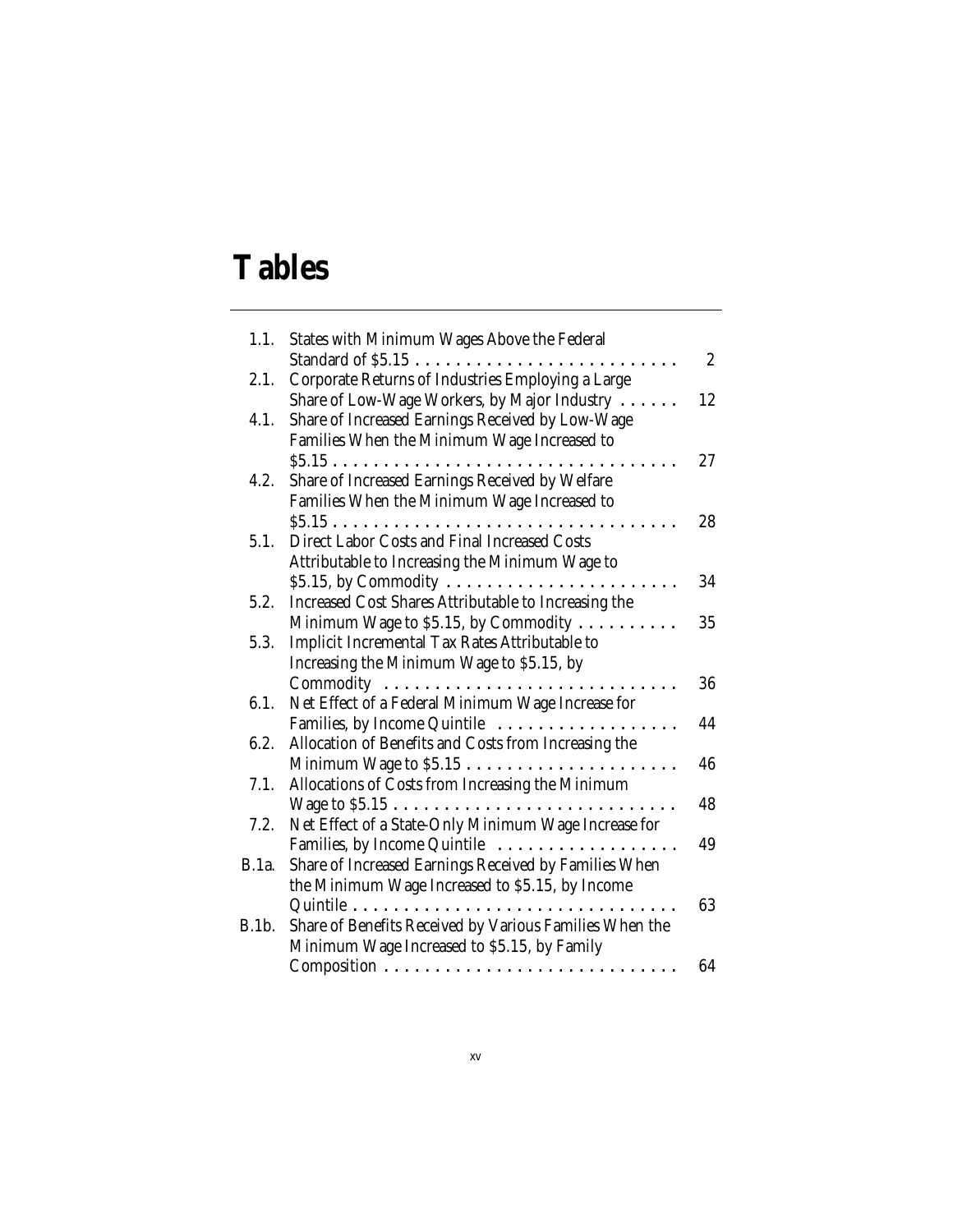| B.1c. Share of Increased Earnings Received by Various |                                                                        |    |  |
|-------------------------------------------------------|------------------------------------------------------------------------|----|--|
|                                                       | Families When the Minimum Wage Increased to                            |    |  |
|                                                       |                                                                        | 65 |  |
|                                                       | B.2. Direct Labor Costs and Final Increased Costs                      |    |  |
|                                                       | Attributable to Increasing the Minimum Wage to                         |    |  |
|                                                       | \$5.15, by Commodity $\dots \dots \dots \dots \dots \dots \dots \dots$ | 66 |  |
| B.3.                                                  | Cost Shares and Implicit Tax Rates Attributable to                     |    |  |
|                                                       | Increasing the Minimum Wage to \$5.15, United States,                  |    |  |
|                                                       |                                                                        | 67 |  |
| <b>B.4a.</b>                                          | Cost and Percentage Shares Attributable to Increasing                  |    |  |
|                                                       | the Minimum Wage to \$5.15, by Family                                  |    |  |
|                                                       |                                                                        | 68 |  |
|                                                       | B.4b. Cost and Percentage Shares Attributable to Increasing            |    |  |
|                                                       | the Minimum Wage to \$5.15, by Income and                              |    |  |
|                                                       |                                                                        | 69 |  |
| B.5a.                                                 | Cost and Percentage Shares Attributable to Increasing                  |    |  |
|                                                       | the Minimum Wage to \$5.15, by Income Level                            | 70 |  |
| B.5b.                                                 | Cost and Percentage Shares Attributable to Increasing                  |    |  |
|                                                       | the Minimum Wage to \$5.15, by Income and                              |    |  |
|                                                       |                                                                        | 71 |  |
|                                                       |                                                                        |    |  |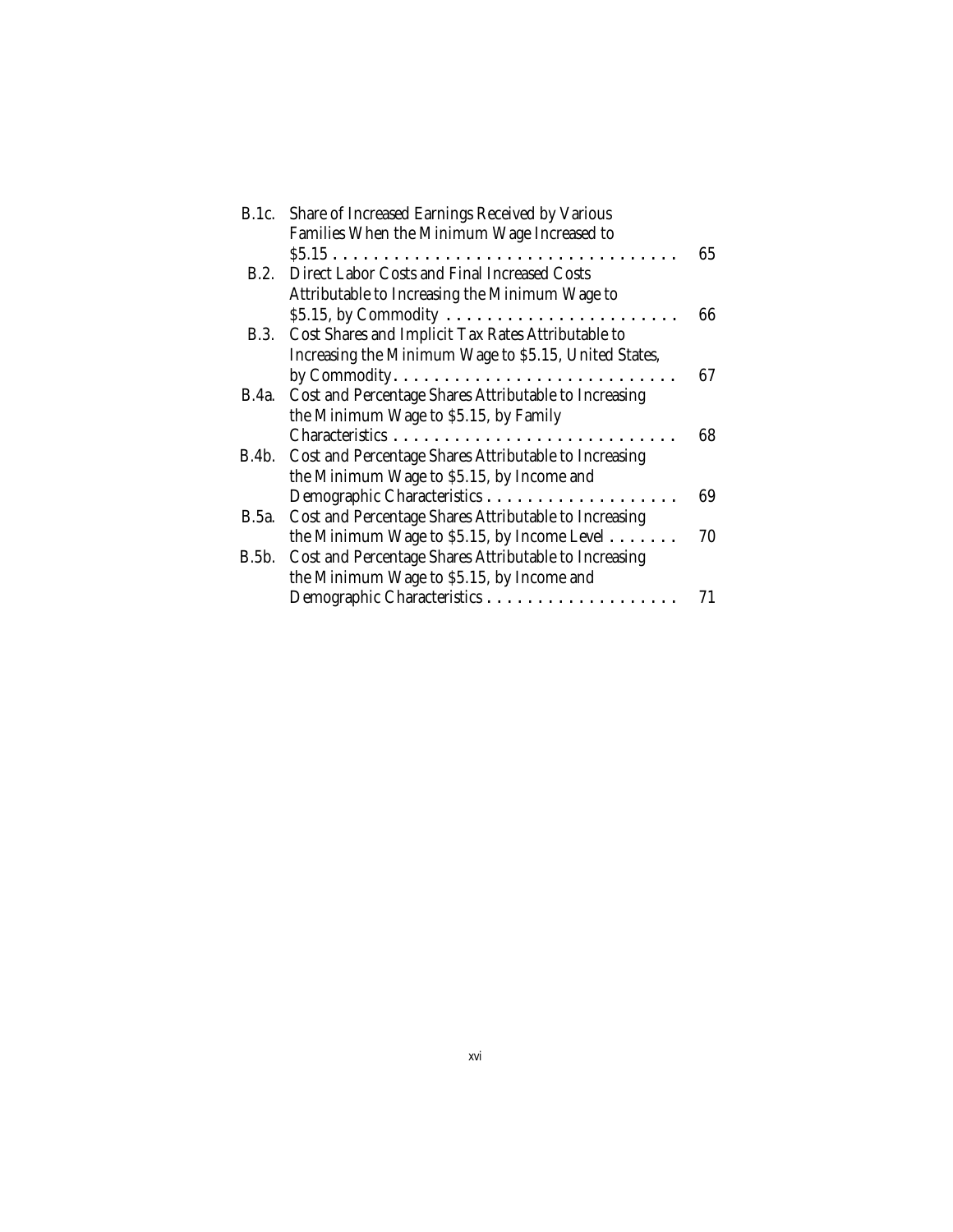# **Acknowledgments**

We would like to thank Selen Opcin and Ed Johnson for their extensive research assistance. We would also like to thank Maria Cancian, David Neumark, Debbie Reed, and Joanne Spetz for their helpful comments. As always, all errors are the responsibility of the authors alone.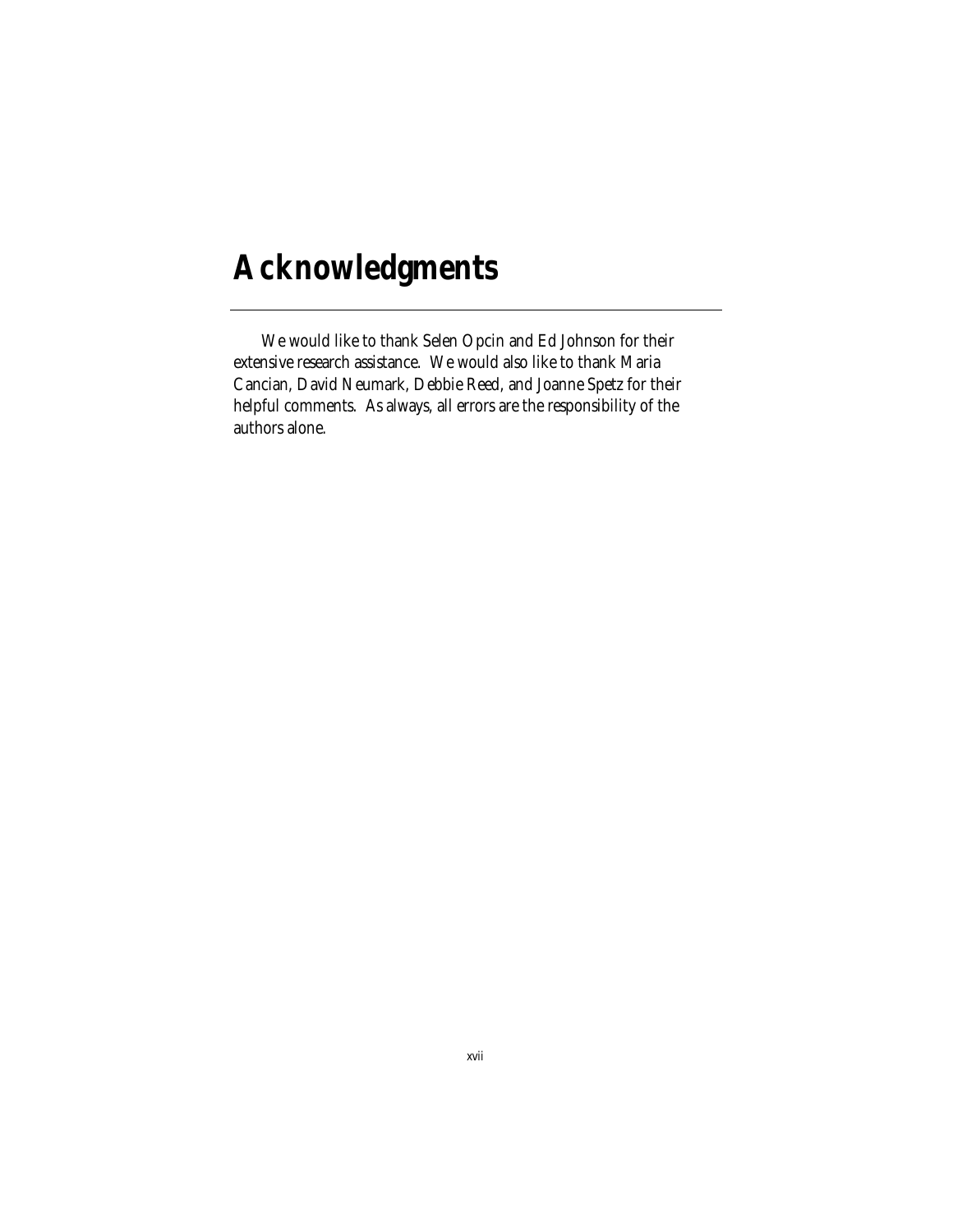### **1. Introduction**

In November 1999, the U.S. Senate passed a bill increasing the minimum wage from \$5.15 to \$6.15 per hour, to be phased in over three years. Linked by the Republican majority to a series of tax cuts, the increase has yet to advance in the House of Representatives and, in its current form, faces presidential veto. Nevertheless, the Democratic Party maintains strong support for a minimum wage increase, preferring a faster implementation than proposed in the Senate version.

Californians also strongly support an increase in the minimum wage: a *Los Angeles Times* poll registered over 80 percent in favor of the increase. California, along with ten other states and the District of Columbia, already has a minimum wage over the current federal minimum, as shown in Table 1.1. If the \$6.15 federal minimum wage does not pass, it is likely that the California legislature will propose an additional state-only increase. Several minimum wage increase bills were floated during the 1997–1998 session, including a proposal to increase the California minimum wage to \$6.50.

At both the state and federal levels, the appeal of higher minimum wages draws on two key beliefs: first, that raising the minimum wage will increase the incomes of poor families, and second, that in doing so, the increase imposes very little public or social cost. The first belief is embodied in the position of the Democratic Party on the minimum wage: "We are convinced that the best way to help people lift themselves and their families out of poverty is to pay them wages that support a decent standard of living." Indeed, it is clear that the minimum wage alone does not provide enough income to support a family above the poverty line. A person who works full-time, full-year at the federal minimum wage will earn \$10,712 annually; at the California minimum, annual earnings rise to \$11,960. For comparison, a family of three is defined as living in poverty if its annual income is below \$13,003. Thus, as the two center bars in Figure 1.1 show, earnings at the federal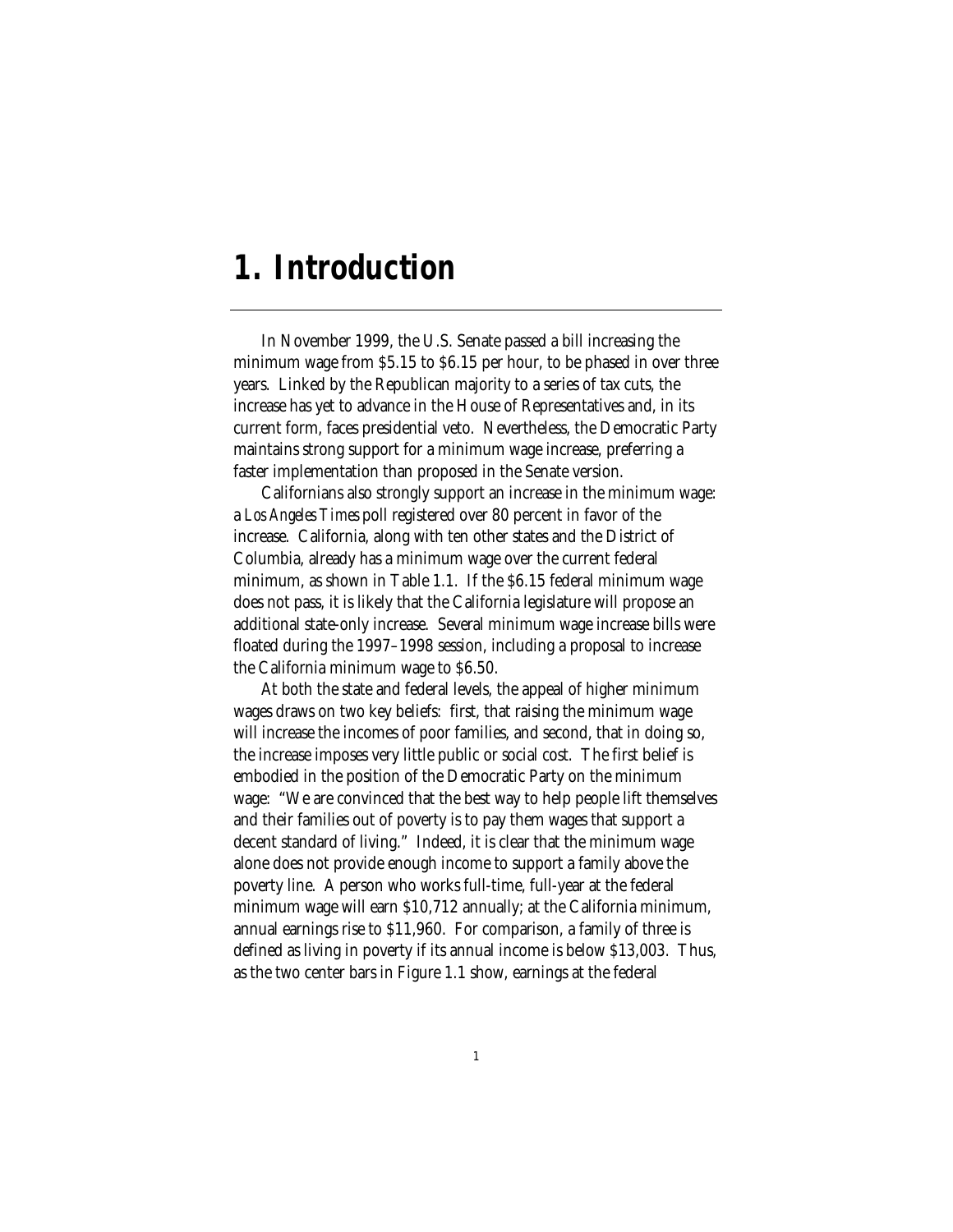#### **Table 1.1**

#### **States with Minimum Wages Above the Federal Standard of \$5.15**

|                      | Hourly            |
|----------------------|-------------------|
| State                | Rate (S)          |
| Oregon               | 6.50              |
| Washington           | 6.50              |
| District of Columbia | 6.15a             |
| Connecticut          | 6.15              |
| Massachusetts        | 6.00 <sub>b</sub> |
| California           | 5.75              |
| Vermont              | 5.75              |
| Delaware             | 5.65c             |
| Alaska               | 5.65d             |
| Rhode Island         | 5.65              |
| Hawaii               | 5.25              |

SOURCE: U.S. Department of Labor.

aAutomatically set at \$1 above the federal minimum. bWill be raised to \$6.75 on January 1, 2001. cWill be raised to \$6.15 on October 1, 2000. dAutomatically set at 50¢ above the federal

minimum.

minimum wage provide only 82 percent of the poverty threshold income for a three-person family, whereas California's current minimum wage of \$5.75 an hour provides 92 percent of the poverty threshold. The comparison with a family of three is somewhat arbitrary, though. Because the poverty threshold varies with family size, a full-time, fullyear wage of \$5.75 represents 144 percent of the poverty level for an individual, but only 61 percent of the poverty level for a family of five. Of course, if families have other sources of income, their total income may be well above poverty, regardless of the level of the minimum wage.

These distinctions would not matter, perhaps, if the minimum wage could be increased at little or no cost. Clearly, this is not possible, or we would raise all wages. At the most simplistic level, the employer pays for the increase. However, employers have a number of ways to respond to the higher labor costs imposed by the minimum wage. Such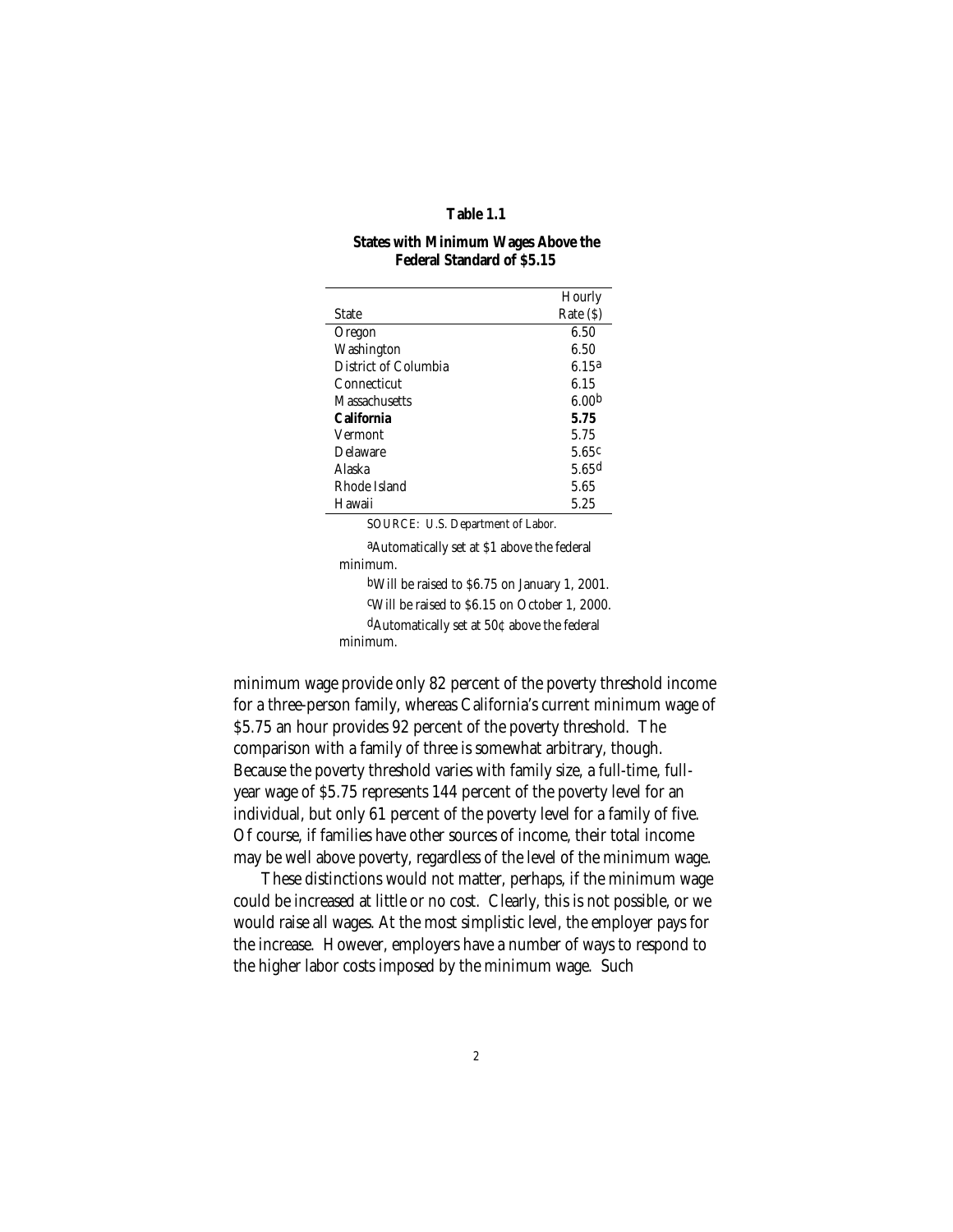

**Figure 1.1—Minimum Wage Earnings as a Share of Poverty Threshold Income**

alternatives include reducing employment, increasing prices, or reducing profits. Each option has different implications for who bears the cost of the minimum wage increase. To date, only the option of reducing employment has received extensive attention among researchers. Recent debate on the minimum wage has highlighted studies that appear to refute the traditional economic conclusion that a wage increase will reduce employment for low-wage workers. However, even if these findings hold up, they do not refute the idea that the minimum wage will have economic costs.

In this study, we consider the distribution of the costs of a minimum wage increase assuming that these costs are all passed on to consumers in the form of higher prices. In other words, we assume that all minimum wage workers receive additional earnings with no loss in work hours. Firms, therefore, maintain a steady level of employment but raise prices to cover the full amount of the higher labor costs. Consumers then pay higher prices for the same goods and services that they purchased before the minimum wage increase. That is, we assume that the higher prices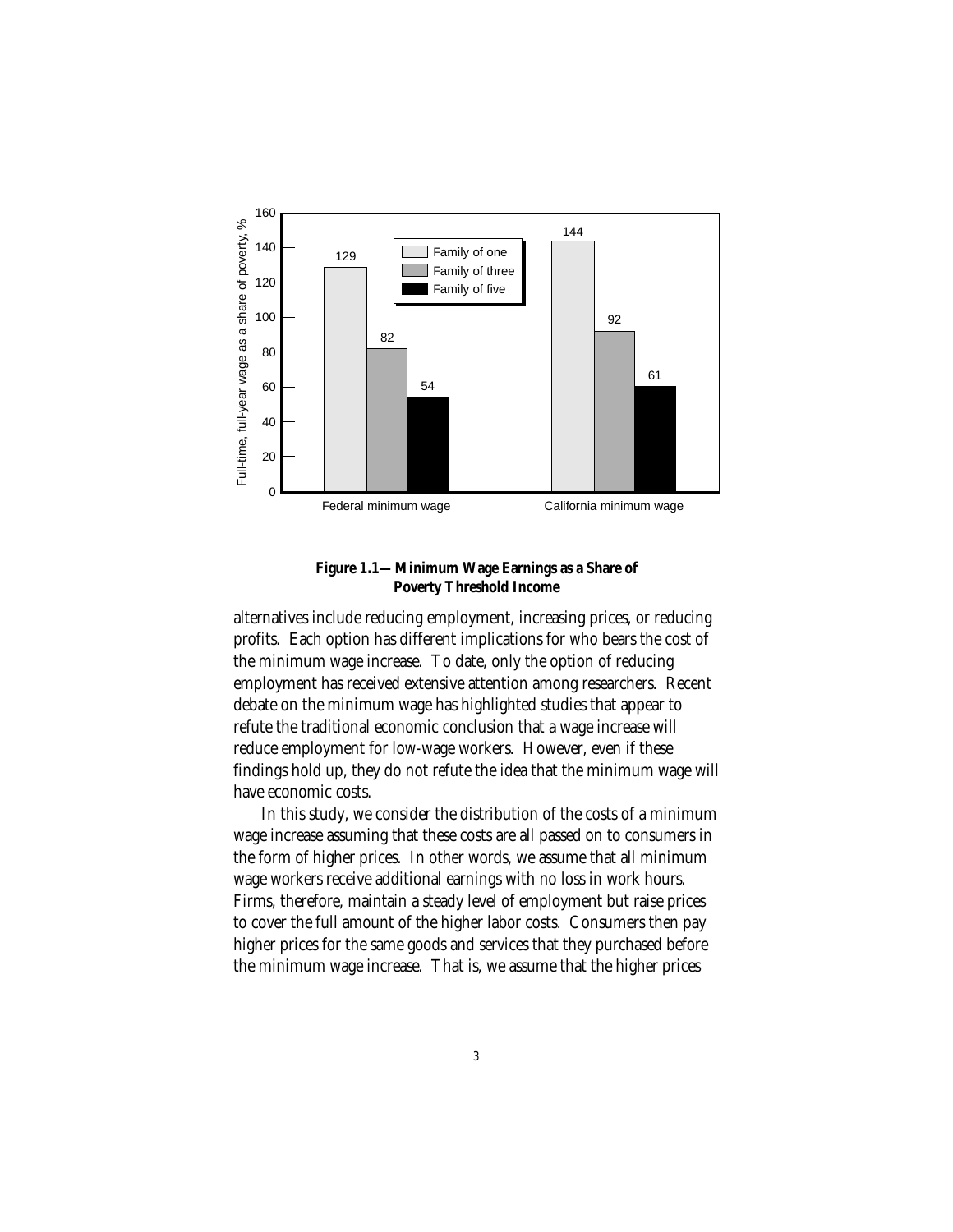do not induce consumers to change their spending patterns, a necessary assumption to maintain the no employment loss (and no profit loss) assumption. Although highly stylized and probably unrealistic, this approach will demonstrate that the minimum wage can have unintended distributional effects, even in the absence of the employment losses predicted by economic theory.

Under these assumptions, we can evaluate two aspects of minimum wage policy. First, we can combine an analysis of the costs and the benefits of a minimum wage increase to evaluate the policy's effectiveness in reaching its target population. Taking the minimum wage as a policy to increase the income of the poor, we consider the policy to be effectively targeted if (1) most of the benefits go to low-income rather than high-income families, and (2) most costs are paid by high-income rather than low-income families. Second, we can extend the analysis to consider whether Californians should be indifferent between a federal increase and a state-only increase in the minimum wage, given that both policies are under consideration by our elected officials.

For both the cost-benefit and the federal-state comparisons, we consider the expected effects on Californians of the 1996 increase in the federal minimum wage from \$4.25 to \$5.15. To highlight the potential role of price increases in changing the distributional effect of a minimum wage increase, we use a simulation approach, which presents an upper bound for the price increases. In actuality, we expect employers to balance between higher prices, lower employment, and lower profits; in this setting, the price effects from a minimum wage increase may be very difficult to isolate from other price changes in a rapidly changing economy. For this reason, our approach does not attempt to detect the actual price changes that occurred following the imposition of the last federal wage increase. Instead, our simulations with their greatly simplified assumptions primarily serve to demonstrate the importance of nonemployment-related costs in determining the appropriateness of minimum wage increases.

The remainder of the report is organized as follows: Chapter 2 lays the groundwork for our all-price-effects assumption by reviewing the possible options for paying for a minimum wage increase and what is known about these options. Chapter 3 provides an overview of our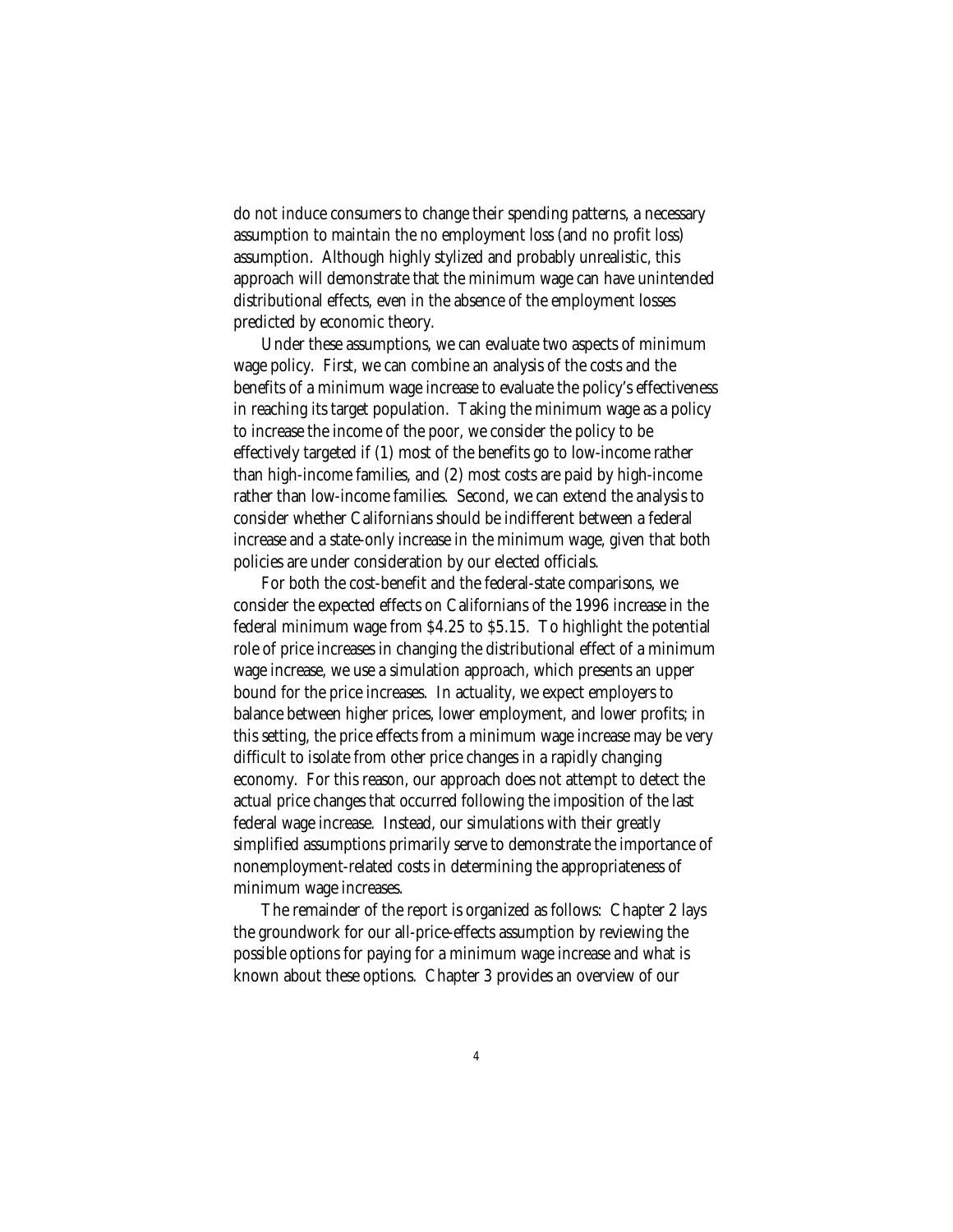simulation methodology, including descriptions of the data used. Chapter 4 reports the findings on the distribution of benefits for California families deriving from the increase in the minimum wage from \$4.25 to \$5.15. In Chapter 5, we present the central contribution of the study—findings on the distribution of the costs of the minimum wage if paid for entirely through higher prices. Chapter 6 combines the results on benefits and costs to get an estimate of the net effects for families at different points in the income distribution, as well as for the state overall. Chapter 7 considers how the distribution of costs would have differed if the increase had been state-only rather than federal. Chapter 8 states our general conclusions about the minimum wage as an anti-poverty policy.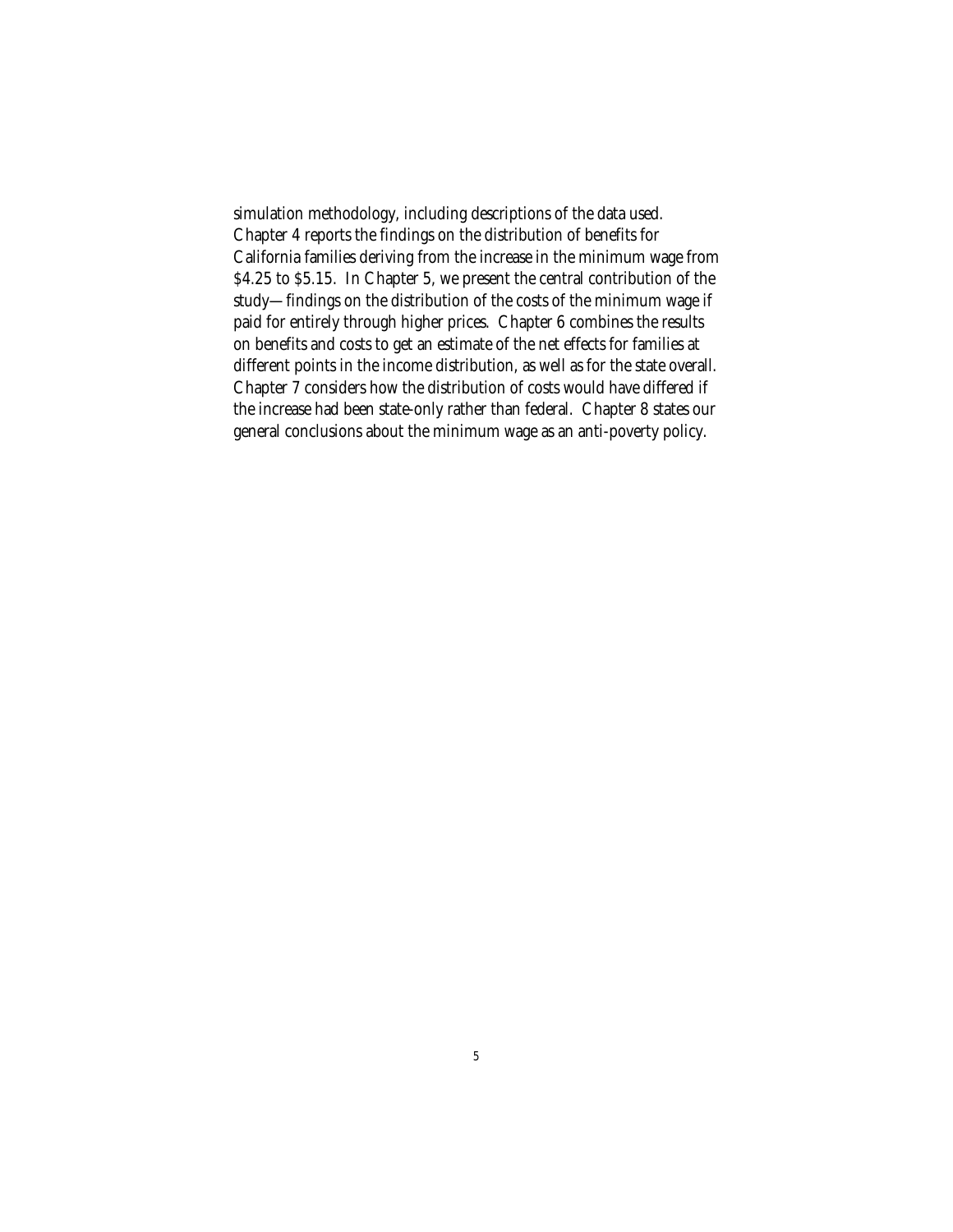### **2. Paying for the Minimum Wage**

The simulations in this study represent a very different approach in assessing the distributional effects of the minimum wage. To place this work in the context of the economics literature, this chapter reviews the alternative strategies that firms can use to pay higher wages as mandated by a minimum wage increase. For each strategy, we provide an overview of the economic reasoning and evidence to date. Finally, we relate these findings to our basic assumptions for the simulations.

### **The Employer's Problem**

The firm's payroll costs rise by an amount equal to the gap between its old wage and the new minimum, multiplied by the number of hours worked at this wage. The firm will also have to pay additional payroll taxes on the higher earnings, so its cost increase exceeds the additional earnings received by workers. The firm can react in a variety of ways, depending on market conditions. First, the employer can cut back the number of hours worked by low-wage employees, by reducing their hours or reducing the number of employees. Either way, low-wage workers themselves pay for the higher wages through reduced work. Second, employers could accept lower profits, assuming that they are sufficiently profitable to absorb the extra costs. Finally, employers could raise prices, although they may lose customers as a result.<sup>1</sup> The next three subsections look at each of these strategies in turn.

#### *Reducing Employment*

\_\_\_\_\_\_\_\_\_\_\_\_

Historically, economics research on the minimum wage has focused on employment losses. This focus draws on a fundamental element of economic theory: All else being equal, one purchases less of a good as the

<sup>&</sup>lt;sup>1</sup>Employers could also reduce nonwage compensation (benefits or training) to offset the higher costs of wages (see, for example, Hashimoto, 1982, or Royalty, 1999).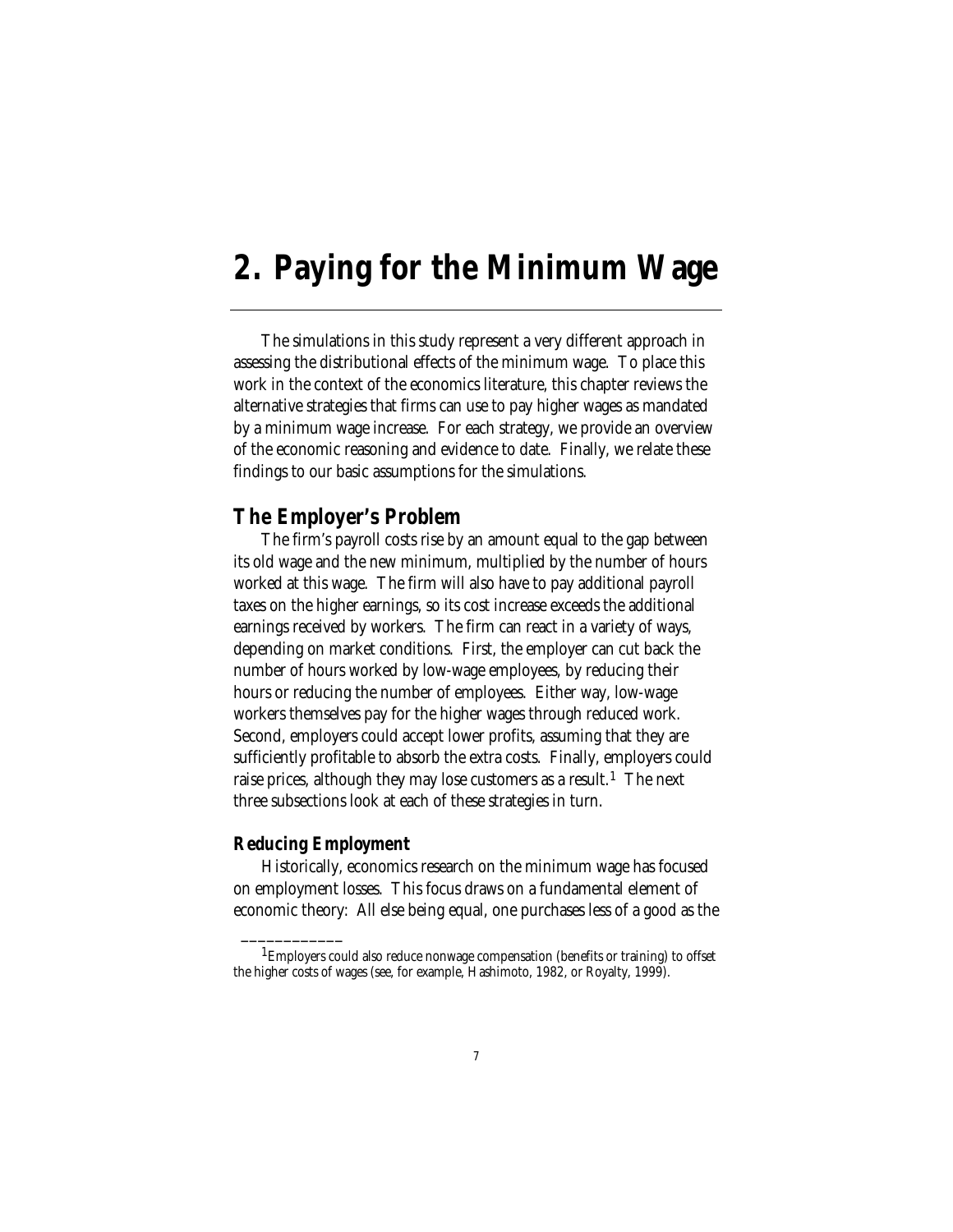price rises. Just as we consumers would buy less steak as the price of beef rises and substitute chicken instead, an employer might hire fewer lowwage workers as the price of their labor rises, and might substitute machinery instead. Simply put, economic theory shows that demand falls as the price rises. For each potential employee, the firm decides whether having an additional worker will increase the firm's revenue sufficiently to justify that worker's wage. For most firms, there comes a point where the extra revenue generated by an extra worker declines. As wages rise, the extra revenue generated by the "marginal" worker becomes insufficient to justify his or her wage. So employment falls.<sup>2</sup>

The vast majority of research on the minimum wage has focused on these employment effects, and the economic debate over these effects has become an important element of the policy debate. For a number of years, the "conventional wisdom" has held that a 10 percent increase in the minimum wage would reduce teenage employment by 1 to 3 percent.3 However, a set of studies combined together in Card and Krueger's 1995 book *Myth and Measurement* provided contradictory results. Although the Card and Krueger findings are quite controversial, they have been very influential in policy circles. For this reason, we feel it is valuable to review both sides of this ongoing debate.

The 1 to 3 percent employment decline was the conclusion of a 1982 survey article by Brown, Gilroy, and Kohen. This article examined 25 time series studies of youth employment published between 1970 and 1981, all using aggregate data from the Current Population Survey (CPS). The survey also examined a smaller number of cross-section studies that found decreases in teenage employment ranging from 0 to over 3 percent for a 10 percent increase in the minimum wage. Significant employment effects continued to be found in later studies. For example, Currie and Fallick (1996) found that a 4 percent increase

 ${}^{2}$ It is important to keep in mind that these employment declines apply to groups of workers (typically teenagers) that include a large share of minimum wage workers but also workers not affected by the increase. As shown in Neumark, Schweitzer, and Wascher (1999a), the implied declines among *affected* workers are much higher: around 9.2 percent decline for an 10 percent increase in the minimum wage.

 ${}^{3}$ By 1996, the 1 percent decline in teenage employment was still the median response of surveyed labor economists (Fuchs, Krueger, and Poterba, 1997).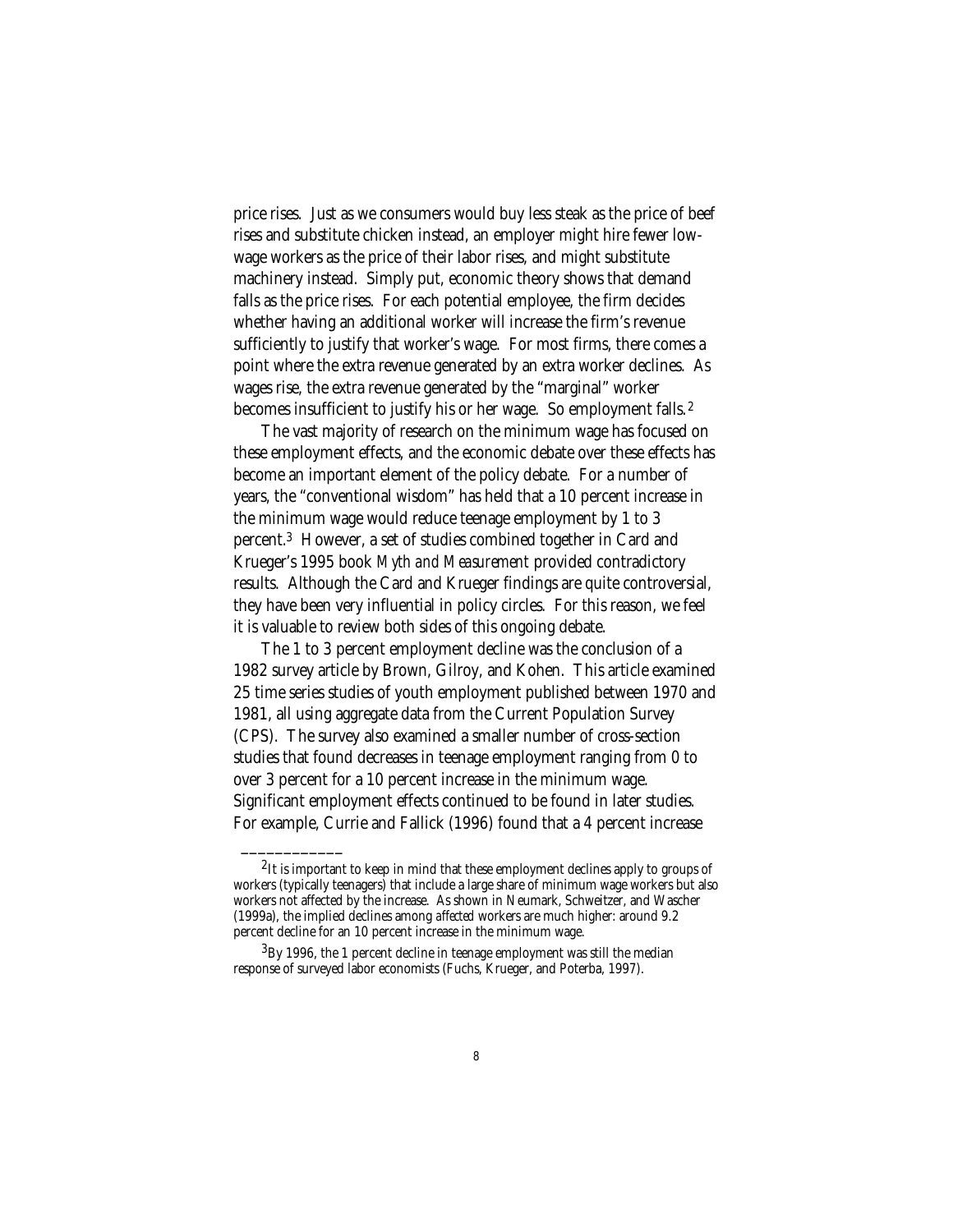in wages (the average for those workers directly affected by the increase) led to a 3 percent decrease in the probability that young workers would remain employed in 1982.

The studies in *Myth and Measurement*, including one based on California's minimum wage increase to \$4.25 in 1988, stand in clear opposition to these widely accepted findings. They not only fail to find negative effects of minimum wages on employment, but in some cases they actually estimate *positive* effects. The four central studies differ in the wage increases examined and data sets used, but all four compare a group affected by the minimum wage increase to one that should be unaffected and attribute the difference in outcomes between these groups to the minimum wage change. Each of these studies has also been subject to critique and reexamination.

The Card and Krueger study that has received the greatest attention focuses on employment in fast food restaurants. Card and Krueger examined the effect of the increase in New Jersey's minimum wage in 1992, comparing employers in New Jersey and adjoining areas of Pennsylvania. Paradoxically, they found that employment at the restaurants in *Pennsylvania* fell after New Jersey's wage hike. (Katz and Krueger's similar results are drawn from surveys of low-wage and highwage firms in Texas after the 1990/91 federal minimum wage increase.) However, the study relies on survey data collected by the authors, and there have been a number of criticisms of these data. Neumark and Wascher's (forthcoming) analysis of payroll data for similar restaurants in the same areas reached the opposite conclusion, finding negative effects consistent with the earlier literature.4

There is similar conflict around the California study (Card, 1992b), which compared employment growth in California to that of other states following California's minimum wage increase from \$3.35 to \$4.25 in 1988. Card found that the increase in the California teenage

<sup>&</sup>lt;sup>4</sup>The Card and Krueger survey data have been criticized for a number of reasons, including a lack of information on hours worked, significant measurement error, and very few observations in the Texas sample (see Deere, Murphy, and Welch, 1995b, Employment Policies Institute, 1995, Kennan, 1995, and Welch, 1995). However, the Neumark and Wascher payroll data may also be subject to biases, most notably in response rates that may be nonrandom.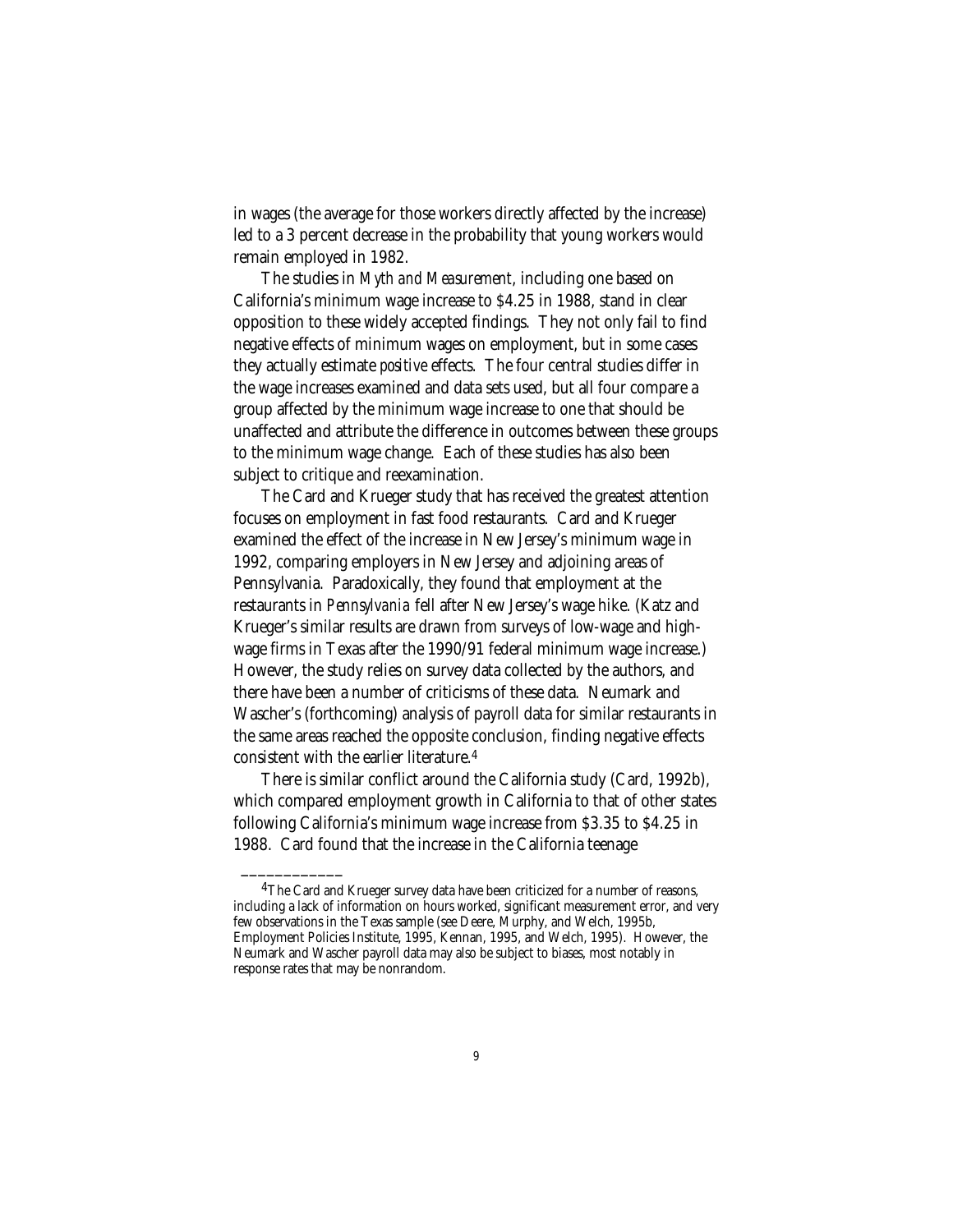employment rate from 1987 to 1989 was 5.6 percentage points higher than in the control states where the minimum wage had not changed.5 He also examined the effects on retail trade employment. Using data from the unemployment insurance system, he found an increase in California retail trade employment, relative to the same control group, of 1.0 percentage points, and a decrease of 2.0 percentage points in employment at California eating and drinking establishments. From these results, he concludes that the minimum wage increase did not significantly decrease employment in California. As before, the result depends heavily on the appropriateness of the comparison. There may be reason for skepticism. From 1987 to 1989, California's economy was growing over one-third faster than any of the control states (Arizona, Florida, Georgia, New Mexico, and Texas) and more than twice as fast as some. A reexamination of the California increase by Kim and Taylor (1995) used County Business Patterns data to compare the change in California employment from 1988 to 1989 to that in the United States as a whole. They analyzed industries within the retail trade sector and controlled for California-specific and industry-specific shocks to employment. They found that industries where the minimum wage increase had more bite suffered larger employment losses; they estimate that for every 1 percent increase in the minimum wage, employment fell by 0.9 percent.<sup>6</sup>

Finally, looking across states before and after the 1990 federal increase, Card (1992a) found that states with larger shares of teenagers working at low wages were not more likely to experience a decline in teenage employment (although they do not suggest a positive effect in this case). Deere, Murphy, and Welch (1995b) reanalyzed the same data. Like Card, they found no significant employment effects when

<sup>&</sup>lt;sup>5</sup>Card and Krueger (among others) take the positive employment effects found in this study and in the Pennsylvania/New Jersey study as support for monopsonistic models of the labor market. The most extreme models of this sort assume firms have a monopoly in the hiring of labor; other versions merely assume that firms have power in setting wages.

<sup>&</sup>lt;sup>6</sup>Kim and Taylor found similar results comparing the experience of the retail trade sector as a whole across California counties. However Kennan (1995) raised concerns that their regression equation is misspecified.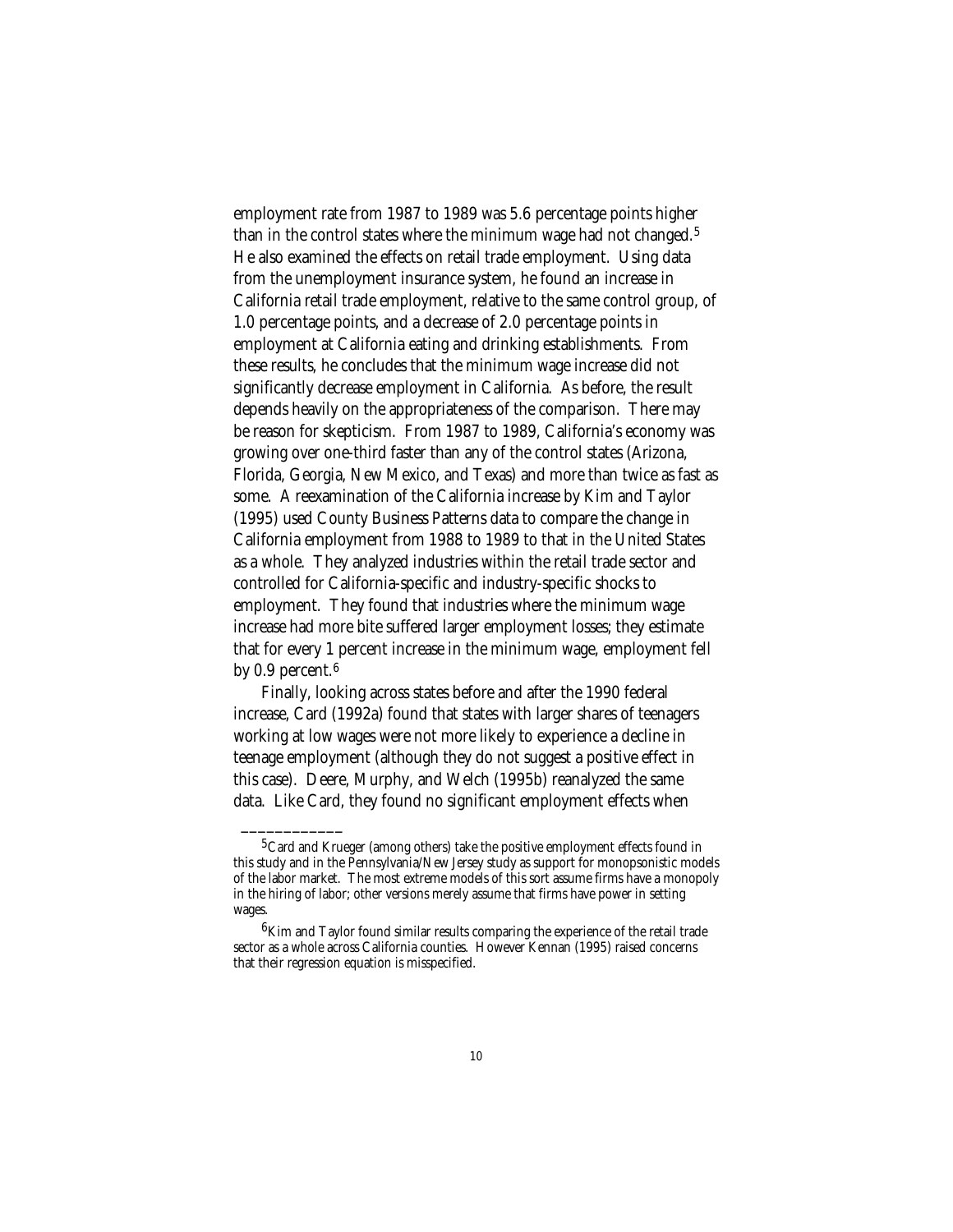comparing "low-wage" and "high-wage" states. However, when they compared groups of employees more and less likely to be affected, they found large employment effects. Controlling for business cycle effects, they found that the minimum wage hike reduced the employment rates of teenagers (by 7.3 percent for males and 11.4 percent for females) and of adult high school dropouts (by 3.1 percent for males and 5.2 percent for females). They believe that the difference in results can be traced to faster overall employment growth in low-wage states during the period of the study.

It may be possible to reconcile the two sides of the debate by examining the role of short-term versus long-term adjustment. Baker, Benjamin, and Stanger (1999) demonstrate that the same data (in this case province-to-province differences in Canadian minimum wages over time) can yield positive and insignificant results (the Card and Krueger findings) as well as negative and significant results (the classic economic findings). These alternative findings can arise from analytical approaches that put more weight on short-term variation (Card and Krueger's difference-in-differences approach) or more weight on long-term variation (Neumark and Wascher's inclusion of more lagged minimum wage effects).<sup>7</sup>

Card and Krueger conclude by saying, "we believe that, on average, the employment effects of a minimum-wage increase are close to zero" (p. 383). The publicity around their studies gave minimum wage supporters an economic basis for refuting the predictions of employment losses. Although mounting evidence both continues to support the strong theoretical predictions of negative employment effects (at least in the long run) and reconciles the Card and Krueger results with earlier findings, the employment loss argument has lost much of its effect in the public debate.

 $7$ In fact, Deere, Murphy, and Welch (1995c) make a convincing case that the pervasive noisiness of the teenage employment data would make short-term employment drops difficult to detect with statistical confidence. Even after controlling for seasonality and business cycles, the underlying variation in state teenage employment rates ranged from 5 to over 21 percentage points month-to-month and 3 to 12 percentage points quarter-to-quarter. It would take very dramatic reductions in employment (from 20 percent in large states to 80 percent in small states) to identify an employment reduction with 95 percent confidence.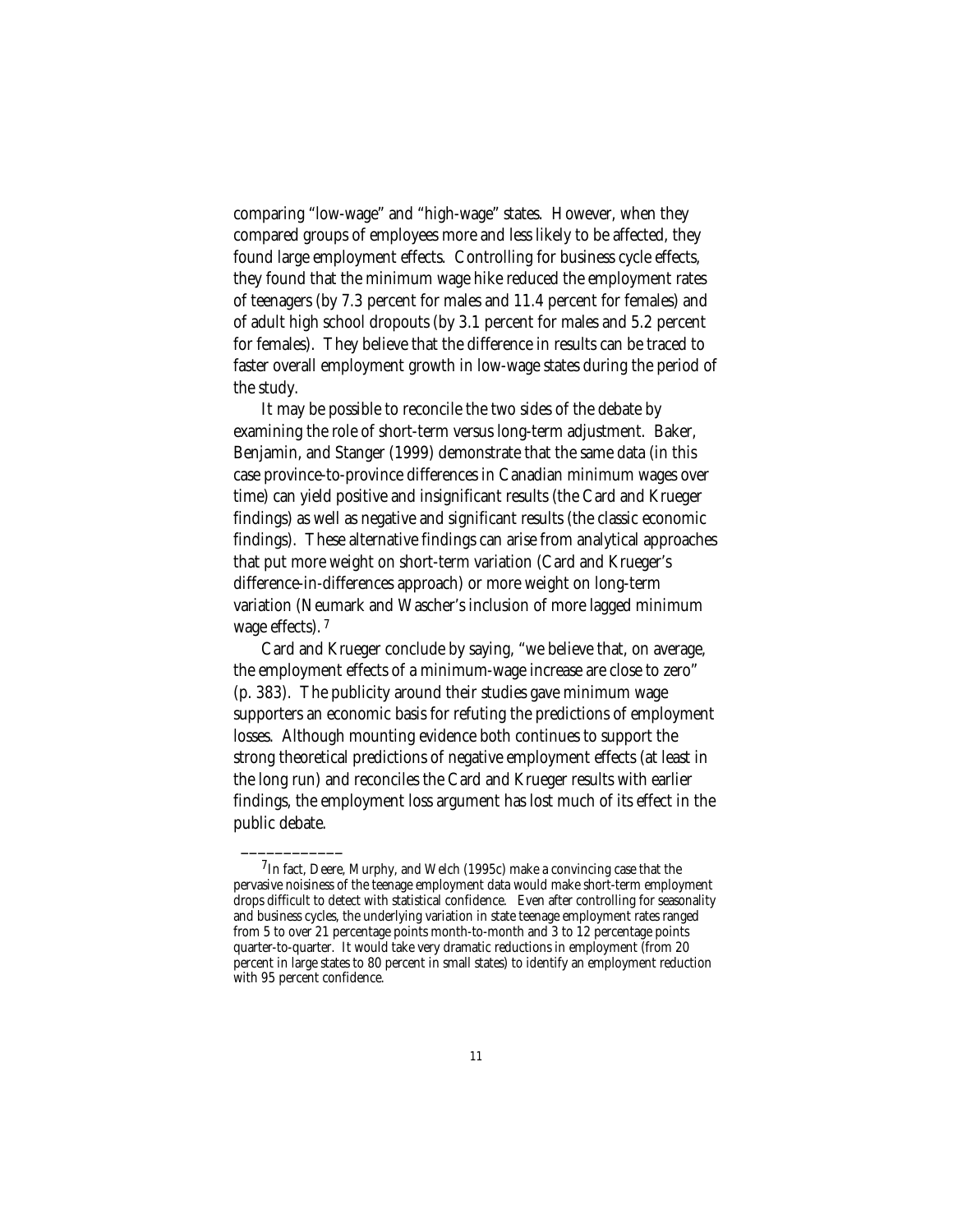Even in the absence of employment effects, one cannot conclude that there are no costs to the minimum wage. It merely suggests that we need to look more carefully at other aspects of the question, aspects we turn to in the next two subsections.

### *Reducing Profits*

Since the minimum wage forces employers to pay higher wages, voters commonly assume that minimum wages will be paid out of employer profits. There are several economic reasons why this is not likely. First, low-wage employers are less likely than other employers to have high profit margins. The firms that employ low-wage workers are in highly competitive industries. Income tax return data for major industries that employ low-wage workers show that most of these industries have lower net income than the average across all industries, as shown in Table 2.1. Low-wage workers are also more likely to work for small employers (Card and Krueger, 1995). We expect small employers to face greater competition in both the labor market and the product market. This means that they are unable to command monopoly power

#### **Table 2.1**

#### **Corporate Returns of Industries Employing a Large Share of Low-Wage Workers, by Major Industry** (\$ billions)

|                             |          |               | Profit Rate. % |
|-----------------------------|----------|---------------|----------------|
|                             | Total    | Net           | (Income/       |
| Major Industry              | Receipts | <b>Income</b> | Receipts)      |
| Total across all industries | 13.360.0 | 577.3         | 4.3            |
|                             |          |               |                |
| Low-wage industries         |          |               |                |
| Food stores                 | 374.4    | 5.5           | 1.5            |
| Other retail trade          | 355.9    | 6.4           | 1.8            |
| Department stores           | 350.7    | 9.3           | 1.7            |
| General contractors         | 262.0    | 4.2           | 1.6            |
| Eating and drinking places  | 168.9    | 3.7           | 2.2            |
| Entertainment               | 111.3    | 1.7           | 1.5            |
| Apparel and accessories     | 92.4     | 1.9           | 2.1            |
| Personal services           | 38.2     | 1.9           | 5.0            |

SOURCE: U.S. Department of Treasury (1997).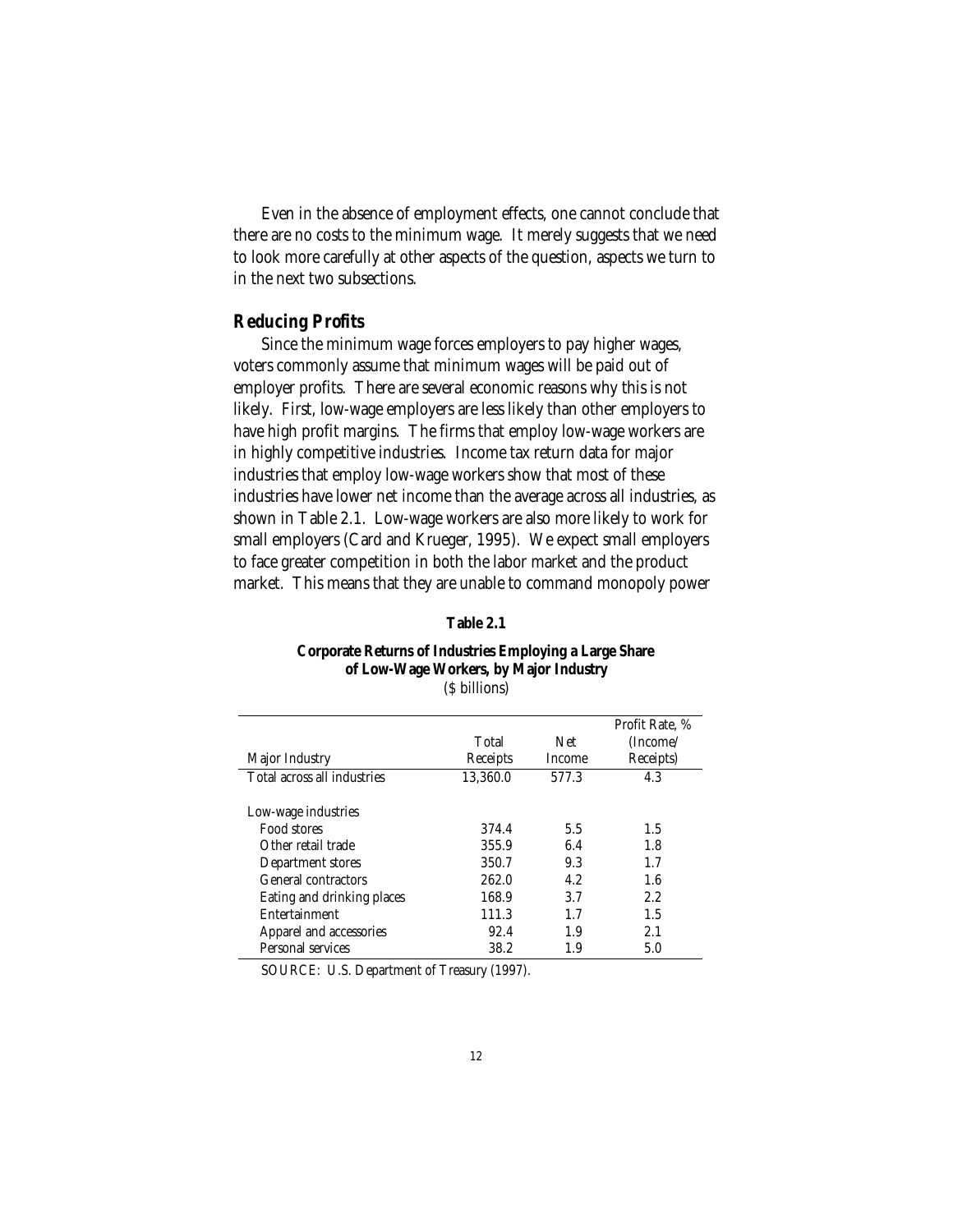in the hiring of workers or in the setting of product prices and therefore have lower profits.

Second, even among the most profitable firms, capital is unlikely to bear the costs of a wage increase. This is especially true for large, publicly traded firms. It is a general result in public finance that taxes are borne by those who are least able to adjust. Capital markets are extremely efficient, and the supply of capital is very elastic—meaning that a small decrease in the returns to capital will cause investors to move their capital into a market with higher returns. Firms, therefore, cannot reduce the returns on capital and still expect investment.

Unfortunately, there is virtually no research on this subject, largely because of the difficulty of getting accurate data. Card and Krueger take a first stab at the issue using an event study of stock prices of firms that employ many low-wage workers—such as McDonald's and Wal-Mart. However, stock prices follow investors' expectations about future profitability, so the connection between stock prices and the minimum wage is tenuous at best. Card and Krueger find little systematic relationship between excess returns and news about minimum wage changes.

Thus, despite the popular belief that firms pay for minimum wage increases through lower profits, there is no empirical evidence to date supporting this hypothesis, and economic theory gives strong reasons why this would not occur.

#### *Raising Prices*

A final option is raising prices. The labor demand curve, which leads to the basic conclusions about employment effects, assumes that product prices are held constant. This is a reasonable assumption for firms that compete with other firms that are not affected by the minimum wage increase, such as out-of-state or overseas firms. However, many of the industries that employ minimum wage workers do not compete in world markets. These include the types of service industries that make up the largest share of low-wage employers: eating and drinking places and retail trade. For these industries, an increase in the minimum wage may represent an industry-wide increase in costs. Therefore, prices for low-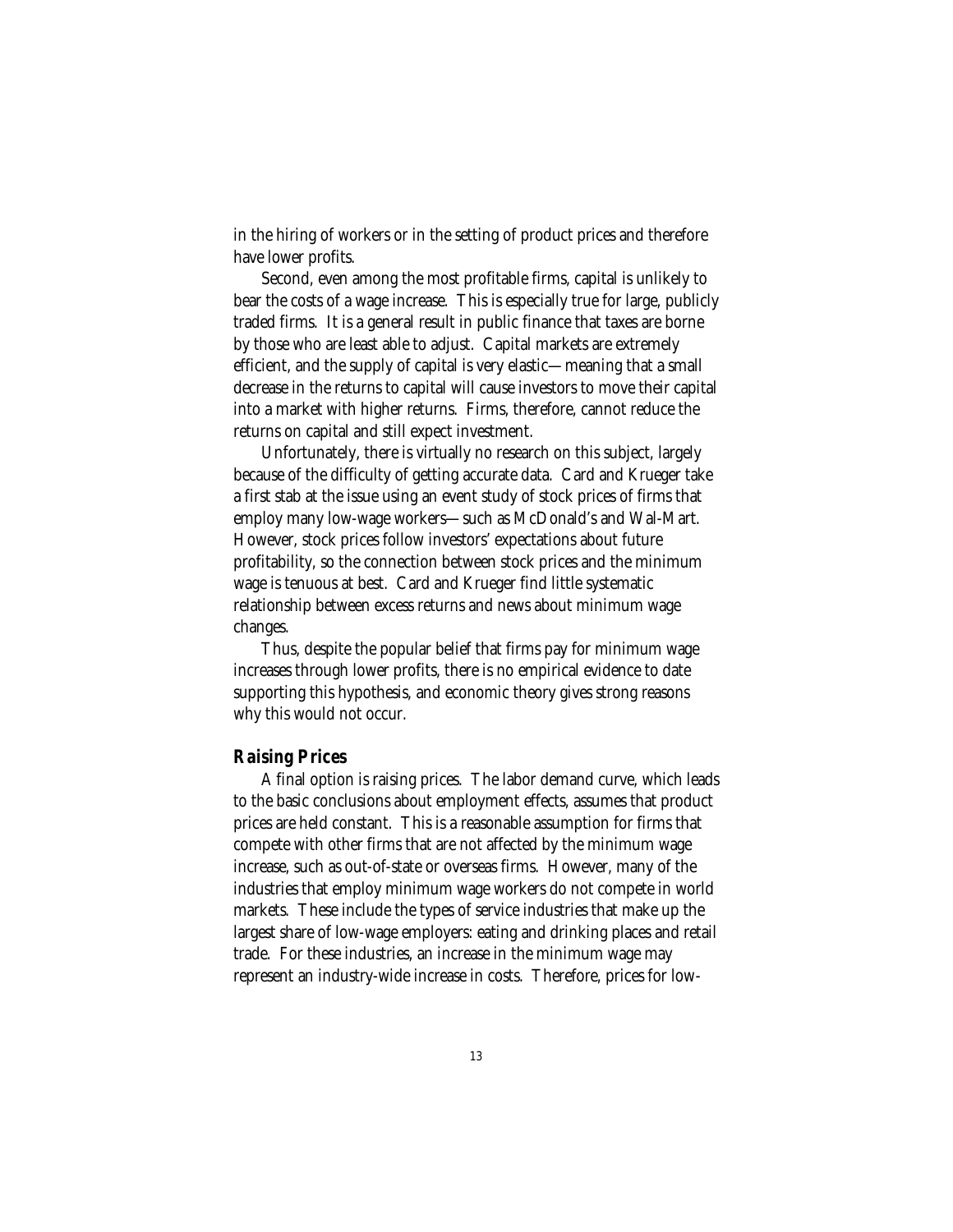wage goods will rise. (Output will also fall, depending on the price sensitivity of consumers.) In this scenario, some of the burden of the minimum wage increase falls on the consumers of low-wage products.

There is anecdotal evidence to support the claim that prices rise as a result of minimum wage increases. For example, the National Restaurant Association reports that as many as 42 percent of restauranteurs raised prices following the 1996 minimum wage increase. Although there is little rigorous research on the subject, two of the Card and Krueger studies, the New Jersey/Pennsylvania and the cross-state comparison, include information on price effects. In both of these cases, prices increased faster in the affected states. The comparison between New Jersey and Pennsylvania concludes that "prices rose 4 percent faster as a result of the minimum-wage increase" (Card and Krueger, 1995, p. 54). In the cross-state comparisons, the estimates on prices are very imprecise. Still, Card and Krueger believe that two different sources of data (cityspecific Consumer Price Indexes and observations on hamburger prices collected by the American Chamber of Commerce Research Association) indicate the same pattern of faster price increases in areas more affected by minimum wage increases. In fact, they find that the relationship between higher wages and these higher prices approximates the labor share of product costs—a result consistent with the majority of the costs being passed on in higher prices.

### **Summary: Assumptions on Paying for the Minimum Wage**

For the purposes of this study, we assume no employment and no profit losses from minimum wage increases. Although most economists remain convinced that increases in the minimum wage will decrease employment, studies by Card and Krueger have convinced many policymakers that such employment effects are very minimal. There is, however, very little evidence that minimum wage increases are paid out of firm profits. This leaves price adjustments. If all of the costs of the minimum wage are passed on to consumers in the form of higher prices, then price increases should reflect the wage increase times labor's share of the total cost. Surprisingly—given that we would expect some of the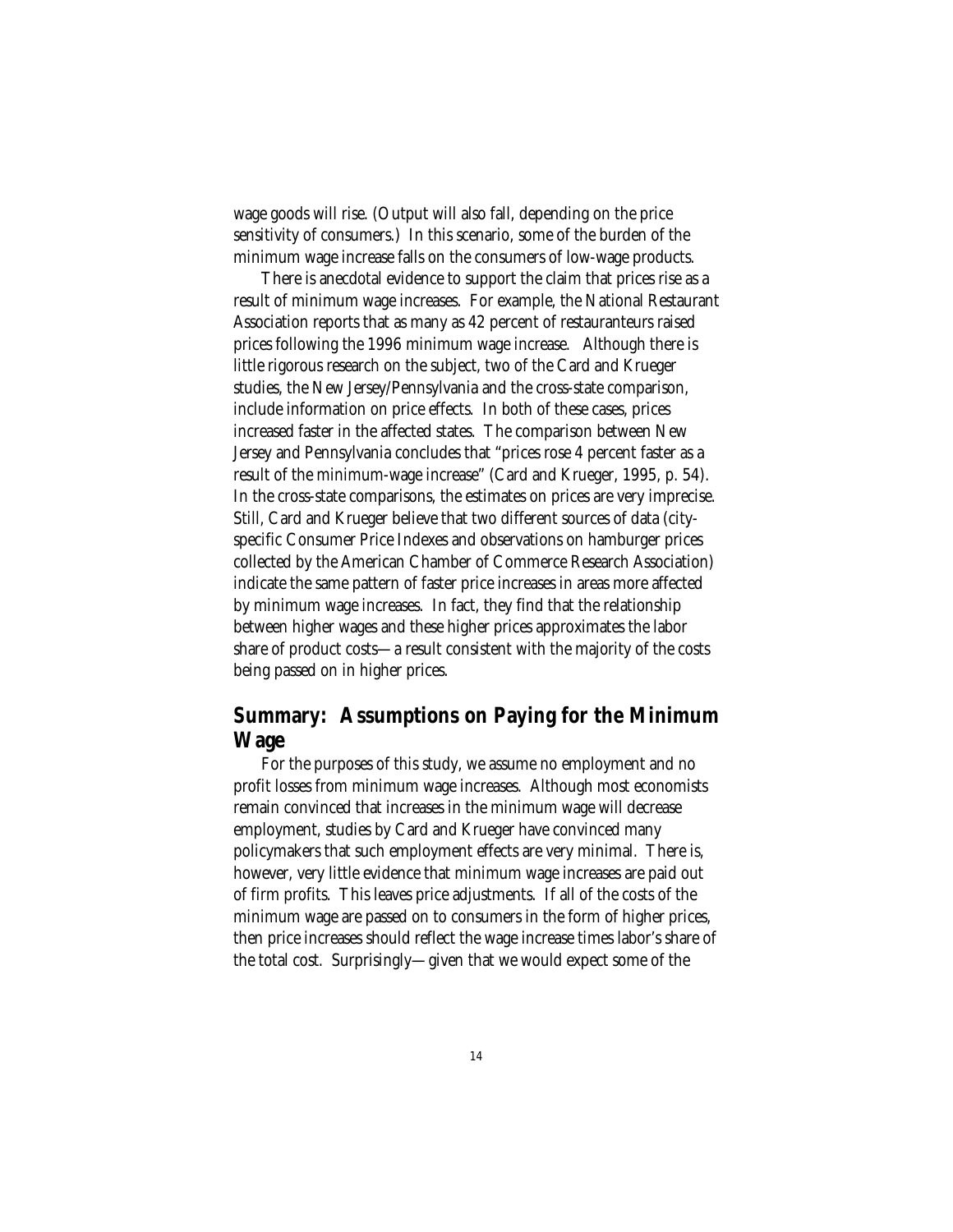additional cost to be paid through lower employment or lower profits the small amount of research that has been conducted on price effects of the minimum wage is consistent with this conclusion. Of course, to have no job losses and no profit loss, consumers must continue to purchase the same amount of low-wage goods at the higher price. This is called "perfectly inelastic demand."

Thus, our simulations makes three (related) assumptions:

- Demand for low-wage goods is perfectly inelastic, that is, consumers do not reduce consumption as prices rise;
- All increased labor costs are passed on in higher prices; and
- Low-wage workers remain employed at the same number of hours after the minimum wage rises.

The same assumptions hold whether the wage increase is enacted at the federal level or at the state level. A state-only increase obviously has a much smaller effect on labor costs nationally and therefore on prices nationally. However, we may be more willing to believe that demand is inelastic in a relatively closed economy with fewer outside options. It may be easier to substitute non-California goods in response to higher California prices than it is to substitute non-U.S. goods when U.S. prices rise. We will return to these issues in the last chapter of this report.

Taken together, our three assumptions allow us to simulate the expected effects of the minimum wage increase in a relatively clean manner. We do not necessarily believe that these assumptions hold in reality. In fact, it is likely that firms will combine the three strategies. As we have seen, the ongoing variability in the low-wage labor market makes it difficult to detect even sizable employment effects. If firms use several strategies at once, the effects on employment, profits, and prices are all individually diluted. For this reason, it will be very difficult to detect these effects empirically with sufficient levels of confidence. Assessing the effects in a simulation environment, on the other hand, allows us to better understand the implications of the minimum wage in this case, when we allow for the no-job-loss assumption that is currently very popular.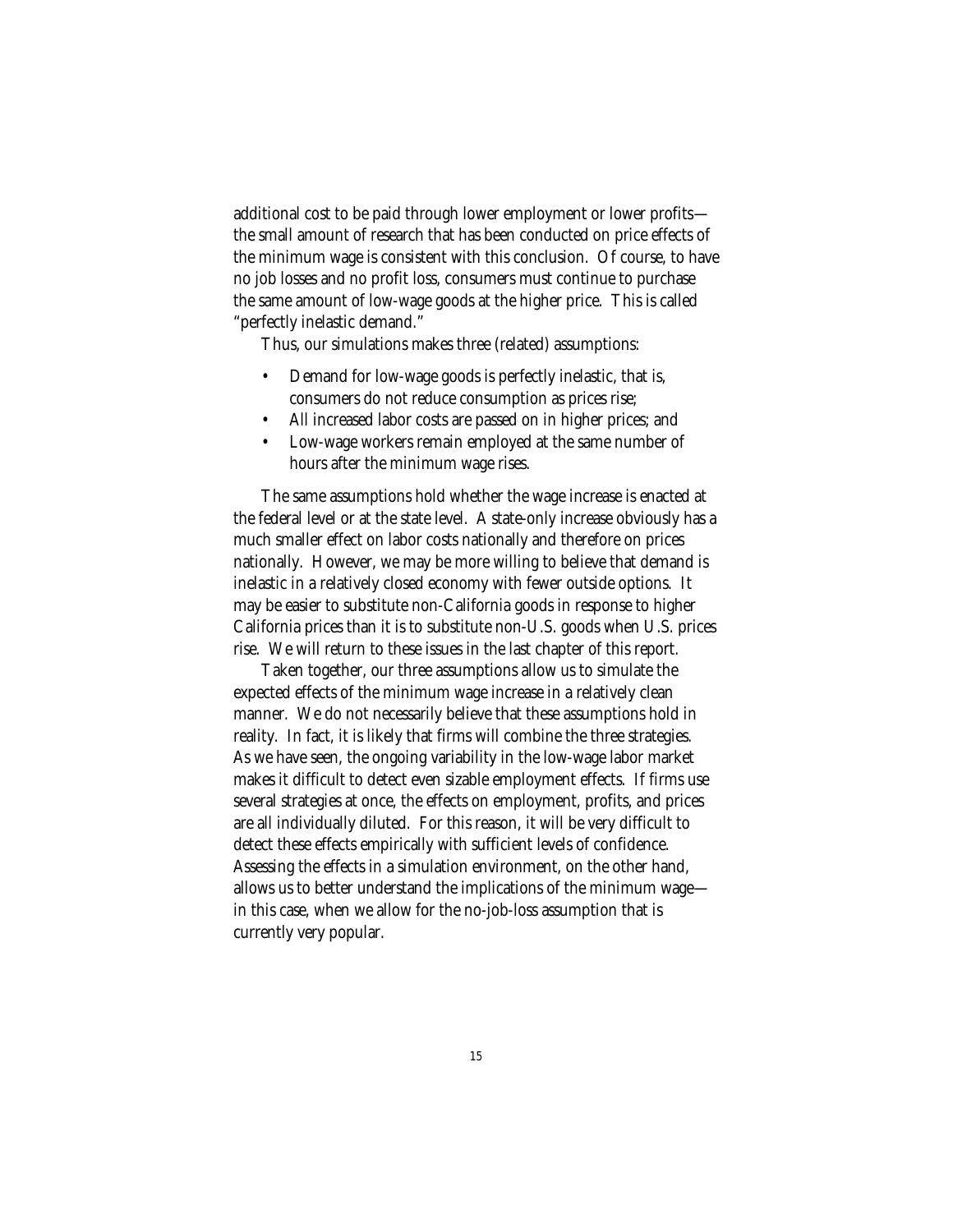### **3. Overview of Methodology and Data**

Although our main theoretical focus has been on costs, to understand the distributional effects of a minimum wage increase for California, it is vital to consider both costs and benefits. We believe that the expected distribution of benefits at the state level is important for guiding California's policymakers. For this reason, our analysis deals with both. In this chapter, we provide an overview of the methodology and the data used. We will discuss the approaches to benefits and to costs in more detail as we turn to the simulation results in Chapters 4 and 5.

### **Data**

\_\_\_\_\_\_\_\_\_\_\_\_

The two sides of the simulation analysis—benefits and costs require two different data sets. To determine benefits, we rely on data from the Survey of Income and Program Participation (SIPP). The SIPP is a nationally representative survey of households conducted by the U.S. Bureau of the Census. To get a large enough sample for California, we combine data for calendar year 1993 from the 1992 and 1993 panels of the SIPP.1 The SIPP data set provides information on households, families, and individuals over 15 years of age. It includes monthly data on income and earnings by source, wages and hours worked, demographic characteristics, family structure, and public assistance program participation.2 These data allow us to identify low-wage

<sup>&</sup>lt;sup>1</sup>Because of a break in SIPP data collection from 1994 to 1996, 1993 is the most recent year for which a large sample is available from the SIPP. Data for the first 12 months of the 1996 panel were released late in 1999.

<sup>&</sup>lt;sup>2</sup>Using demographic data for California, the California SIPP observations were reweighted to be state-representative. See MaCurdy and O'Brien-Strain (1997) for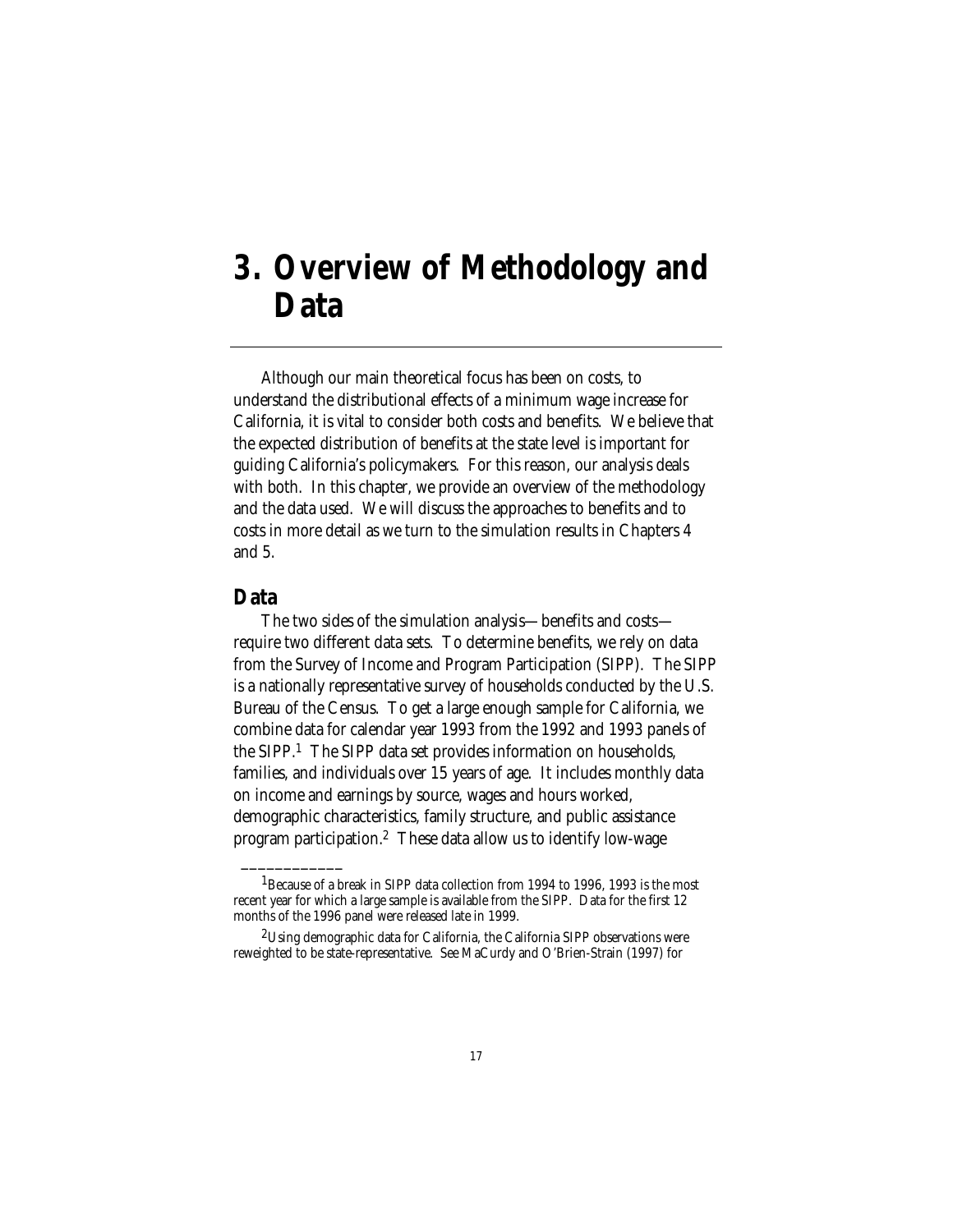workers, their occupations and industries, and their family incomes and gives us sufficient information to determine income tax burdens under alternative income scenarios. Thus, we can use the SIPP to simulate both the before- and after-tax effects of a minimum wage increase on the family income of families with low-wage workers in California.

To relate price increases to the purchases of California families, we rely on data from the Consumer Expenditure Survey (CES), matched to the same time period as the SIPP. This survey includes information on family expenditures on a variety of goods and services. It also includes a number of income measures and demographic characteristics, including family structure. Although the income and demographic measures are not as precise as those in the SIPP, we can identify the same major categories of families—by position in the income distribution, poverty level, or welfare status, for example—in the two data sets.

To translate between the two—that is, to get from the workers who benefit to the products they produce to the consumers of these products—we use input-output tables for California and the nation. These tables are constructed by the Minnesota IMPLAN Group, Inc., from databases on employment, value added, output, and product demand for 528 industrial sectors for all states and counties in the United States. The IMPLAN data are derived from data collected by the U.S. Bureau of Economic Analysis, the U.S. Bureau of Labor Statistics, and the U.S. Bureau of the Census, among other sources. Most crucially for our comparison of a state increase to a federal increase, the IMPLAN data allow us to calculate the effect of price changes nationally, as well as at the state level alone.

Figure 3.1 lays out the information collected from each data set and how it is used in the two branches of the analysis. These steps will become clearer as we describe the methodology below.

### **Overview of Methodology**

The starting point for the analysis is a calculation of the number of workers affected by the minimum wage increase, the number of hours

**\_\_\_\_\_\_\_\_\_\_\_\_\_\_\_\_\_\_\_\_\_\_\_\_\_\_\_\_\_\_\_\_\_\_\_\_\_\_\_\_\_\_\_\_\_\_\_\_\_\_\_\_\_\_\_\_**

details on this data set and the weighting strategy used to make it representative for California.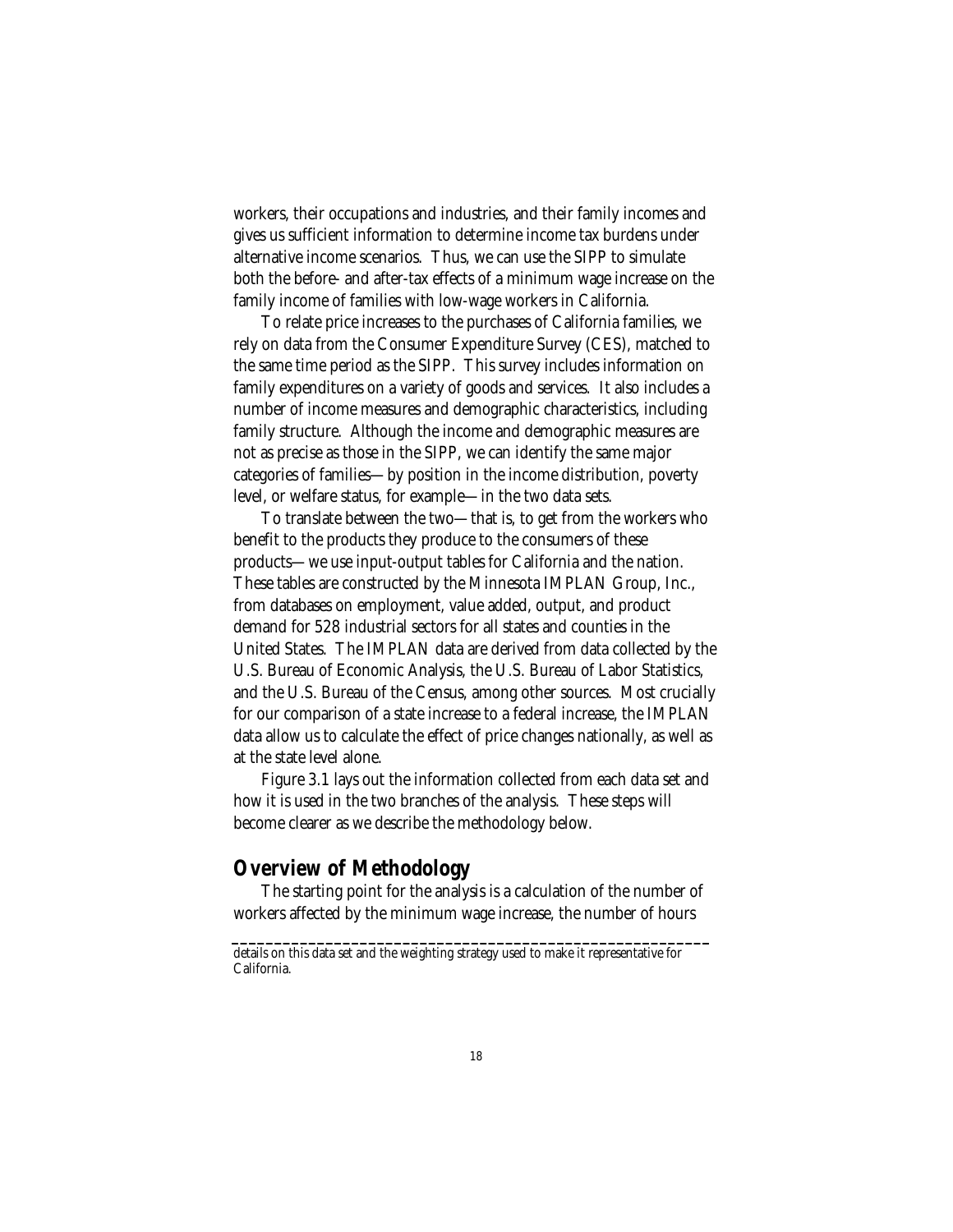

**Figure 3.1—Steps in Developing Distributional Results**

they work, and the additional earnings when their wages are moved up to the new minimum. This calculation, derived from the SIPP data, is the first step in determining both the total benefits and the total costs of the wage increase.

On the benefits side, we want to understand how much families of different types benefit from the wage increase. Simply put, families benefit through higher after-tax earnings of low-wage workers in the family.3 To calculate this benefit, we determine the earnings increases for all low-wage workers in a family, assuming no change in work hours,

 ${}^{3}$ For simplicity, we refer to workers covered under the minimum wage increase as low-wage workers. Thus, a low-wage worker is someone earning \$5.15 or less before the wage increase. We also focus on family (rather than individual or household) income as the basic measure, since this is most closely tied to the poverty measure.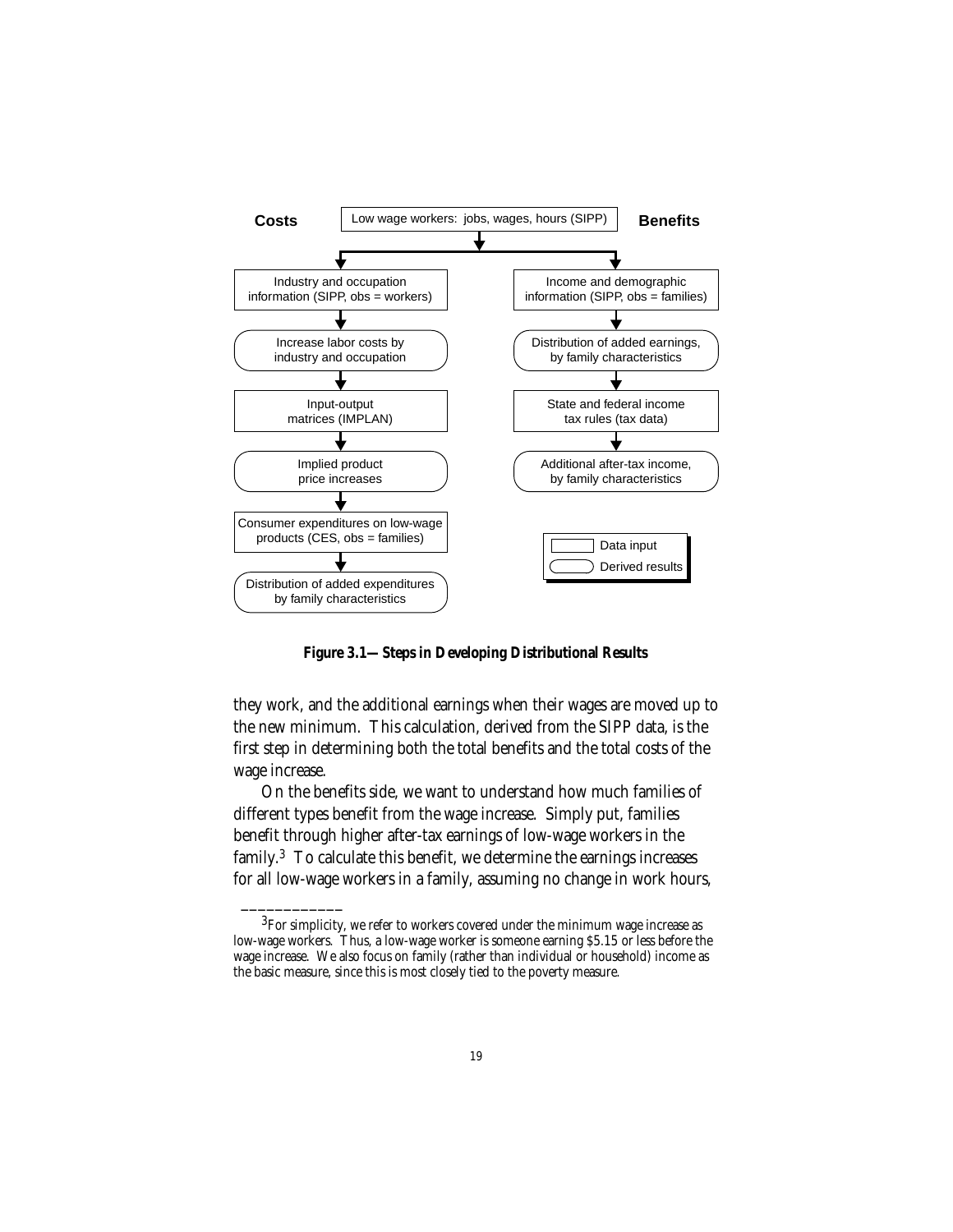and then recalculate the after-tax income for the family as a whole.<sup>4</sup> From a California perspective, California families receive the same benefits whether the wage increase is enacted at the state or the federal level.

Costs to California families are much more challenging to infer. The minimum wage increase results in higher labor costs as a result of both higher wages and higher payroll taxes, primarily Social Security contributions. The overall costs of the minimum wage increase are obviously higher with a national increase than with a state-only increase. In either case, consumers of goods produced with low-wage labor face higher prices (and higher sales taxes, since sales taxes are based on price). Using information on the industries employing low-wage workers in the SIPP, we can identify how much total costs rise in different industries. We then use input-output tables to translate higher industry costs into the prices of final consumer goods. We use two versions of the inputoutput tables. In the case of a national minimum wage increase, the increase affects the labor costs of industries throughout the country. In the case of a California minimum wage increase, labor costs are changed only for industries producing within California. The two sets of inputoutput tables take into account these differences. Once industries are mapped to consumer goods, we can use the CES to relate price increases to the goods actually consumed by California families, as opposed to other families. In this way, we can assess which families pay for the minimum wage increase through higher prices.

 $4$ Taxes are calculated to minimize the tax burden for the family. Thus, where it is advantageous for a dependent earner to file separately, the family's taxes are calculated based on all returns filed by family members.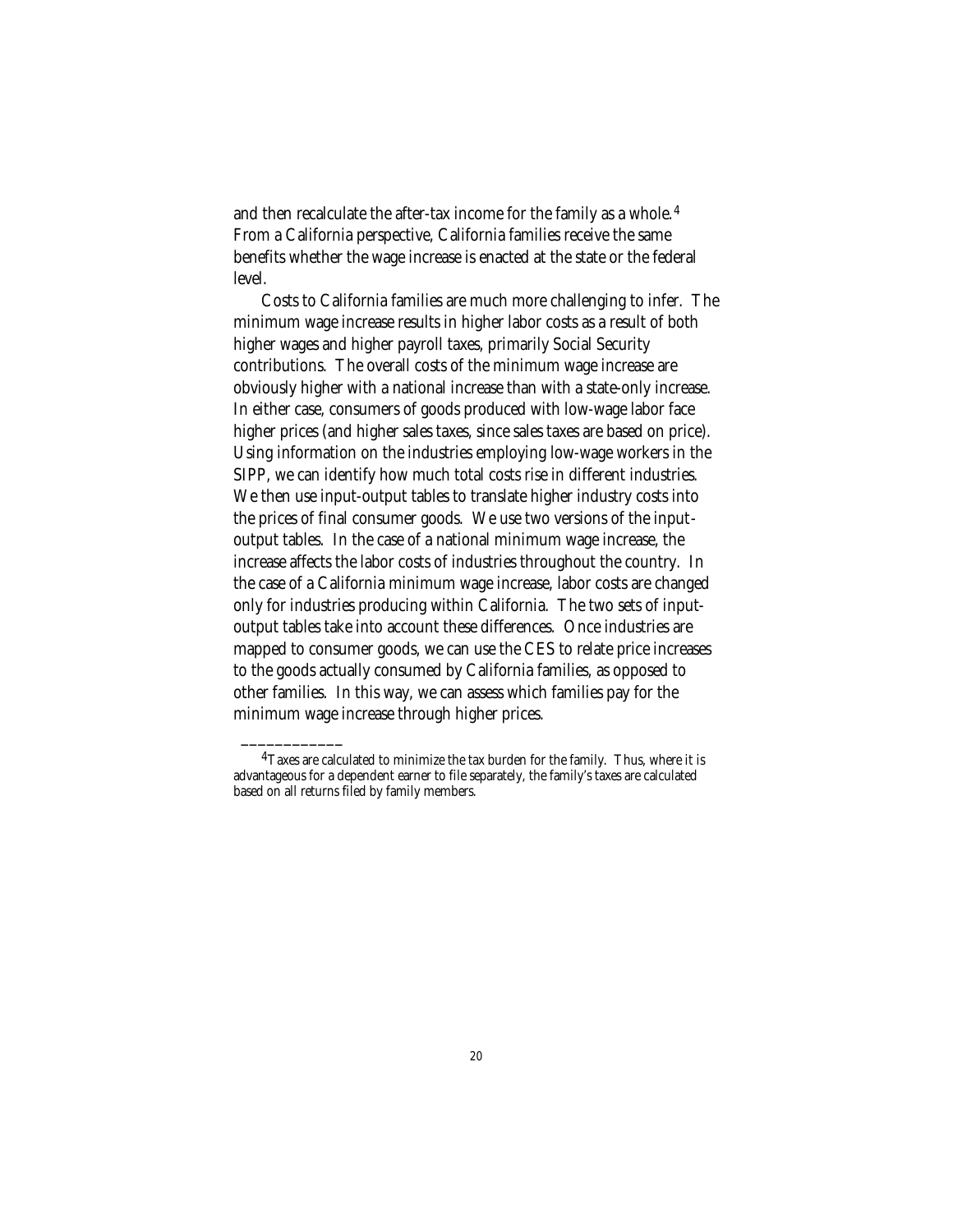### **4. Who Benefits How Much from the Federal Minimum Wage Increase?**

The federal minimum wage increased from \$4.25 to \$5.15 in two steps from 1996 to 1997. Under our assumptions, this wage increase implied a \$1.42 billion increase in the earnings of California families. In this chapter, we first provide more detail on our method of calculating the additional pre-tax and post-tax earnings for each family. We then examine how these additional earnings are distributed across families at different points in the income distribution. Finally, we turn to particular types of families who might be considered the most important "targets" of the minimum wage.

### **Calculating the Distribution of Benefits**

\_\_\_\_\_\_\_\_\_\_\_\_

The size of a family's benefit is calculated as follows. For each worker in the family identified as earning an hourly wage below the new legally specified minimum wage level, we assume that his or her hourly wage rises to the new minimum, that is, from as low as \$4.25 (the old minimum) to exactly  $$5.15$  (in 1998 dollars).<sup>1</sup> We use the new wage rate to calculate the implied increase in total earnings for each worker during the year on the basis of the annual number of hours worked.

<sup>&</sup>lt;sup>1</sup>Where wages below \$4.25 an hour (the minimum wage prevailing in 1993) are reported, the wage is increased by the same amount as the increase in the new minimum. Thus, a wage 50¢ below the old minimum will be 50 cents below the new minimum. In some cases, earnings/hours appeared to be below \$4.25 but these workers were employed in nonminimum wage, commissioned occupations such as car or real estate sales. These workers were not considered to be affected by the new wage. We also assume no wage increase for workers previously earning at or just above the new minimum wage. We therefore ignore the possibility of a "ripple effect" up the wage distribution. See Gramlich (1976), Grossman (1983), and Neumark, Schweitzer, and Wascher (1999b) for a discussion of such effects.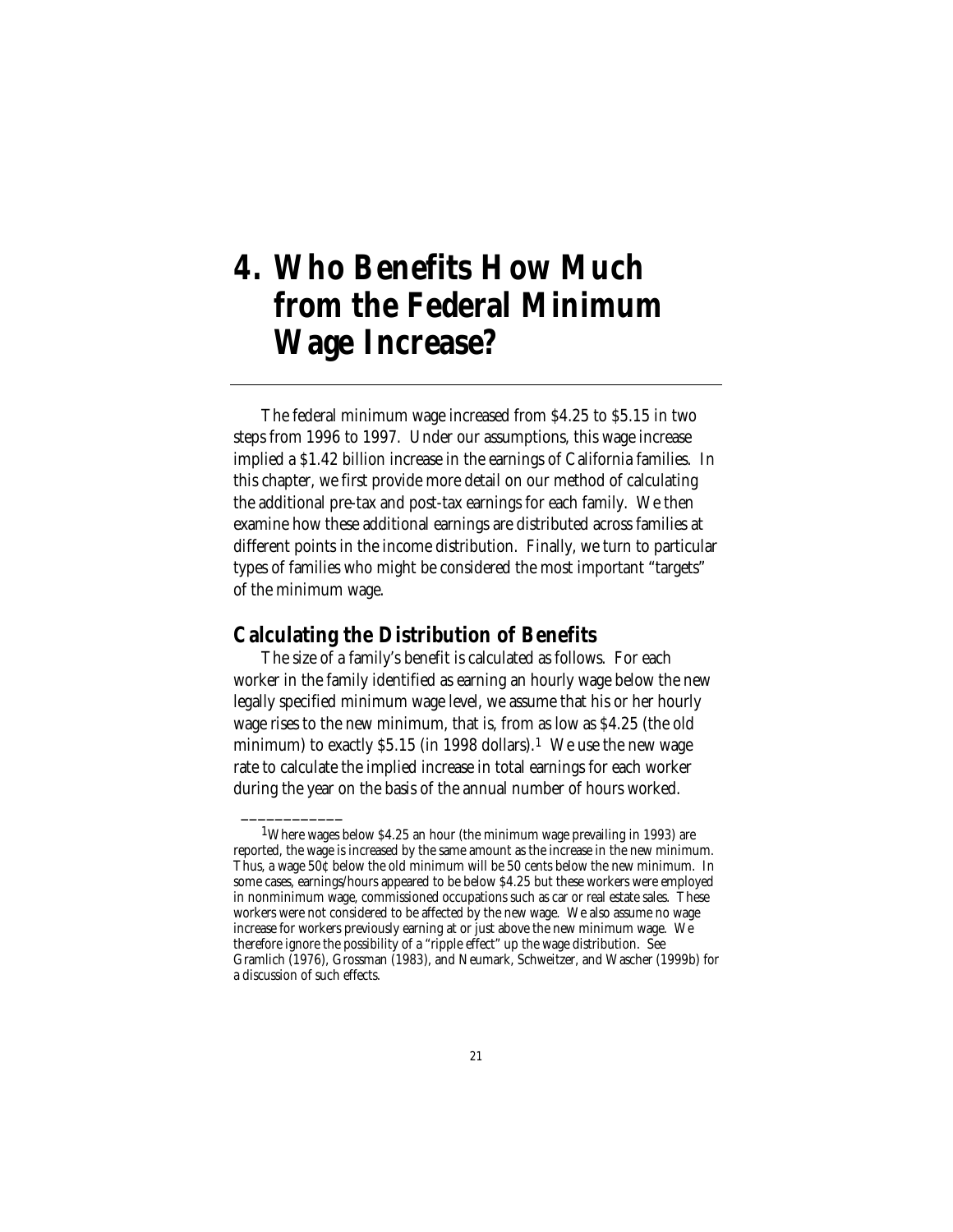We raise family gross earnings and income by the combined increase in earnings of all family members. This is the gross benefit. For the after-tax benefit, we adjust the increased income for tax changes, accounting for (1) the federal income tax including the appropriate standard deductions and exemptions for the family's size and structure, (2) the Earned Income Tax Credit (EITC), (3) the California income tax including the appropriate standard deductions and exemptions for the family's size and structure, and (4) Social Security contributions. Thus, our procedure yields a family-level benefit value of both gross and aftertax income for families with low-wage workers.

Because the SIPP data cover 1993, all calculations were done in 1993 dollars then inflated to 1998 dollars. For the wage increase, we deflate the \$5.15 current minimum wage to its 1993 value of \$4.54. For consistency, we also calculate the federal and California income tax obligations using 1993 schedules, ignoring tax code changes (other than inflation adjustment) since 1993. The one exception to the 1993 base for calculations is the EITC, which has been greatly expanded since 1993. Because of its importance in current income support policy, we use the current EITC rates (for example, a 40 percent credit on the first dollar earned by a family in 1998 compared to a 19.5 percent credit offered in 1993) but we deflate the dollar thresholds to their 1993 levels. All results are presented in 1998 dollars.

The strategy of calculating benefits at the family level permits us not only to determine the before- and after-tax benefits of the wage increase but also to relate these benefits to other family characteristics. We can assess the fraction of benefits received by families sorted by income level, by income relative to the poverty level, by the presence of children, by headship and marriage status, by share of income from low-wage employment, or by dependency on public assistance. These results are presented below.

### **Distribution of Benefits Across Families, by Income: Before and After Tax**

The first issue in determining which types of families benefit from the minimum wage increase is to ask which families include workers who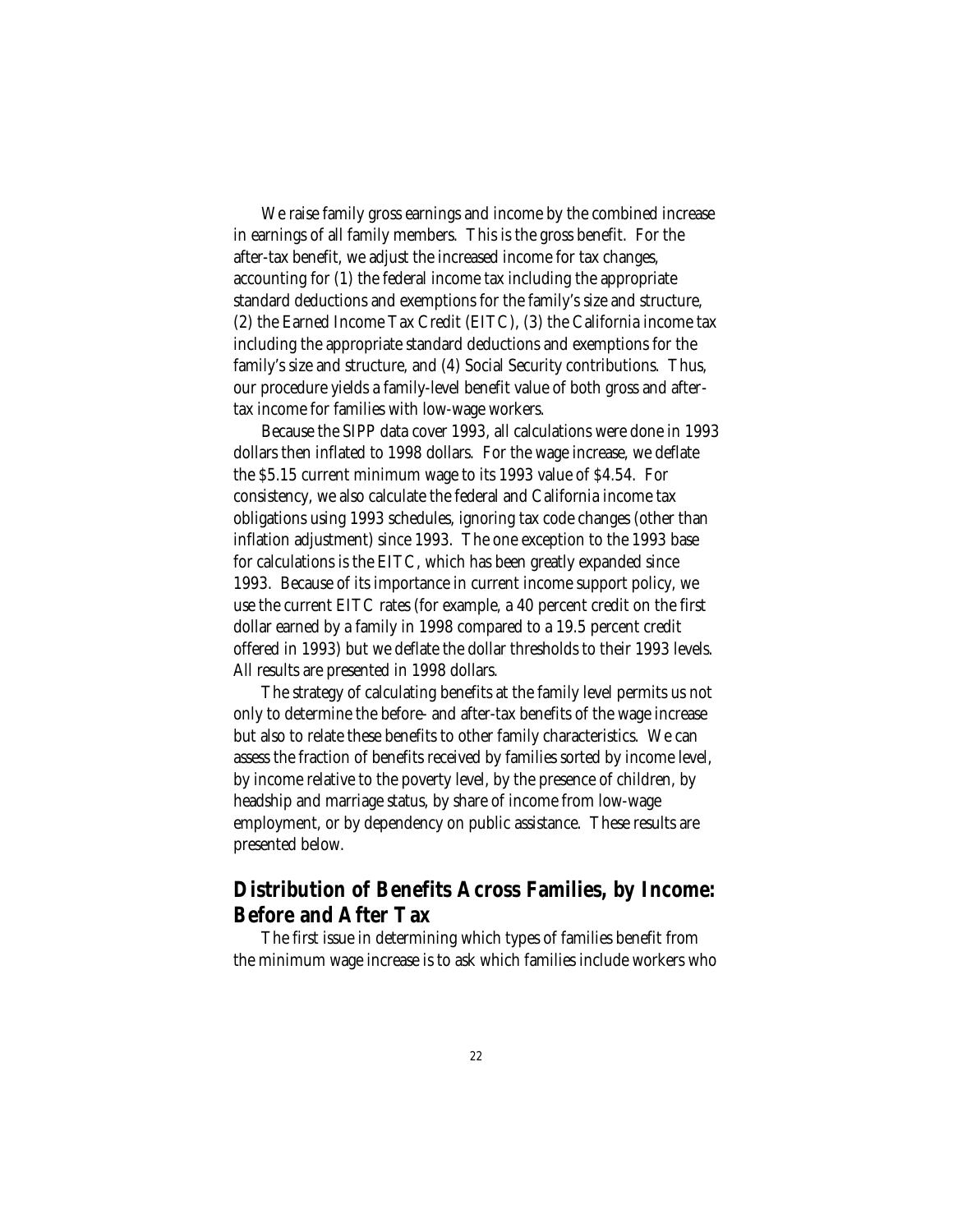earned less than \$5.15 before the increase. We start by dividing California families into income quintiles. Each income quintile represents one-fifth or 20 percent of families in California, so the lowest income quintile includes the 20 percent of families with the lowest income, the highest income quintile represents the 20 percent of families with the highest income, and so forth. For each of these quintiles, Figure 4.1 shows the share of families that include one or more low-wage workers. The lowest income quintile is most likely to include a low-wage worker: 24 percent of these families include low-wage workers and therefore benefit from the minimum wage increase. However, there is relatively little difference between the lowest quintile and the highest quintile, where 20 percent of families include a low-wage worker. Thus, not quite one in four of the poorest families benefits from the minimum wage increase, but one in five of the richest families also benefits.

Even if different income groups are equally likely to have low-wage workers, the groups may receive more or less in additional earnings. After all, for each low-wage worker, the extra earnings he or she receives



**Figure 4.1—Share of Families with Low-Wage Workers, by Income Quintile**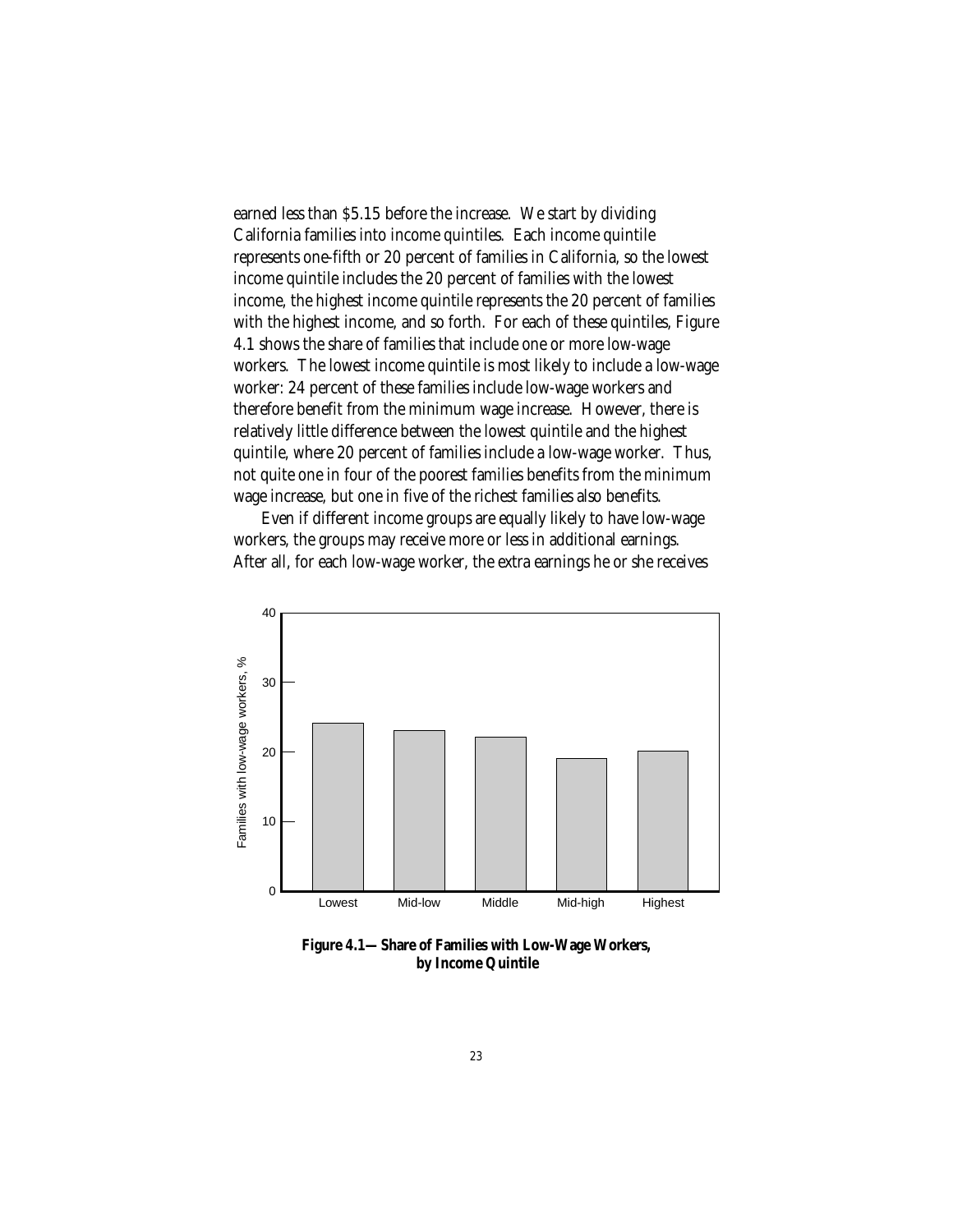will depend both on how close the old wage was to the new minimum and on the number of hours worked. For example, if all of the low-wage workers in the highest income quintile were teenagers with after-school jobs and all of those in the lowest quintile were full-time workers, we would expect the lowest income quintile to receive a larger share of the additional earnings.

Figure 4.2 presents the distribution of additional earnings across the five quintiles. If the extra earnings were identical for all families, each quintile would receive 20 percent of the extra earnings. A quintile group receives more than its share of the additional earnings if it receives more than 20 percent. Of the five quintiles, the two groups that do relatively well are the mid-low and the middle quintile. This means that the 40 percent of families ranked from the 20th to the 60th percentile in the income distribution receive 46 percent of the additional earnings from the minimum wage. Conversely, the top 40 percent of families receive only 34 percent of the extra earnings. Finally, the poorest 20 percent of families get exactly 20 percent of the additional earnings. Therefore, the minimum wage increase is most beneficial to low-middle income families, whereas poorer families get the same amount they would have received from an even distribution of the extra wages. Since our tax system is progressive, the distribution of extra earnings changes when we consider the shares of earnings after taxes, as illustrated in Figure 4.3. Of the original \$1.42 billion dollars in higher earnings, 21 percent goes to income and payroll taxes. The poorest families lose less of their extra earnings to taxes: Their share drops from 20 percent to 18 percent. In fact, after taxes, each of the bottom three income quintiles receives 18 percent of the extra earnings, whereas the share to the top 40 percent falls from 34 percent to 25 percent.

Ranking families by income does not take into account the important issue of family size. For example, a single person with an income of \$20,000 is better off financially than a family of five living on the same income. Poverty thresholds take family size into account, so we can use income relative to the poverty threshold as a measure of economic well-being for families of different sizes. This also allows us to consider directly the question of what share of the benefits from an increase in minimum wage goes to families in poverty. This question is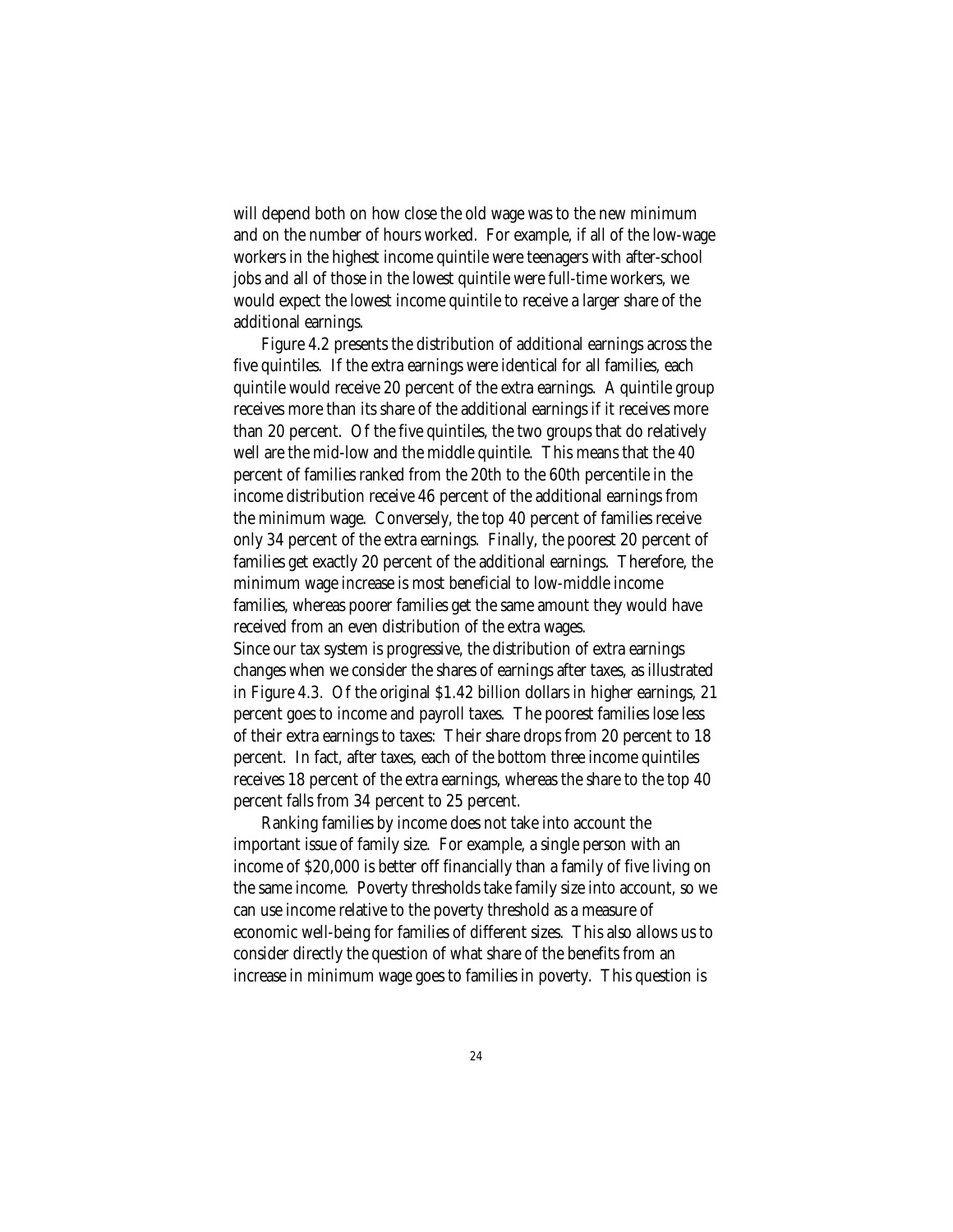







answered by Figure 4.4. Looking again at after-tax shares, we see that the 13 percent of California families that are living in poverty receive 18 percent of the benefits of the minimum wage hike. However, another 18 percent of the benefits go to families with incomes above 300 percent of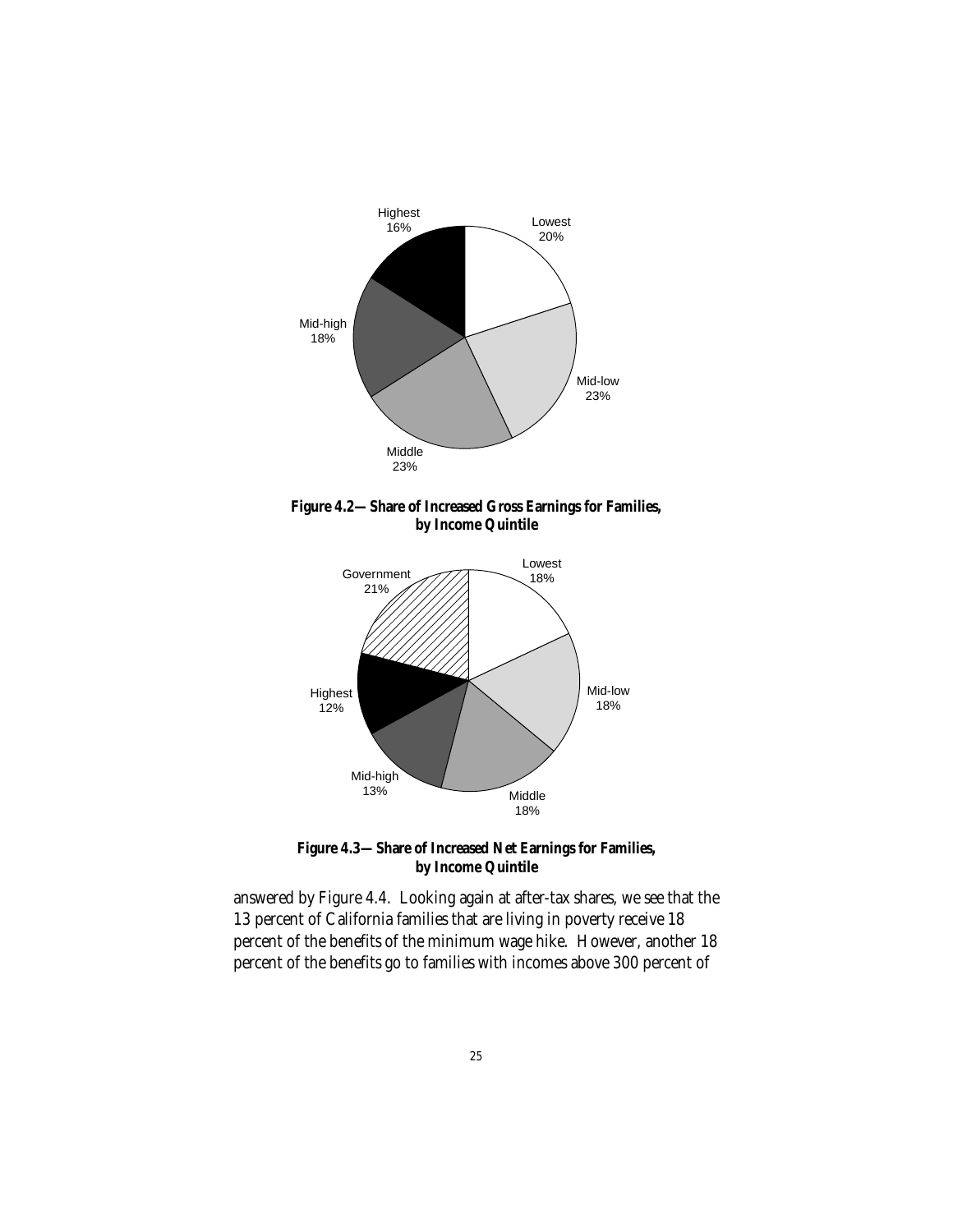

### **Figure 4.4—Share of After-Tax Earnings for Families, by Income Relative to Poverty**

poverty. Thus, the share of additional earnings that goes to poor families is larger than their share in the population, but the majority of the additional earnings do not go to poor (or near poor) families.

## **Benefits to Other Target Families**

When the minimum wage is compared to poverty thresholds for families of three or four, we are implicitly calling on the minimum wage as a strategy to help support poor families with children. Indeed, we may be more concerned about families who depend on the minimum wage for their livelihood. The minimum wage increase has also been proposed as a method to help families such as those moving from welfare to work. How does the minimum wage increase benefit these "target" families?

Table 4.1 looks at the share of the increased earnings that goes to families who depend on minimum wages as a main source of income. The first three rows consider families who receive more than half of their annual earnings from minimum wage work. Although one in five California families includes a minimum wage worker, only 5 percent of California families depend on the minimum wage for more than half of their earned income. These minimum-wage-dependent families do receive a significant share of the increased earnings: 34 percent before tax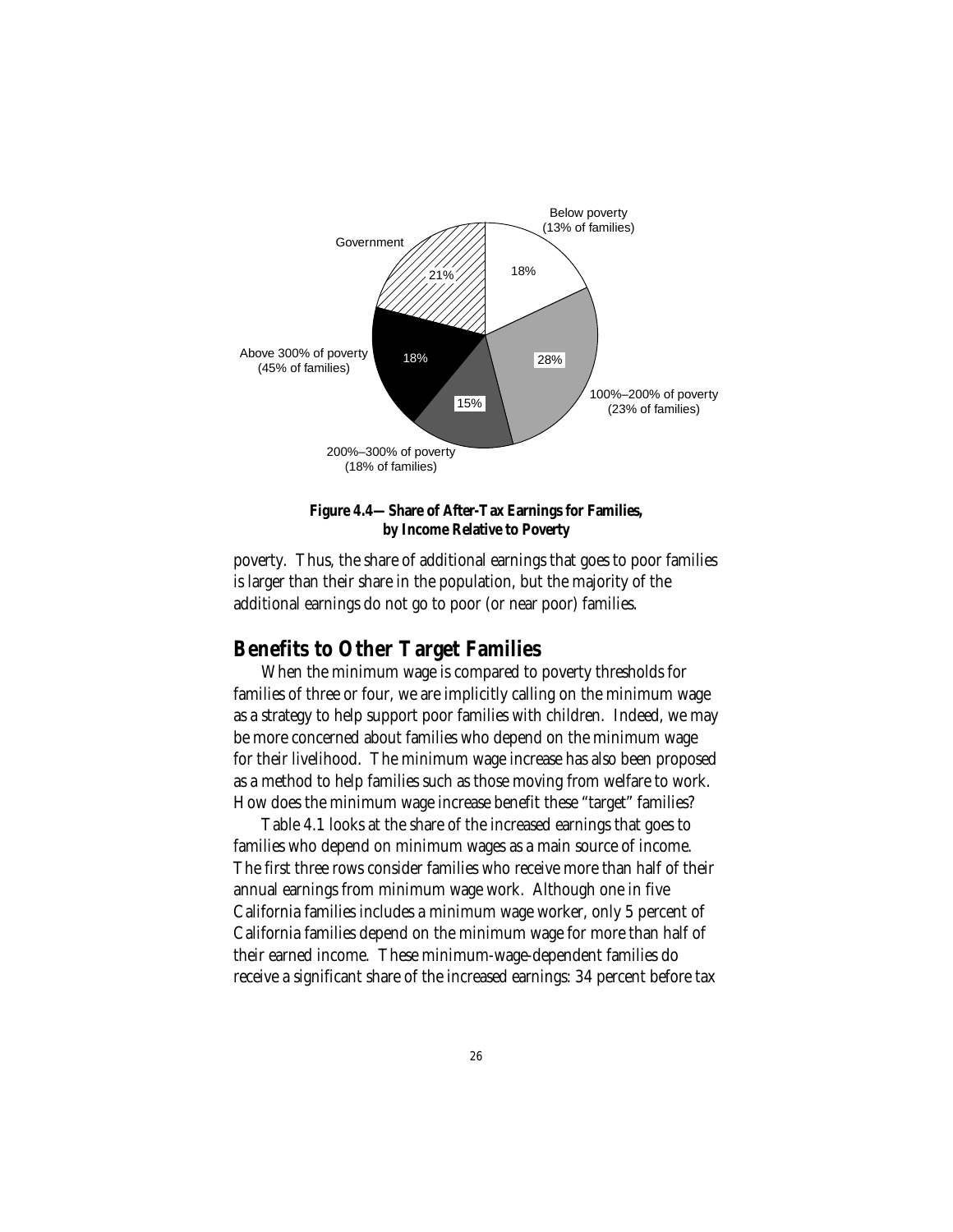#### **Table 4.1**

#### **Share of Increased Earnings Received by Low-Wage Families When the Minimum Wage Increased to \$5.15** (in percent)

|                                 | $%$ of          | <b>Share</b> | Share     |
|---------------------------------|-----------------|--------------|-----------|
| <b>Family Characteristics</b>   | <b>Families</b> | Before Tax   | After Tax |
| Depend on low-wage earnings for |                 |              |           |
| 50% or more of family earnings  | 4.6             | 34           | 29        |
| With children under age 18      | 1.9             | 14           | 13        |
| Single parent                   | 1.1             |              |           |
| Depend on low-wage earnings for |                 |              |           |
| 50% or more of family income    | 2.4             | 23           | 18        |
| With children under age 18      | 0.7             | 9            |           |
| Single parent                   | 0.4             |              | 3         |

and 29 percent after tax. However, fewer than half of these families, or 2 percent of all California families, support children under 18 on minimum wages. Such families—families supporting children and depending on minimum wage work for more than half their earned income—received 14 percent of the additional earnings.

However, the typical comparison of minimum wage earnings with the poverty threshold for a family of three or four implies a narrower target. Less than 1 percent of California families both support children and receive more than half of the family's total income from minimum wage earnings. Although these families do receive a much greater share of the increased earnings relative to their share in the population (9 percent of the pre-tax increase going to this 0.7 percent of California families), more than 90 percent of the increased earnings go to families outside this target group. Therefore, although we may believe that minimum wage income is too meager to support a family, only a tiny fraction of California families are supporting children with minimum wage earnings and most of the increased income does not go to these families.

Turning to the issue of welfare, Table 4.2 presents similar data for families receiving welfare at some time during the year. Our broadest definition of welfare includes both families receiving cash aid (before welfare reform) and families receiving food stamps, which are typically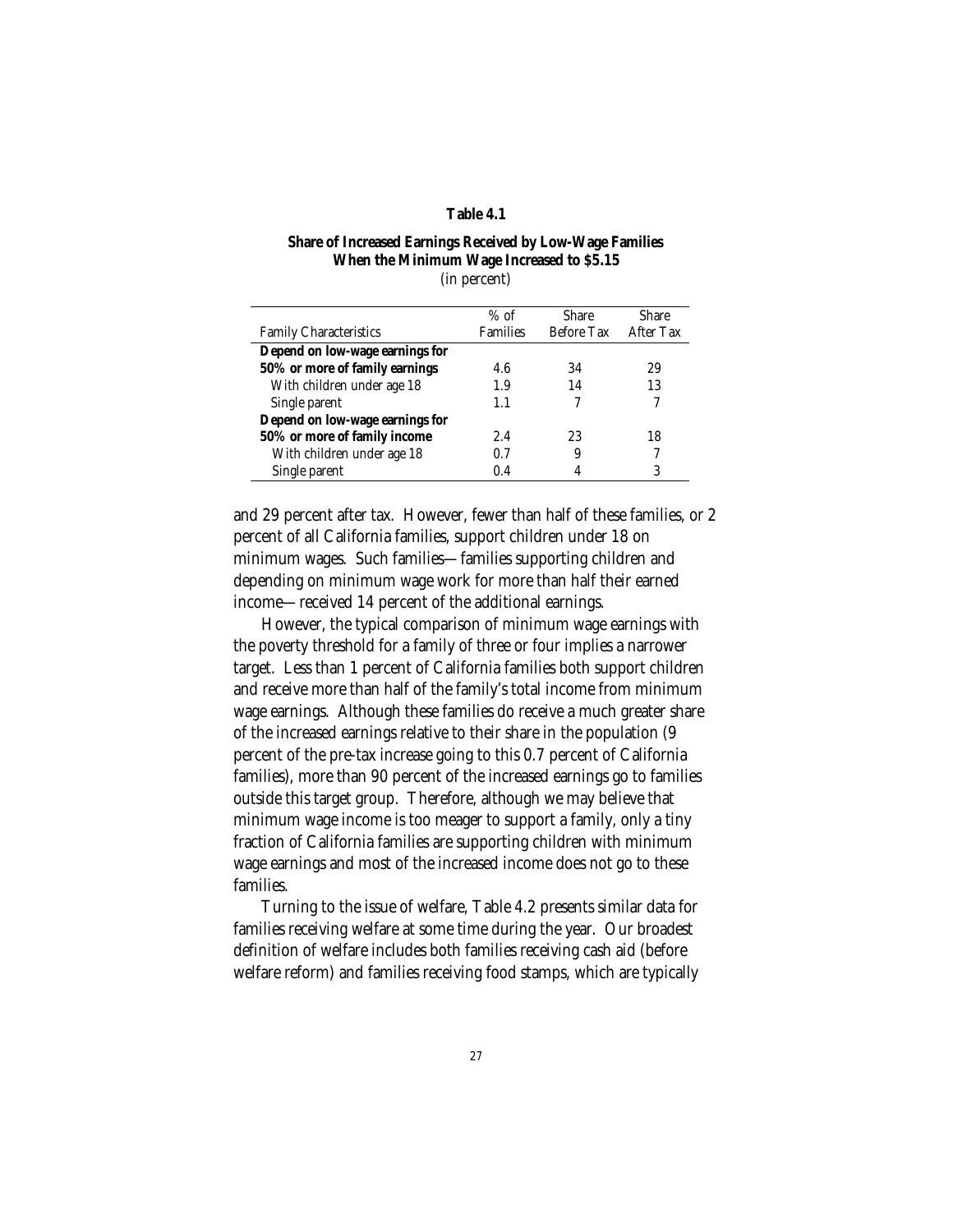#### **Table 4.2**

#### **Share of Increased Earnings Received by Welfare Families When the Minimum Wage Increased to \$5.15** (in percent)

|                                 | $%$ of          | <b>Share</b>      | <b>Share</b> |
|---------------------------------|-----------------|-------------------|--------------|
| <b>Family Characteristics</b>   | <b>Families</b> | <b>Before Tax</b> | After Tax    |
| Welfare recipient with children | 8.9             | 15                | 14           |
| On AFDC/TANF or SSIa            | 6.2             |                   | 8            |
| Single parent                   | 57              |                   |              |
|                                 |                 |                   |              |

aAid for Dependent Children, Temporary Assistance for Needy Families, Supplemental Security Income.

working families. Welfare families with children account for 9 percent of California families; they would receive about 15 percent of the additional earnings generated by a minimum wage increase.

### **Summary: Distribution of Benefits**

The minimum wage increase is an inefficient way to boost the incomes of those supporting families with low-wage work. Figure 4.5 summarizes the share of increased earnings that goes to the California families we typically think of as the intended beneficiaries of minimum wage increases. Less than 15 percent of additional earnings go to families with children either living in poverty or supported primarily by minimum wage earnings. About 25 percent of the increased earnings go to families with children living below 200 percent of the poverty threshold—a common definition of the working poor or near poor. If we include all poor and near-poor families, with and without children in the household, 45 percent of after-tax benefits go to the poor. A larger share of the pre-tax benefits goes to such families; however, unlike most means-tested income supports (the earned income tax credit, food stamps, and cash welfare), increased earnings from the minimum wage are taxable. So 22 percent of the increased earnings go to income and payroll taxes. Even after taxes, \$1 in \$4 of increased earnings goes to families in the top 40 percent of the income distribution.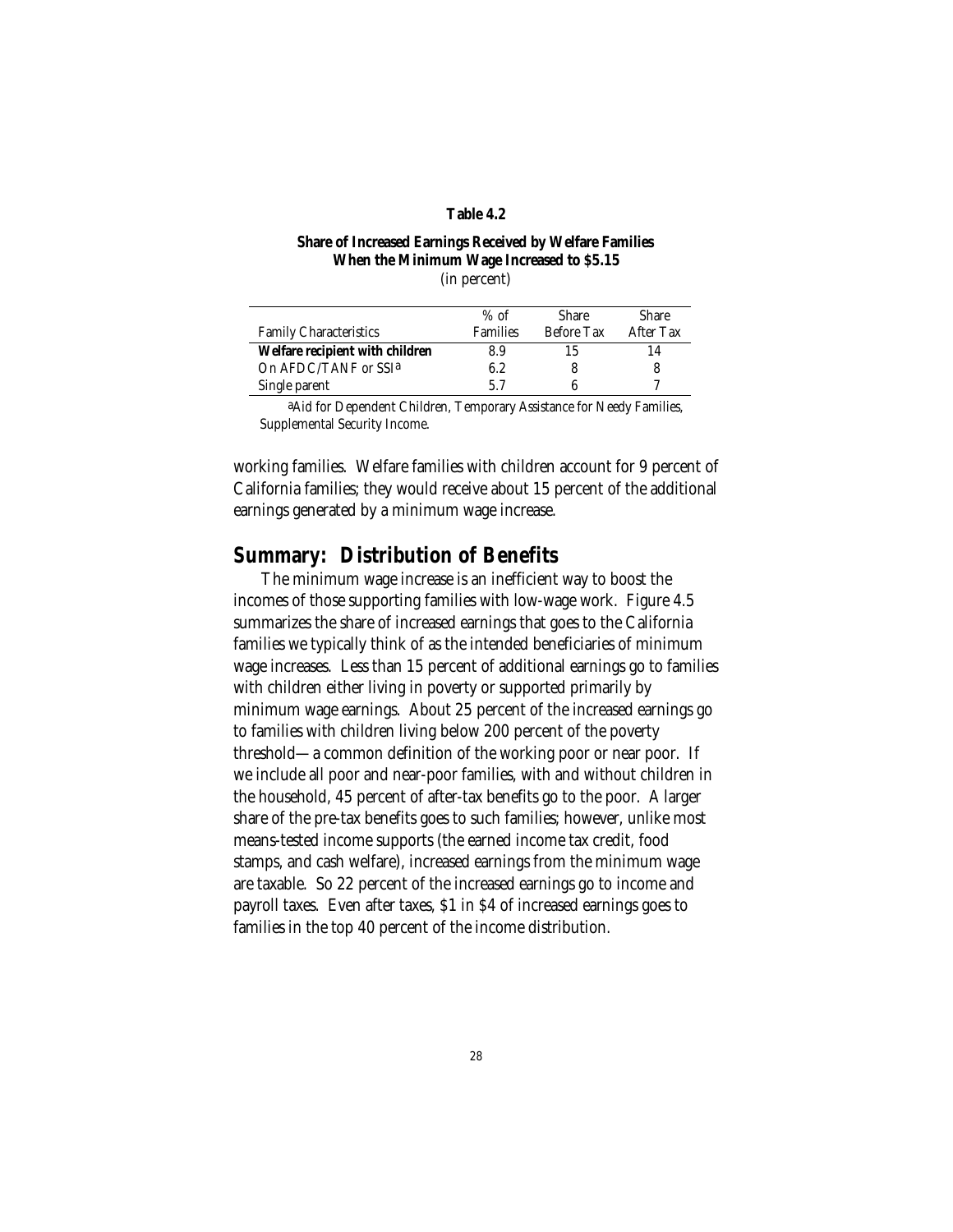

**Figure 4.5—After-Tax Shares of Increased Earnings Going to Target Families**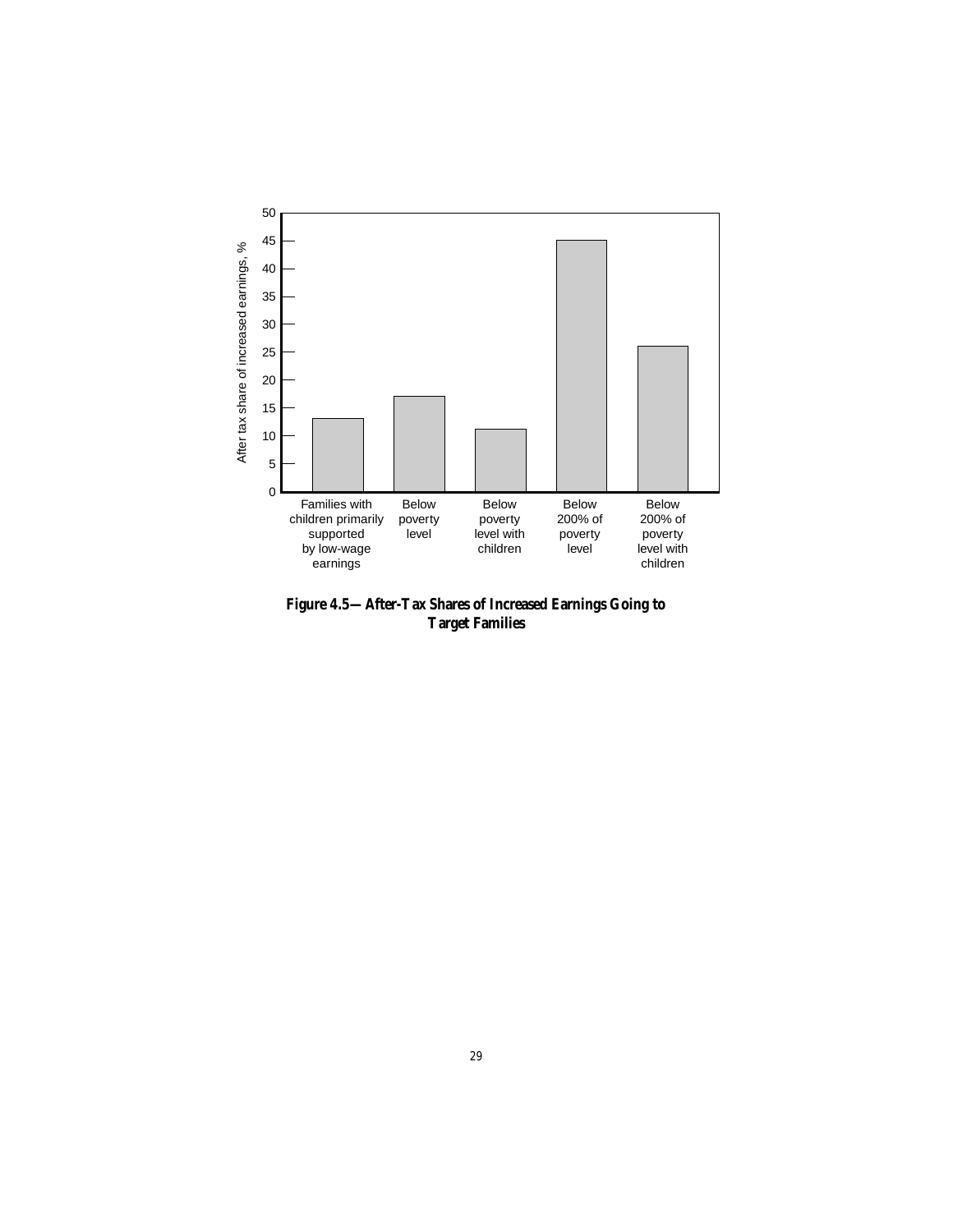## **5. Who Pays How Much for the Federal Minimum Wage Increase?**

As we noted above, increasing the minimum wage from \$4.25 to \$5.15 increases the before-tax earnings of Californians by \$1.42 billion. From the employer's perspective, however, the increase in labor costs will be greater than the increase in earnings since, in addition to higher earnings, employers also will have to pay higher payroll tax contributions of \$108 million.1 These after-tax labor costs of \$1.53 billion are the total (annual) cost of the minimum wage hike for employers of minimum wage workers in California. For a federal minimum wage increase, these costs are added to higher labor costs elsewhere in the nation, bringing the total additional labor costs to \$13 billion nationally.

As discussed in Chapter 2, it is unlikely that employers themselves pay for a minimum wage increase. We have assumed that all added labor costs are passed on in the form of higher prices, and firms neither lose profits nor reduce employment. To assess the distributional effects of the minimum wage increase, we need to translate the additional labor costs into product prices to assess how much prices have to increase to cover the new costs. We then need to examine family consumption patterns to identify the added costs per family.

For a federal minimum wage increase, we assume a national market in determining how prices change. However, when we turn to consumers, we look specifically at California families and see how the consumption costs are distributed across families categorized by income, marital status, and the presence of children. In Chapter 7, we compare

<sup>&</sup>lt;sup>1</sup>Other labor costs not considered here include such items as larger contributions to the unemployment insurance system.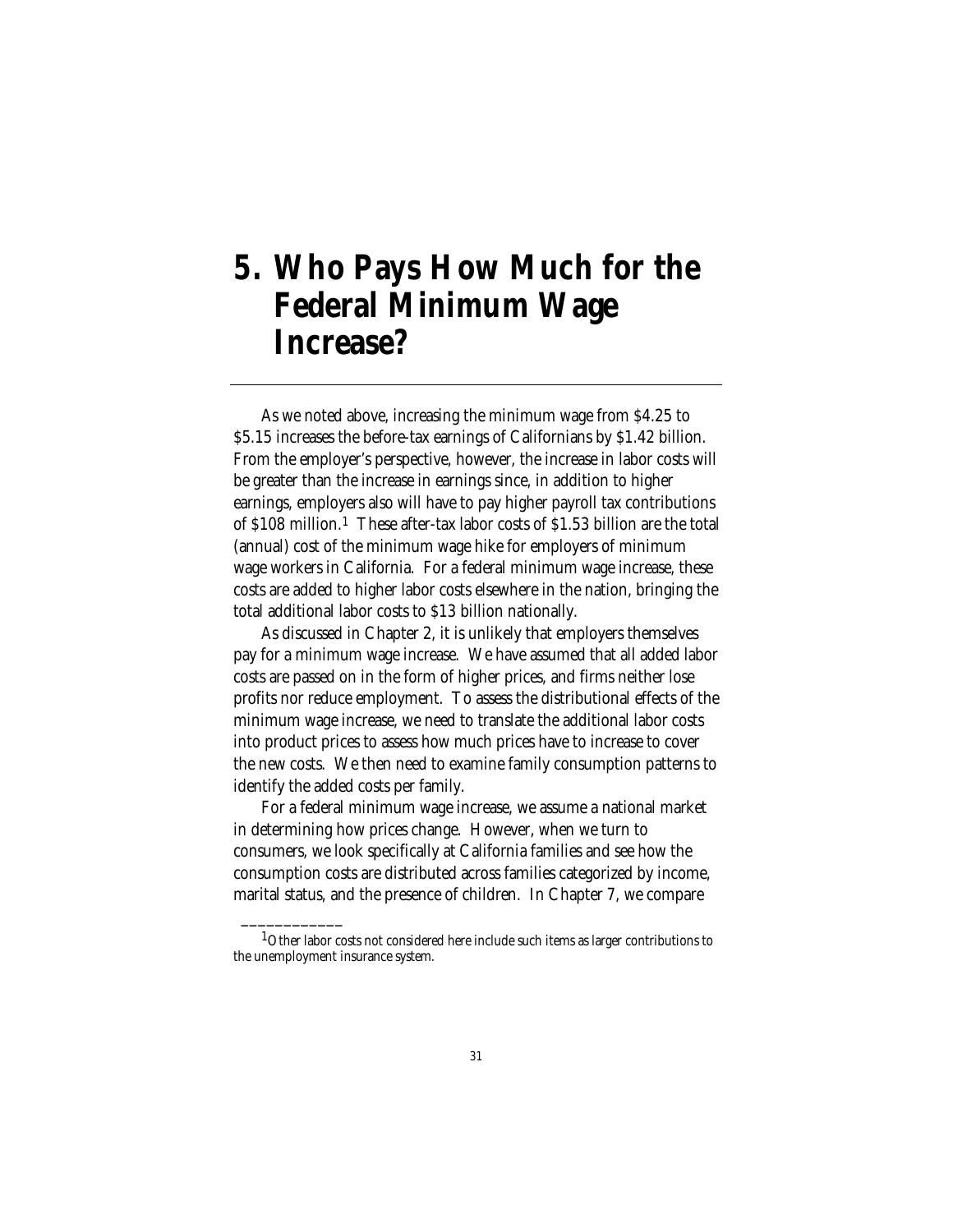the effects on California consumers of this national wage increase to the expected effects had the same wage increase occurred only in California.

## **Attributing Labor Costs to Price Increases**

The first step in determining who pays for the minimum wage hike is to calculate the effect of the increased labor costs to industries on the total cost of final goods and services produced. Our analysis assumes that if the cost of labor increases in a particular industry, then the price of that industry's output will rise by the same amount. However, the total cost of goods can increase in two ways after a minimum wage increase. First, there is the direct effect on the cost of labor for industries hiring lowwage workers. Second, there is the indirect effect through intermediate goods. Although some portion of an industry's output is consumed by final users (e.g., households and government), the rest of the output is allocated to intermediate use, where the output of the original industry becomes an input for another. Thus, even if an industry employs no minimum wage workers, the prices for that industry's output may rise because the industry uses goods or contracts for services produced with minimum wage labor. This feedback through intermediate uses continues ad infinitum, so the price shock from the wage hike propagates throughout the economy. Appendix A describes in detail how we use input-output analysis to account for this feedback and infer ultimate price changes in goods and services attributable to an increase in the minimum wage.

We start by identifying the industries that employ low-wage workers. From the SIPP, we can identify all industries that employed workers at wages below the new minimum of \$5.15 (or, more precisely, at that value in 1993 dollars). Considering all low-wage workers in a given industry, we can infer the total increase in industry labor costs resulting from the wage hike. In addition to paying increased earnings, firms must also make additional employer contributions for Social Security on the higher earnings. We define the combined increase in earnings plus contributions as the total cost increase for the industry. For the federal increase in the minimum wage (our base case), these costs apply to all U.S. workers and all U.S. industries. For a state increase in the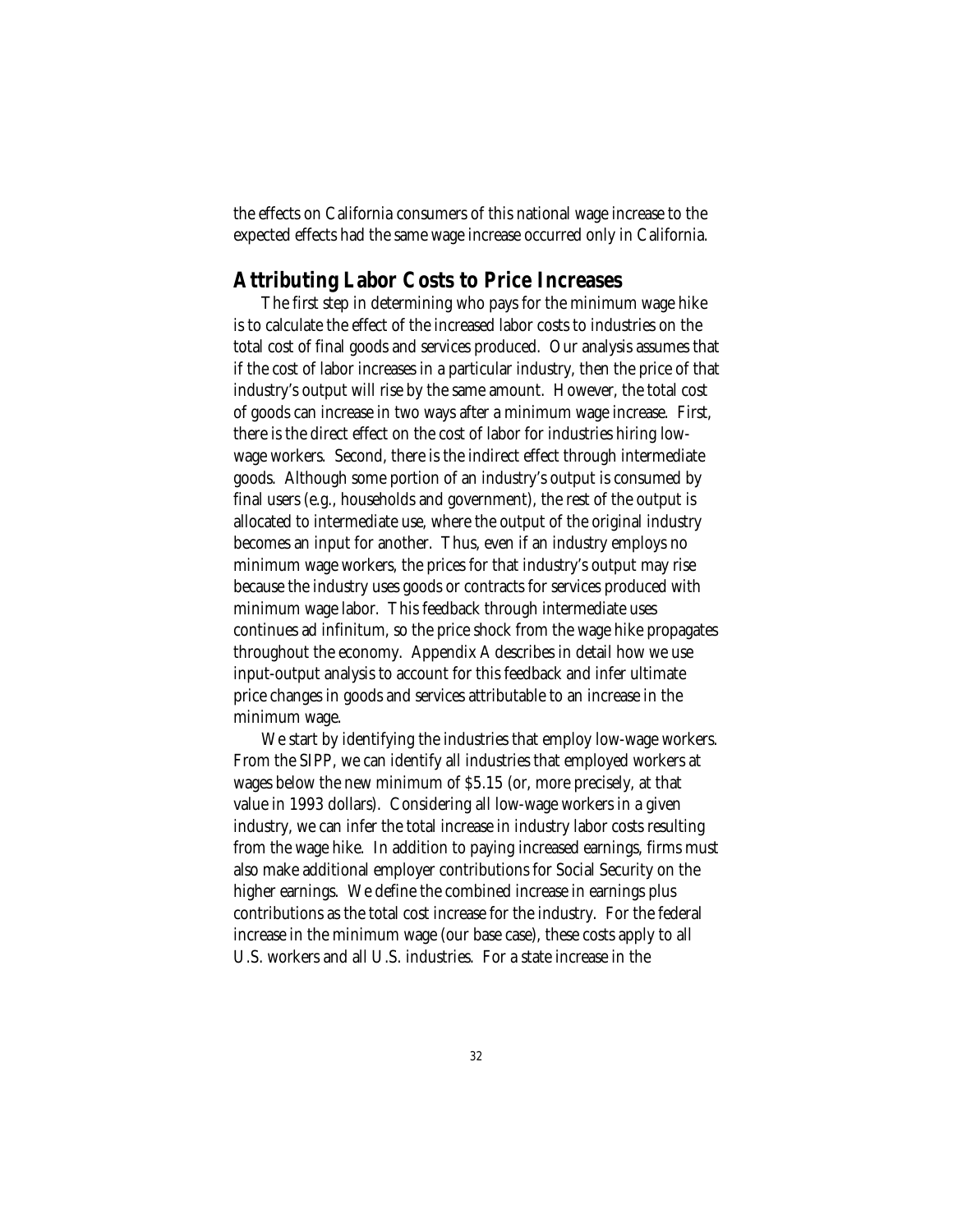minimum wage (our alternative scenario), these additional costs apply only to California workers and California industries.

The next step is to translate these cost increases into price increases on final goods purchased by Californians. Since we have a value for the cost increase in each industry, and we know each industry's contribution to each final good, we can infer the increased cost of the final consumption goods of each industry. The input-output tables give only extremely broad definitions of final goods (government, consumer goods, etc.), including exports. For the federal minimum wage, exports are literally exports—goods shipped outside the United States. For a stateonly minimum wage increase, we do not distinguish by U.S. or non-U.S. consumption, but rather by California or non-California consumption. In each case, however, we have to match the broad industry codes to actual consumer products—a process we discuss in further detail below.

This elaborate process brings us parallel to the starting point on the benefits side. Once we have an estimate of the price increase for consumer goods, we use the CES to determine how much of each good California families buy. The outcome is an estimate of the increased expenditures required for a family to maintain its original level of consumption after a minimum wage increase raises prices. As with the benefit side, analyzing costs at the family level allows us to relate the expenditure increases to family characteristics. In particular, we assess the additional costs to families sorted by income quintile, by income relative to the poverty level, by welfare status, by headship and marriage status, and by the presence of children.

## **Price Increases from Increased Labor Costs**

After payroll taxes, the 90¢ increase in the minimum wage costs U.S. employers of low-wage labor \$13 billion annually. We can understand the effect of the minimum wage by considering the effect on a subset of heavily affected industries.<sup>2</sup> The direct increase in labor costs by industry/commodity is listed in the first column of Table 5.1. Based on the cost translation from the input-output procedure, the second column shows the eventual increase in total costs to U.S. industries, including the

<sup>2</sup>Appendix Table B.2 lists the effects for all industries.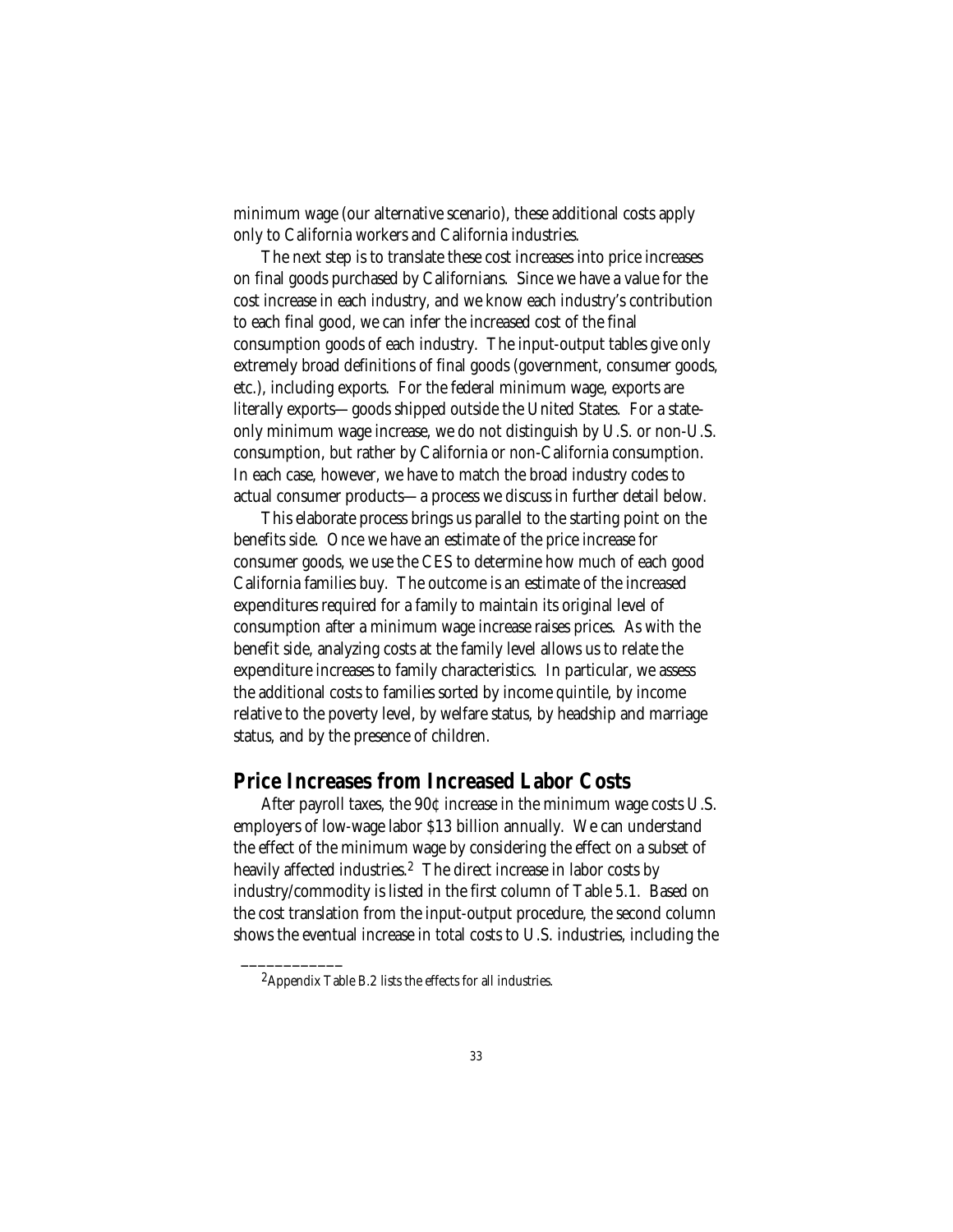#### **Table 5.1**

### **Direct Labor Costs and Final Increased Costs Attributable to Increasing the Minimum Wage to \$5.15, by Commodity** (1998\$, millions)

| <b>Industry Commodity</b>  | Direct Increase in    | <b>Final Increase</b> |
|----------------------------|-----------------------|-----------------------|
| (Ranked by Final Increase) | After-Tax Labor Costs | in Total Costs        |
| Eating and drinking places | 2,700                 | 2,716                 |
| Grocery stores             | 826                   | 798                   |
| Construction               | 270                   | 741                   |
| General retail trade       | 719                   | 709                   |
| Elementary and secondary   | 496                   | 502                   |
| education                  |                       |                       |
| All others                 | 8.039                 | 6.969                 |
|                            |                       |                       |
| Total                      | 13.049                | 12.435                |
|                            |                       |                       |

cost of intermediate goods. In a number of cases, the eventual cost increase is lower than the direct increase in labor costs. In these cases, the final users of the outputs are outside the United States. In this way, we export some of the costs of the wage increase. In other cases—most notably, construction—the final costs are much higher than the direct labor costs, since the industry uses as inputs the output from other industries employing low-wage workers. In the case of construction, final costs are nearly triple the direct labor cost increase.

The magnitude of the final price rise, of course, depends on the size of the labor cost increase relative to the industry's overall costs of production. Although we have reported costs by industry, we are actually interested in the price increase on the consumer goods produced by those industries. Ninety-five percent of the additional labor costs are paid for domestically, accounting for over \$12 billion nationally. To calculate the price effects, we have to map industries and commodities from the input-output results into personal consumption items. For example, we map grocery stores, dairy product stores, retail bakeries, and food stores into the expenditure category "food inside the home." For broad groups of consumption goods, Table 5.2 reports the share of the total cost increase in the United States paid through these consumer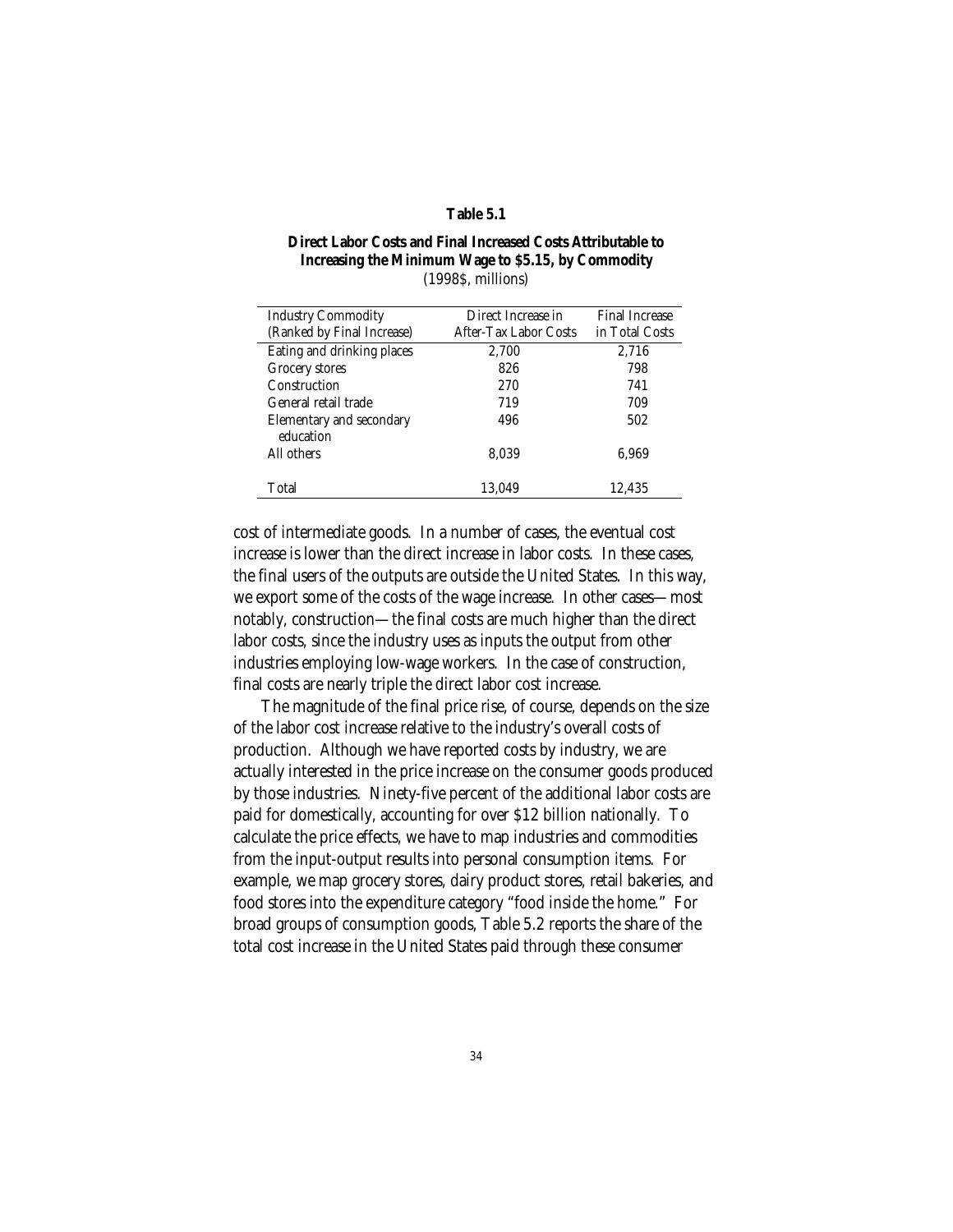items. (A more detailed list is included as Appendix Table B.3.) Food outside the home accounts for the largest share of additional costs, as we would expect, since eating and drinking places were by far the most affected by the increased labor costs. However, as this table also shows, the higher prices occur in a very long list of goods purchased by families.

For each good, dividing the additional costs by the total expenditures on that good yields a percentage cost increase. We refer to these price increases as implicit incremental tax rates on household consumption goods. Essentially, the incremental tax rate tells us the rate by which consumer prices must increase to cover the total costs added by the minimum wage hike. Table 5.3 presents examples of the size of the incremental price increases for different goods. In general, these price increases are relatively small, usually less than 1 percent. Education and

#### **Table 5.2**

### **Increased Cost Shares Attributable to Increasing the Minimum Wage to \$5.15, by Commodity** (in percent)

|                                                                   | Share of In-  |
|-------------------------------------------------------------------|---------------|
| Commodity                                                         | creased Costs |
| Food inside home                                                  | 6             |
| Food outside home                                                 | 22            |
| Household services (beauty shops, child day care, laundry         | 10            |
| services, etc.)                                                   |               |
| Clothing and furniture                                            | 5             |
| Entertainment/recreation                                          | 3             |
| Transportation (car purchases, rental, automotive services, etc.) | 3             |
| Health (nursing and personal care, health services, drugs,        | 7             |
| residential care facilities, etc.)                                |               |
| Education and social services (colleges, elementary/secondary     | 8             |
| schools, job training, social services, etc.)                     |               |
| General trade (retail trade, department stores, wholesale goods,  | 11            |
| etc.)                                                             |               |
| Other personal consumption items                                  | 14            |
| Gross investment (construction, other)                            | 6             |
| Government purchases                                              | 5             |
|                                                                   |               |
| Total                                                             | 100           |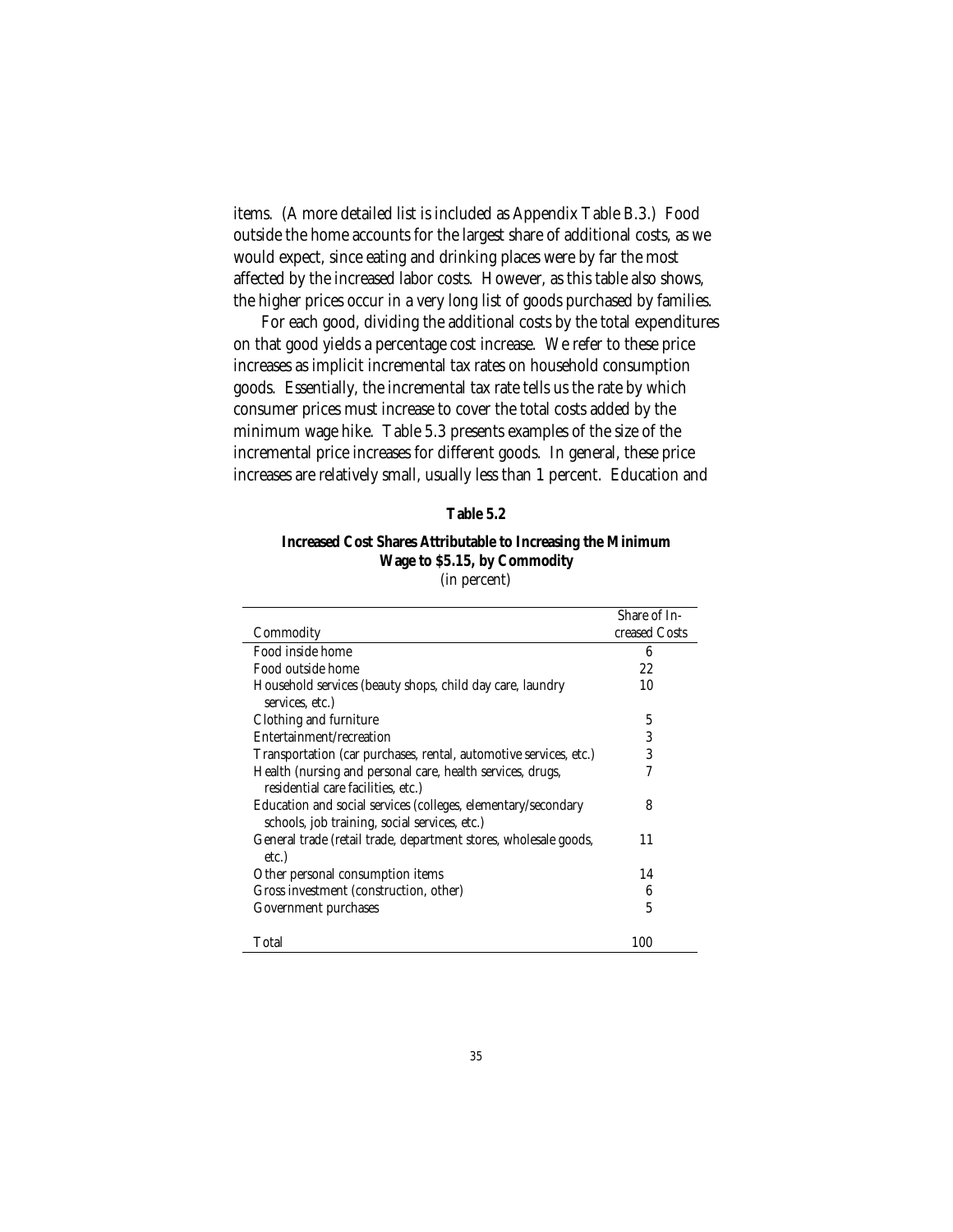### **Table 5.3**

#### **Implicit Incremental Tax Rates Attributable to Increasing the Minimum Wage to \$5.15, by Commodity**

|                                                            | <b>Incremental</b>     |
|------------------------------------------------------------|------------------------|
|                                                            | Percentage             |
| Commodity                                                  | <b>Price Increase</b>  |
| Food inside home                                           | 0.21                   |
| Food outside home                                          | 1.81                   |
| Household services (beauty shops, child day care, laundry  |                        |
| services, etc.)                                            | 0.09 to 1.95           |
| Clothing                                                   | 0.40                   |
| Furniture                                                  | 0.11                   |
| Entertainment/recreation                                   | 0.77                   |
| Transportation (car purchases, rental, automotive          |                        |
| services, etc.)                                            | $0.06$ to $0.26$       |
| Health (nursing and personal care, health services, drugs, |                        |
| residential care facilities, etc.)                         | 0.47                   |
| Education and social services (colleges, elementary/       |                        |
| secondary schools, job training, social services, etc.)    | 2.16                   |
| General trade (retail trade, department stores, wholesale  |                        |
| goods, etc.)                                               | 0.05                   |
| Other personal consumption items                           | $0.0 \text{ to } 0.84$ |
| Gross investment (construction, other)                     | 0.03                   |

social services, moving and storage, food outside the home, and miscellaneous personal services such as beauty and barber shops experience the largest incremental price increases, although always below 2.5 percent.3 It is worth noting that although these price increases appear small enough to justify the assumption that consumption levels do not change, most families facing these (slightly) higher prices do not receive additional earnings, so the higher prices will require either a reduction in consumption or a reduction in savings.

 $3$ These magnitudes are consistent with the findings of Lee and O'Roark (1999) in their analysis of the effect of the minimum wage on the prices of food and kindred products assuming a similar price pass-through. They find that a 50¢ increase in the present minimum wage would increase the price of food products by less than 1 percent and by about 1 percent for eating and drinking places.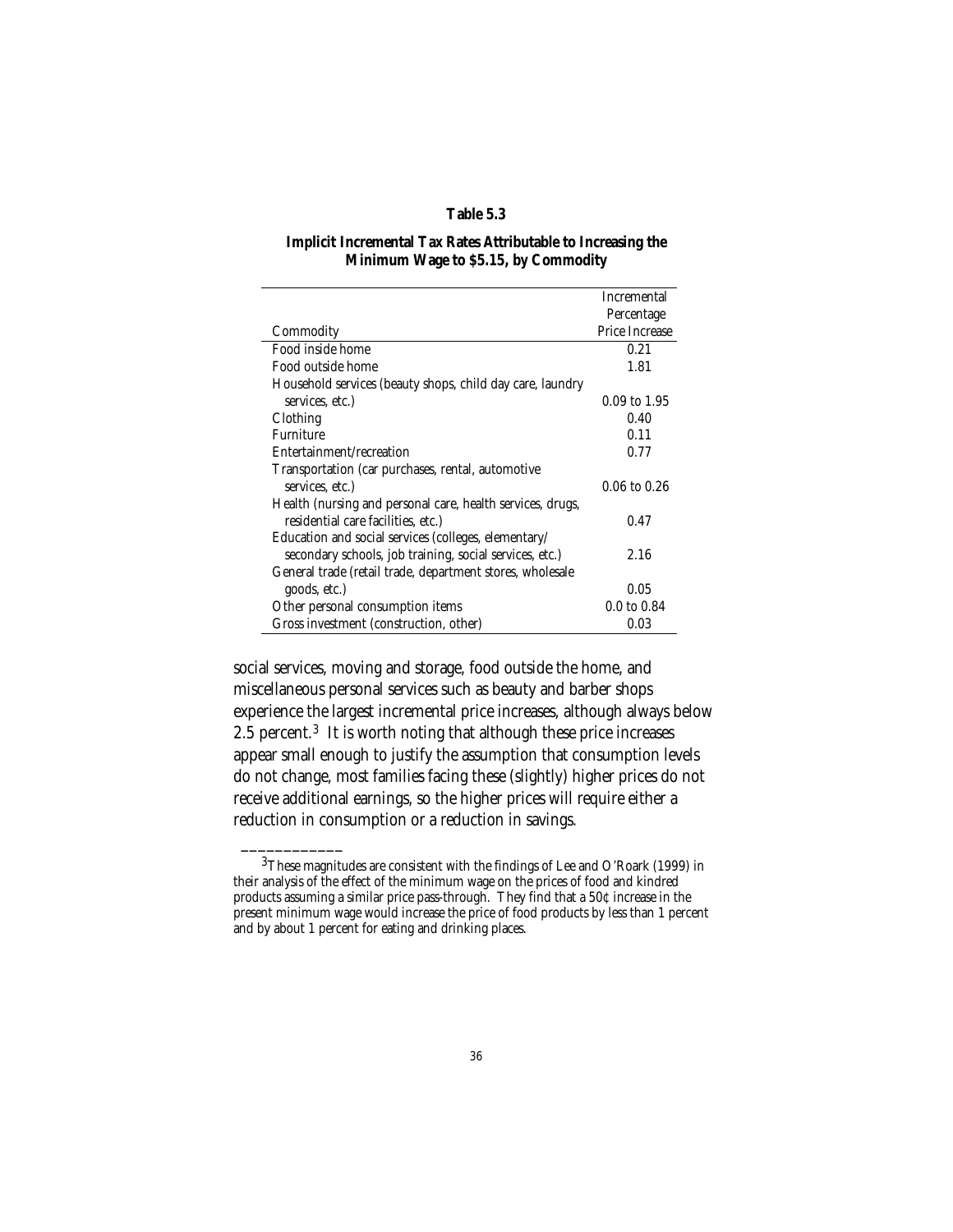## **Distribution of Costs Across Families**

These implicit tax rates allow us to calculate the distribution of costs across families, just as we previously calculated the distribution of benefits across families. We used the consumption data from the CES and applied the implicit tax rates to actual purchases by California consumers. Nationally, consumers pay \$11.9 billion more for goods following the minimum wage increase. Californian families pay for \$1.4 billion or 12 percent of these additional consumer expenditures. As we did for the benefits side, we consider the different costs for families by income quintile, income relative to the poverty level, family structure, and welfare recipiency.4

On average, each California family pays \$133 more per year for their purchases following the minimum wage increase. The exact amount a family pays depends on its level of consumer expenditures, which typically varies by income. For this reason, it is again helpful to distinguish the costs in higher prices for California families in the five income quintiles.<sup>5</sup> Figure 5.1 shows the average annual cost for families in each of the income quintile. These costs range from \$78 annually for families in the mid-low category (slightly less than the \$84 paid by the poorest families) to \$234 for the richest families.

If we translate these costs into shares of the total costs, we get Figure 5.2. The richest 20 percent of families pay 34 percent of the costs for the minimum wage, whereas the poorest 40 percent carry 25 percent of the burden.6 We can also consider the distribution by income relative to poverty as in Figure 5.3. When we examined benefits, we saw that families living below the poverty threshold received the same share of

<sup>&</sup>lt;sup>4</sup>In contrast to assessing families' benefits, we also sort families into "consumption" quintiles," ranking families by their annual expenditure levels. Consumption quintiles give an indication of permanent income levels. These and other detailed results are reported in Appendix Tables B.4a and B.4b.

<sup>&</sup>lt;sup>5</sup>This distribution is based on the CES, so it is close but not identical to the distribution on the benefits side, which is based on the SIPP.

 $6$ Our calculations show that the lowest income quintile pays slightly more than the next income quintile, but the total share of the costs for this quintile is lower (12 versus 13 percent). This discrepancy is an artifact of the SIPP quintile definitions not dividing CES families into exactly even groups. In fact, there are somewhat fewer than 20 percent of families in the lowest income quintile and somewhat more in the next quintile.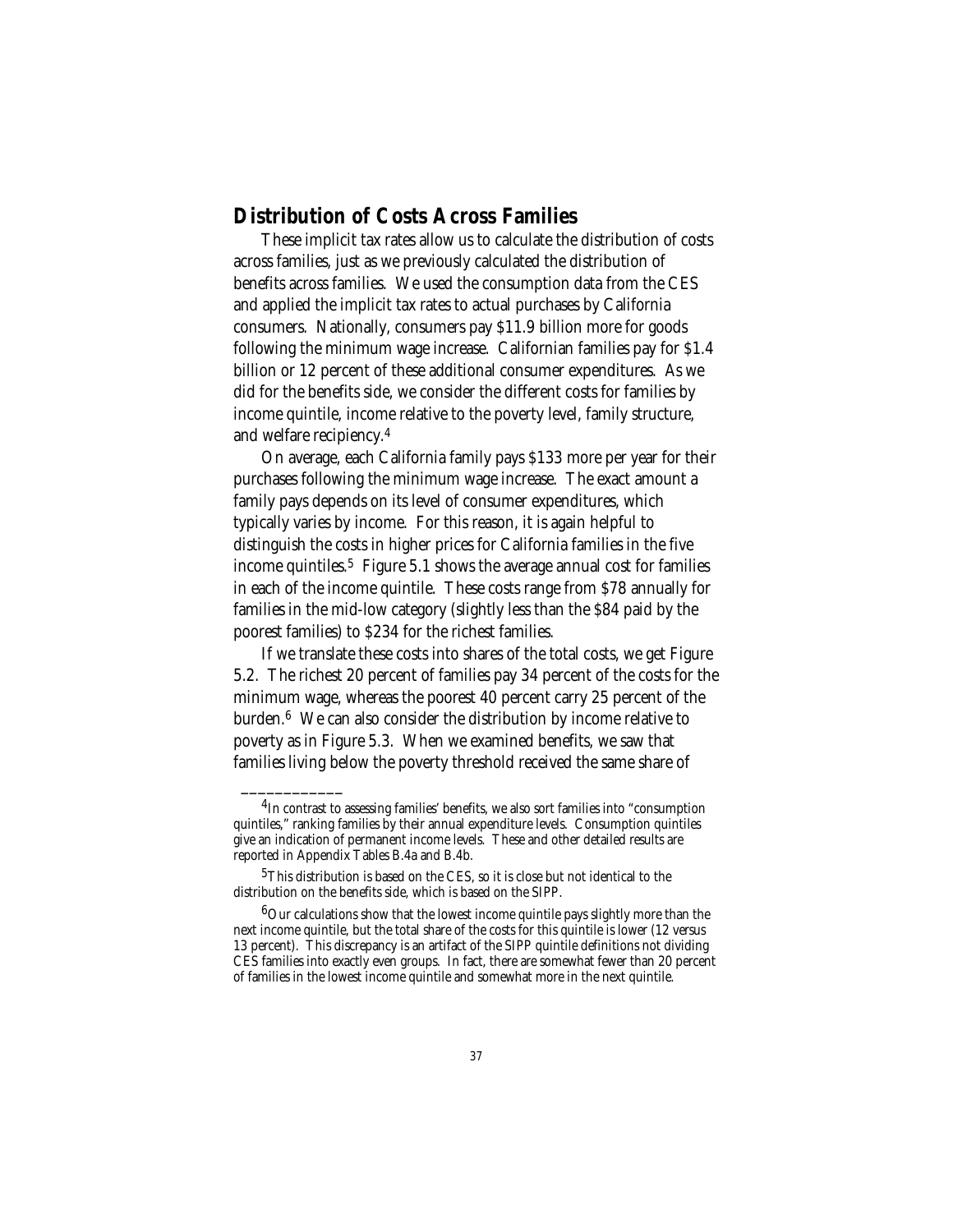

**Figure 5.1—Annual Costs per Family for Higher-Priced Consumer Goods, by Income Quintile**



**Figure 5.2—Share of Increased Consumer Costs, by Income Quintile**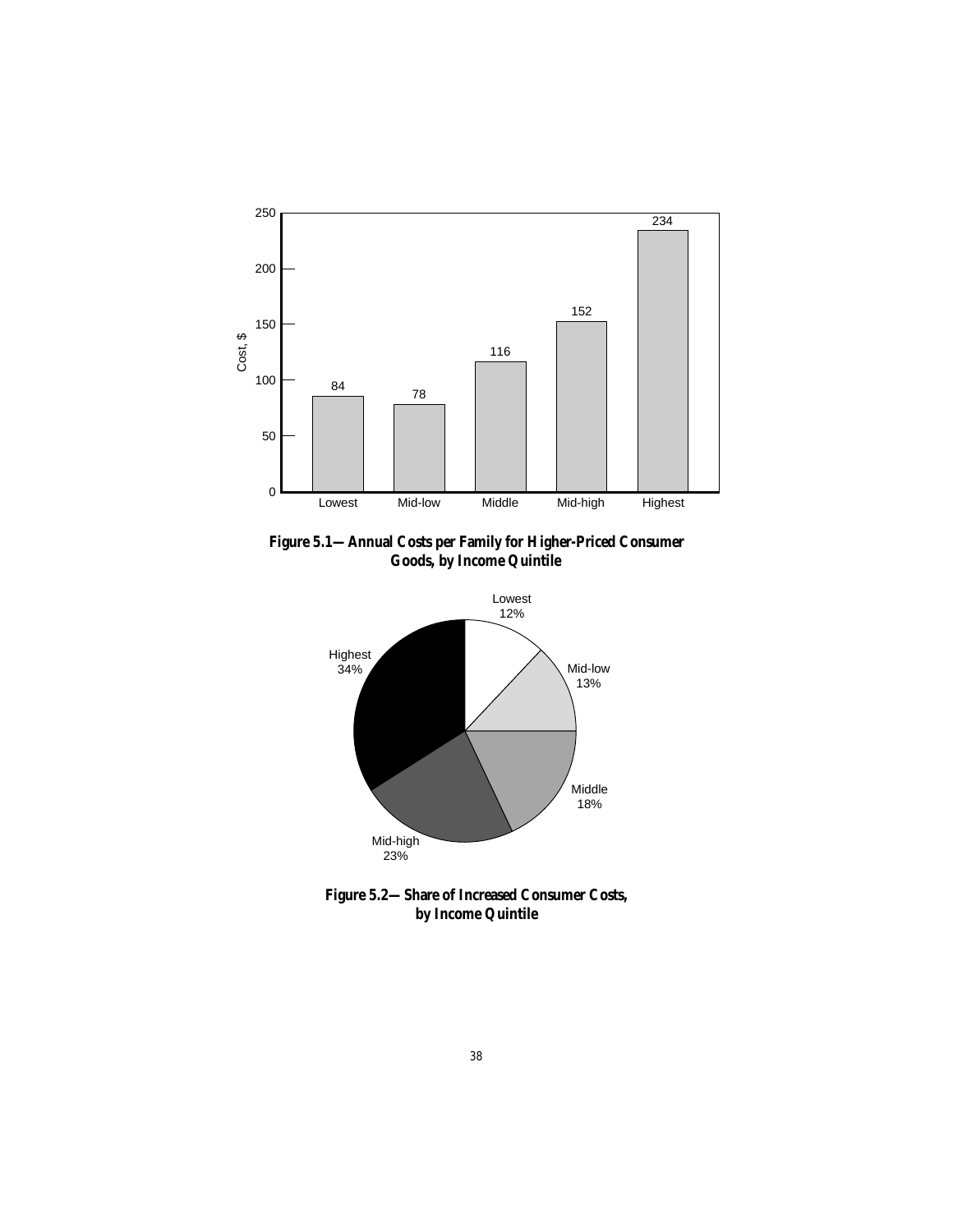



benefits as families with incomes at more than triple the poverty threshold. On the cost side, families living in poverty pay only 10 percent of the costs, compared to the 60 percent of costs paid by families with incomes over three times the poverty threshold. In this way, the costs appear to be better targeted than the benefits.

One reality of minimum wage policy is that families are unlikely to associate these minor price increases directly with the wage increase. Imagine, however, a sales tax that had the identical effect. That is, instead of increasing wages, the government imposed a sales tax on specific products (those using more low-wage labor) and the proceeds from the tax could be given to supplement the earnings of low-wage workers. Of course, no such tax is being considered, but it is useful to consider the price effects in this context.

Figure 5.4 shows the sales tax increase that would have to be imposed on each income quintile to collect the same amount as is imposed by the minimum wage increase.7 As this figure shows, this

 $7$ To be precise, the implied sales tax increase is calculated as the additional costs divided by the level of sales-taxable expenditures, recognizing that certain goods are excluded from the sales tax.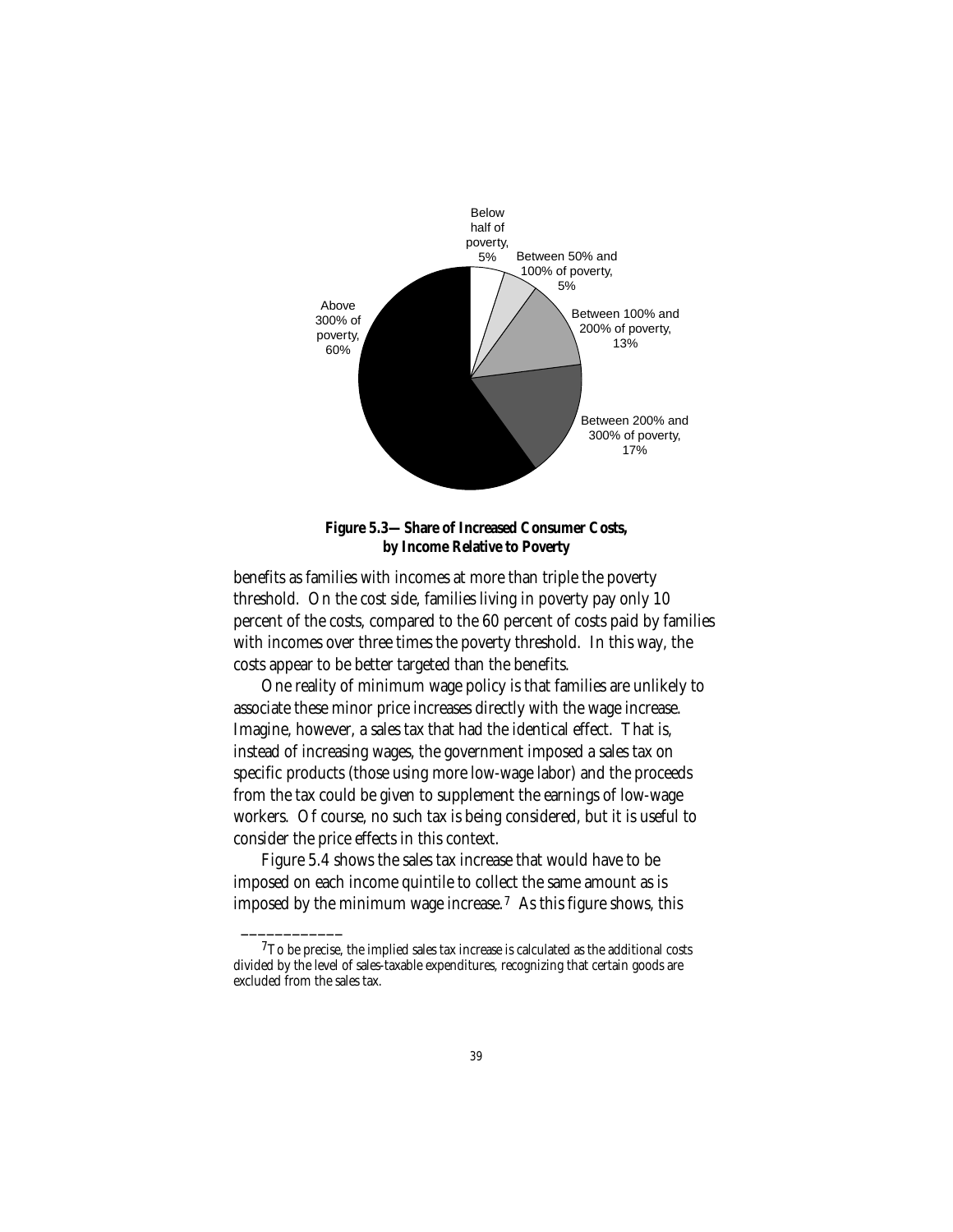

**Figure 5.4—Equivalent Sales Tax Increase to Match a Minimum Wage Increase**

would be a regressive sales tax increase. In other words, the minimum wage imposes a higher effective price increase on the set of goods lowincome families buy than it imposes on the set of goods higher-income families buy. These increases range from 11.5 to 8.4 percent. Note that a 10 percent increase in California's 7.25¢ sales tax translates to nearly 3/4¢, or the difference between a 7.25¢ sales tax and an 8¢ sales tax.

## **Summary: Distribution of Costs**

Overall, California consumers pay nearly \$1.4 billion annually to fund the federal minimum wage increase that went into effect in 1996. These costs are incurred through price increases of up to nearly 2 percent on a broad range of goods and services produced in California. For the average family, this translates to \$133 per year, although the amount varies by income level, ranging from \$84 for the poorest families to \$234 for the richest. For families, the additional costs annually amount to an 8 to 12 percent increase in the effective sales tax.

Looking across the income distribution, the implicit increase in the sales tax is highest for the lowest income quintile, for the lowest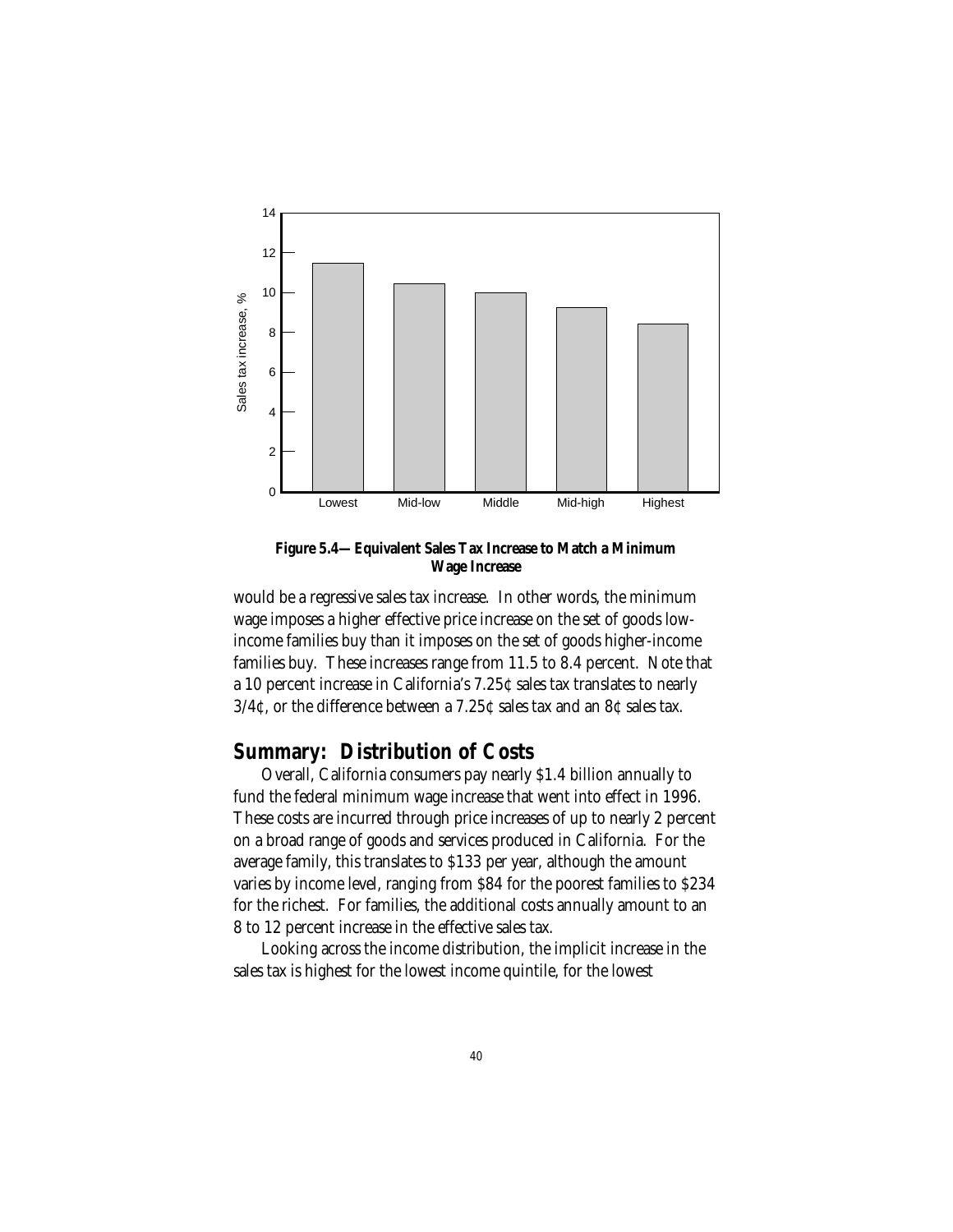consumption quintile, and for those with income below half of the poverty threshold. The increase is smallest for those families in the highest income quintile.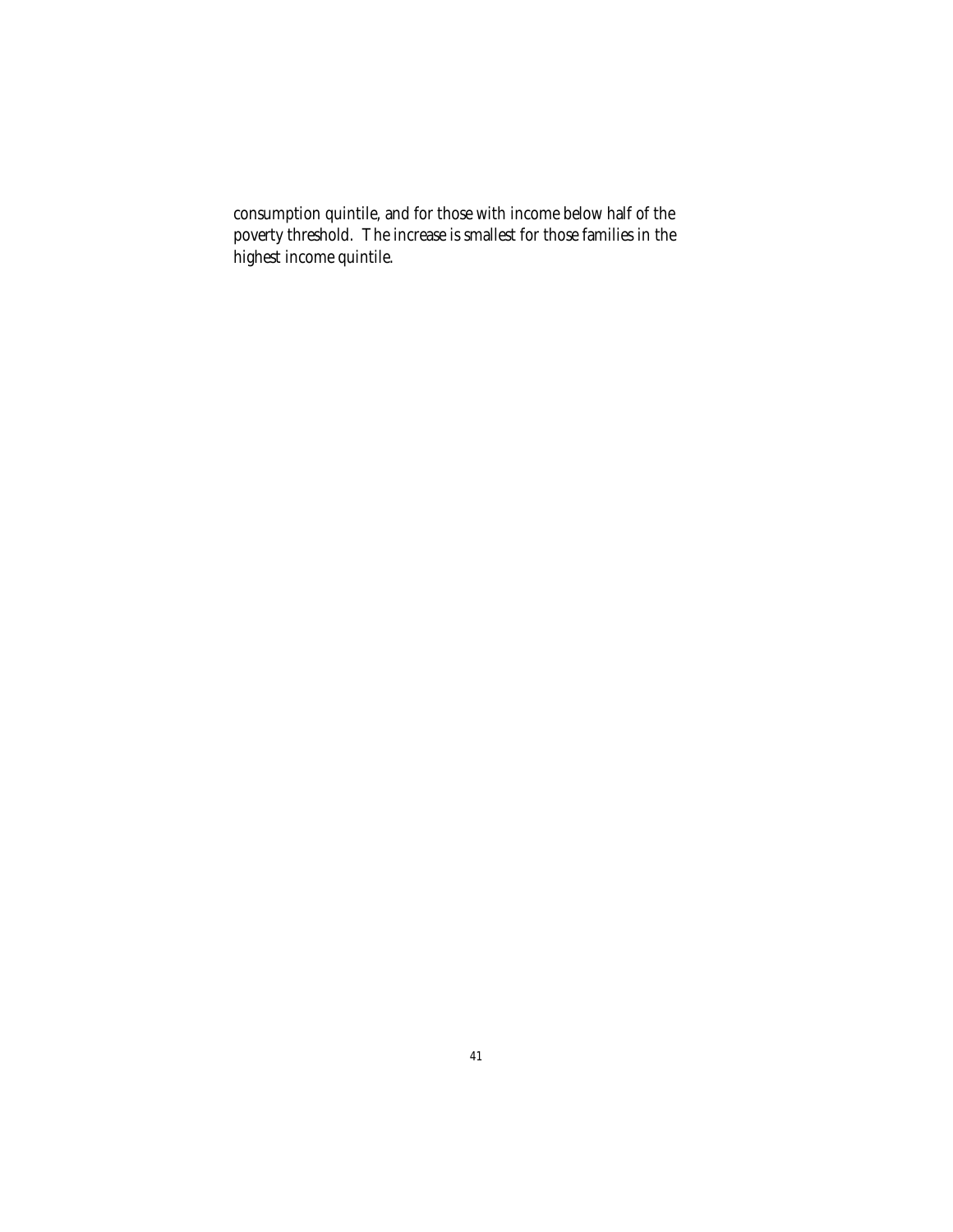## **6. Net Effects of the Federal Minimum Wage Increase**

In this chapter, we evaluate the net effects of the minimum wage increase from two perspectives. First, we consider the net effect for California families at different points in the income distribution and averaged across all families. We then turn to the aggregate costs and benefits for U.S. and California workers, consumers, and taxpayers.

## **Net Effects, by Income Quintile**

In the introduction, we posed the question of the target effectiveness of the minimum wage. There, we considered the policy well targeted if the benefits accrue disproportionately to low-income families and the costs fall disproportionately on high-income families. The previous two chapters examined separately the benefits and the costs of the minimum wage for different categories of families in California, assuming that all costs are passed through as higher prices. In this chapter, we explore the net effects across different groups of families to examine how well the minimum wage increase meets this goal.

Although the data from the SIPP and the CES are not completely comparable, we can get a suggestion of the net distributional effects of the minimum wage increase by matching the quintile estimates for benefits and costs. Table 6.1 presents these net effects from the 1996 minimum wage increase from \$4.25 to \$5.15. In each case, it is important to distinguish families with low-wage workers from other families, since only some families benefit and all families pay through higher prices.

The central result from this net comparison is that much of the redistribution of income occurs within groups rather than across groups. For example, on net, the average family in the lowest income quintile received \$34 annually from the minimum wage increase. Thus, there is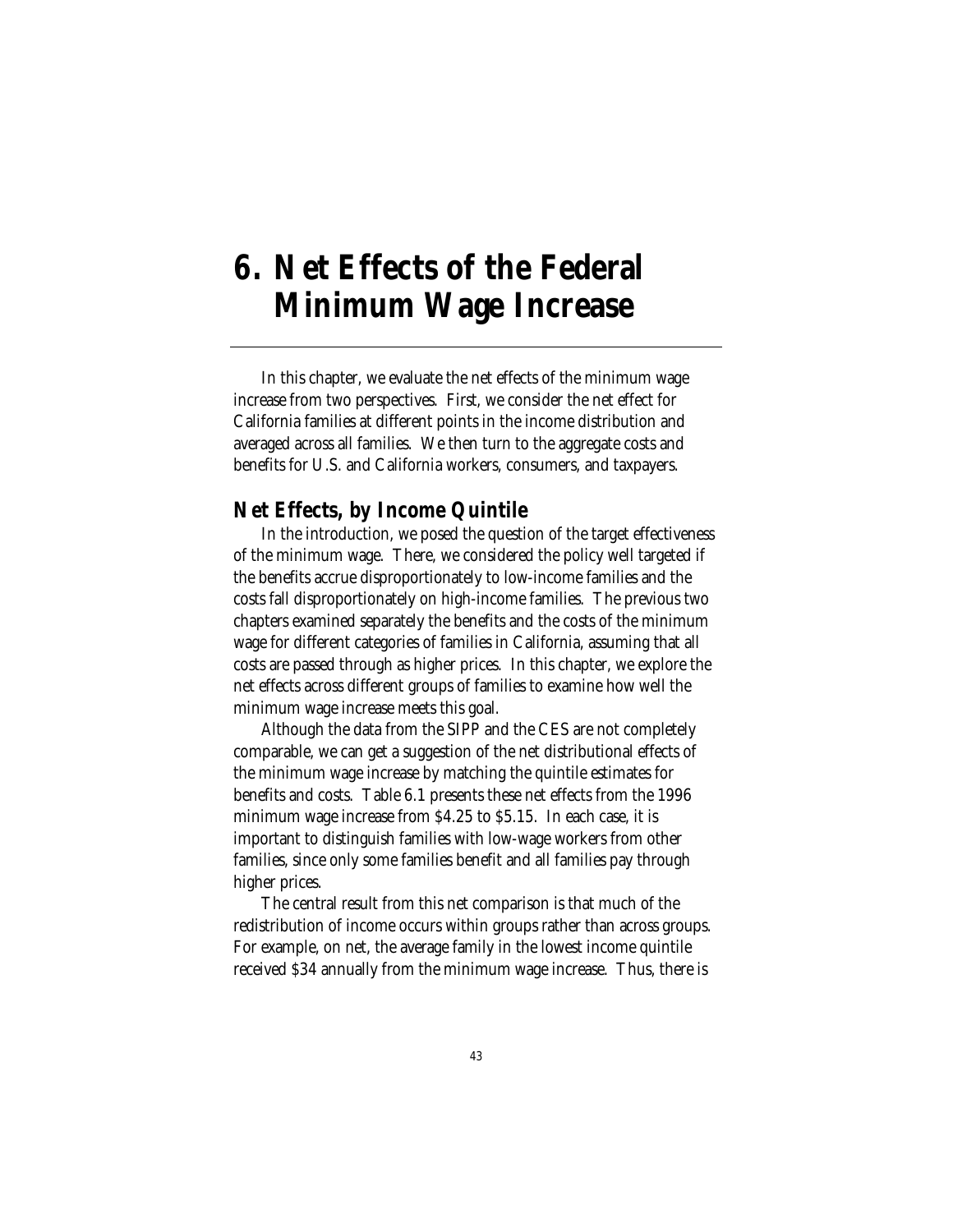#### **Table 6.1**

#### **Net Effect of a Federal Minimum Wage Increase for Families, by Income Quintile**

|                |               |          |           | Net Benefit/Cost for Families |        |
|----------------|---------------|----------|-----------|-------------------------------|--------|
|                | % of Families |          |           | (1988S)                       |        |
|                | With Low-     | Without  | With Low- | Without                       |        |
| <b>Income</b>  | Wage          | Low-Wage | Wage      | Low-Wage                      |        |
| Quintile       | Workers       | Workers  | Workers   | Workers                       | All    |
| Lowest         | 24            | 76       | 415       | $-84$                         | 34     |
| Mid-low        | 23            | 77       | 448       | $-78$                         | 43     |
| Middle         | 22            | 78       | 419       | $-116$                        | 3      |
| Mid-high       | 19            | 81       | 302       | $-152$                        | $-65$  |
| <b>Highest</b> | 20            | 80       | 164       | $-234$                        | $-156$ |
|                |               |          |           |                               |        |
| All families   | 22            | 78       | 356       | $-133$                        | $-28$  |

some redistribution to the lowest quintile from other quintiles. Yet, within the lowest income quintile, only families with low-wage workers received a net benefit, making \$415 more than they paid out in higher prices. These families represent only one in four families in the lowest income quintile. The other 75 percent of families paid an average of \$84 in higher prices and received no additional earnings. In other words, the three out of four poor families with no low-wage workers helped subsidize the one in four poor families with low-wage workers.

As one moves up the income distribution, the costs begin to outweigh the benefits, so that the average family in the highest income quintile paid on net \$156. High-income families with low-wage workers still received more in additional earnings than they paid in higher prices. Averaging across all families, the net effect is negative, since 22 percent of benefits are lost to taxes.

## **Aggregate Costs and Benefits**

In considering the benefits and costs, we have primarily concentrated on the effects for different types of families in California. However, it is helpful to keep in mind the magnitude of the minimum wage increase and its distribution between major key groups at the national and state level. These include workers, taxpayers, and consumers.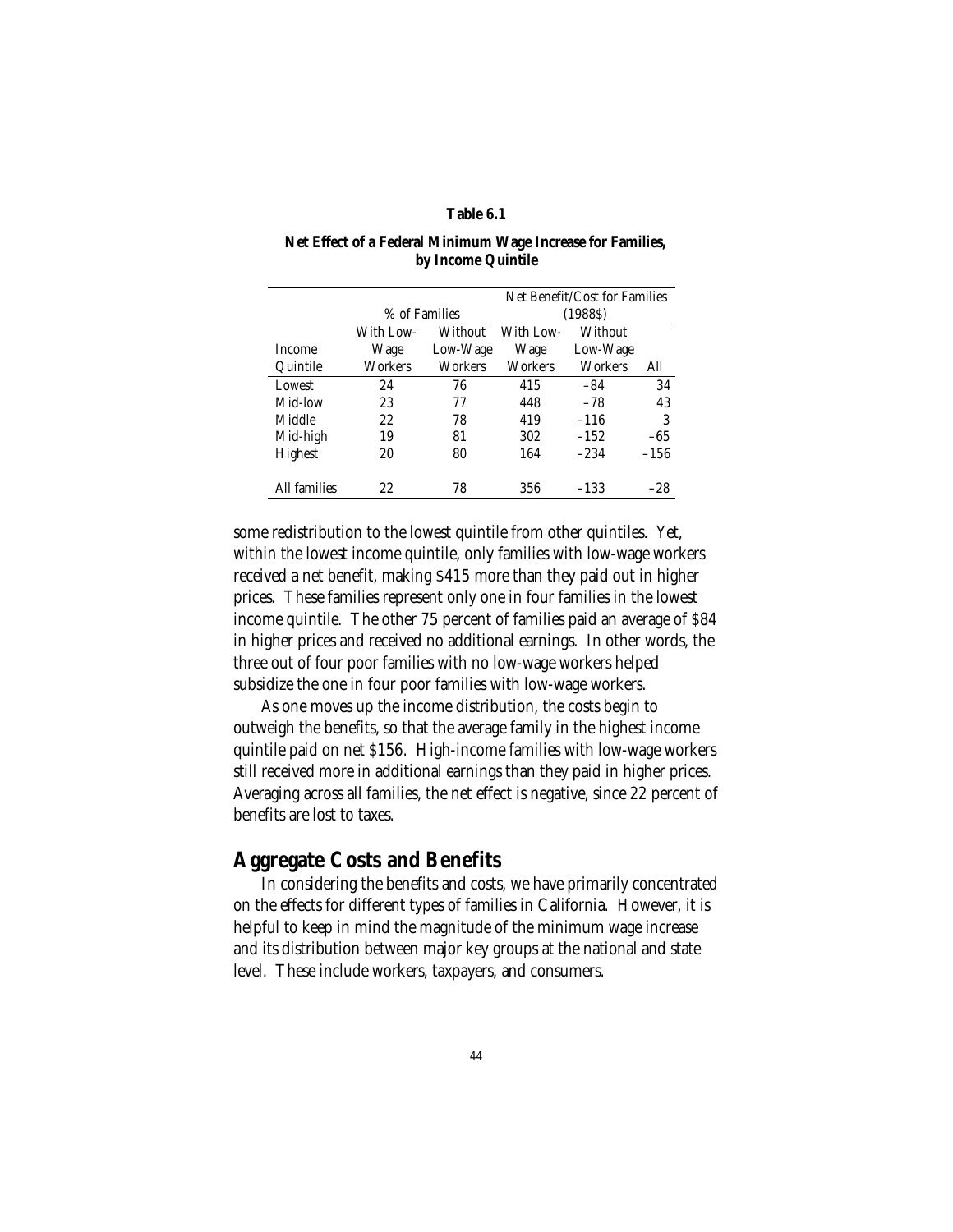Nationwide, the increase from \$4.25 to \$5.15 resulted in higher annual expenditures of \$13 billion. This is equal to more than half the amount spent annually by the federal government for unemployment compensation. The additional expenditures just for minimum wage workers in California totals \$1.53 billion, or 12 percent of the national total.

The top panel of Table 6.2 summarizes the allocation of these total benefits across different economic agents within and outside California. From the national minimum wage increase, low-wage workers receive about \$12.1 billion annually in higher gross earnings but only \$9.4 billion dollars in higher after-tax income. Workers in California receive about 12 percent of these additional after-tax earnings, or \$1.11 billion. The rest goes to income and payroll taxes.

The cost side is reported in the lower panel of Table 6.2, where costs are split between consumers and taxpayers, in California, the rest of the United States, and outside the United States (through exports). California consumers pay \$1.40 billion or 11 percent of the costs nationally. Counting additional government expenditures, the costs for California rise to \$1.47 billion.

On net, the aggregate cost for California consumers exceeds the increase in after-tax earnings of Californians by \$296 million or 26 percent. This maps to the negative per family net benefit listed in the last row of Table 6.1. This is also roughly equivalent to the ratio of costs to benefits experienced by other U.S. consumers.1

 $1$ In contrast, government appears to gain more in additional taxes than it loses in higher prices. Although this is true in this partial equilibrium analysis, we know that for this system to be in general equilibrium, consumers will actually have to buy less of other goods to afford the higher prices on minimum wage goods. This suggests that income will fall in other sectors, reducing tax receipts accordingly.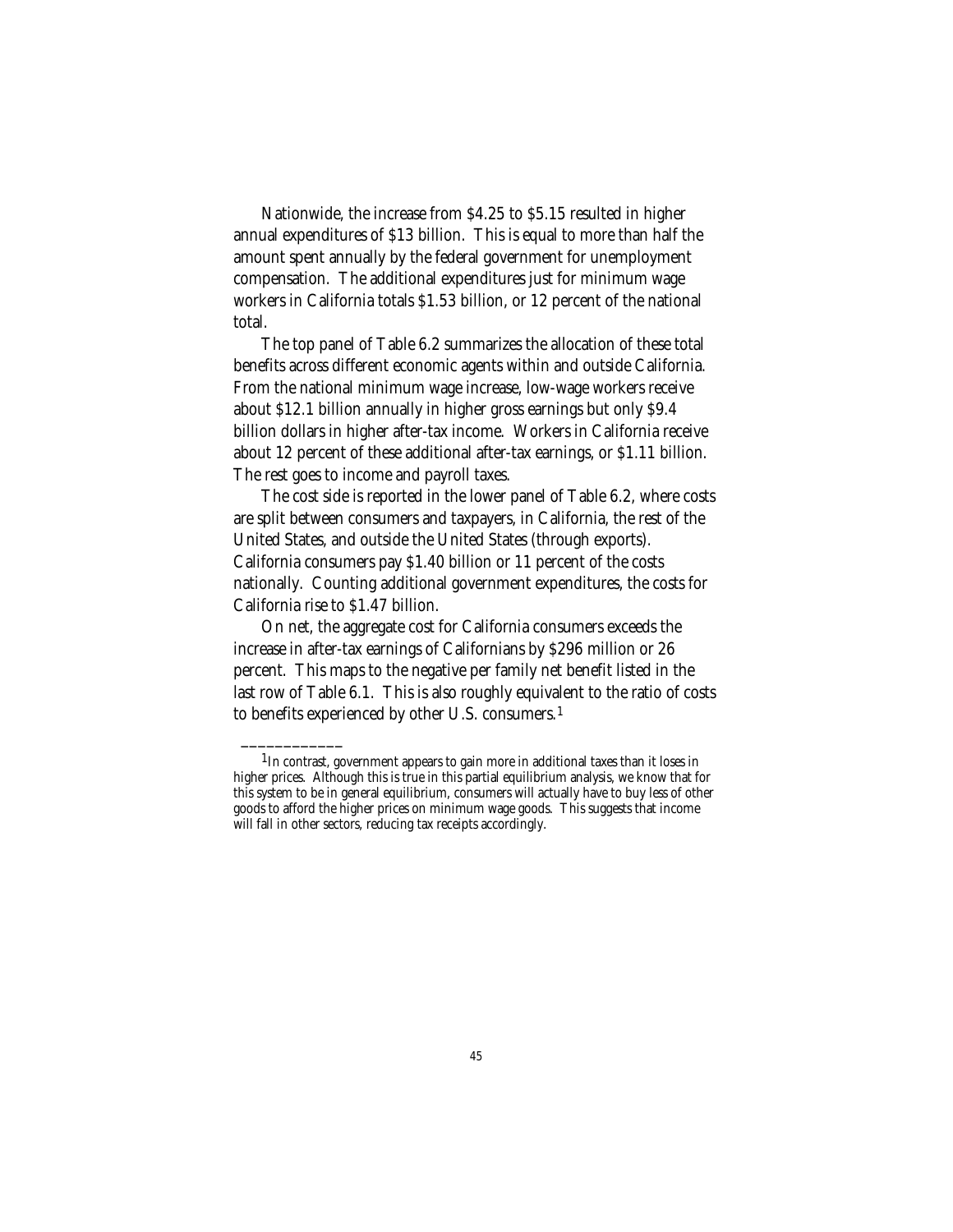#### **Table 6.2**

### **Allocation of Benefits and Costs from Increasing the Minimum Wage to \$5.15** (1998\$, millions)

#### Group Component of Costs/ Benefits California **Other** U.S. Outside U.S. Total **Benefits** Minimum wage workers Increase in gross earningsa 1,420 10,702 0 12,122 Increase in after-tax earnings 1,107 8,318 0 9,425 Taxpayers<sup>b</sup> State and federal income tax revenues 203 1,931 0 2,134 Payroll tax revenues (employee contribution) 109 636 0 745 Payroll tax revenues (employer contribution) 109 636 0 745 Total Total increase in labor costs 1,528 11,521 0 13,049 **Costs** Consumers Expenditures on goods and services produced by low-wage labor 1,403 10,425 614 12,442 Federal, state, and local taxpayers Expenditures on goods and services produced by low-wage labor 72 535 0 607 Total Expenditures on goods and services produced by low-wage labor 1,475 10,960 614 13,049

aGross earnings are not included in the total benefits.

bTax revenues are assigned to California or other U.S. based on the share of earnings, rather than reflecting revenues going directly to the state or federal government. Similarly, government expenditures are distributed between state and rest of U.S. in proportion to consumer expenditures.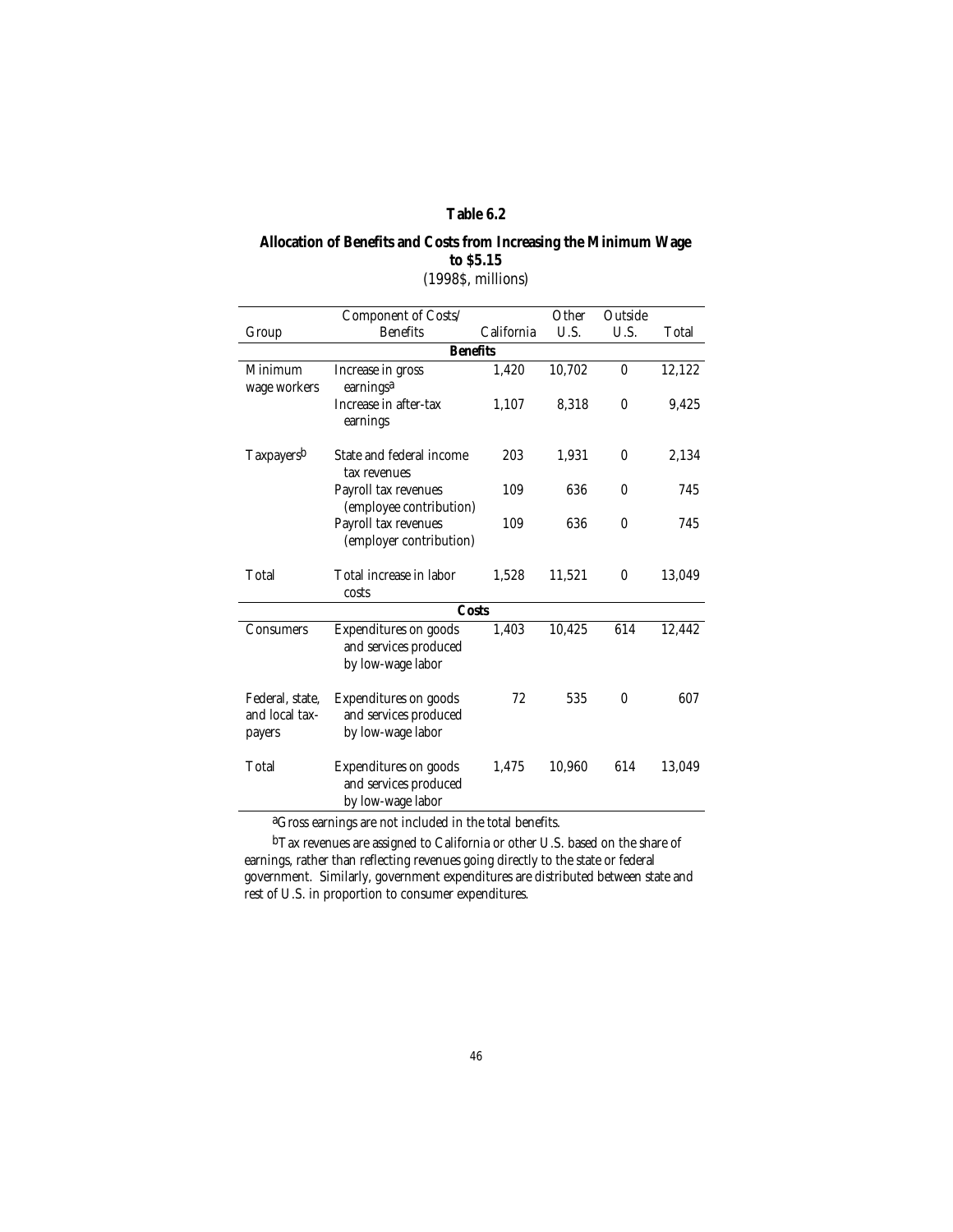## **7. Lower Costs of a State-Only Minimum Wage Increase**

At the beginning of this report, we indicated that the same approach could be used to compare the effects of a state-only minimum wage increase to those of a federal increase. This comparison is particularly relevant in the current political environment, where a number of states have chosen to impose their own, higher minimum wages. California, which already has a higher minimum than the U.S. standard, is waiting to see if Washington will enact another wage increase. If not, it is likely that California will increase the minimum wage itself. Indeed, several polls have suggested that most Americans believe minimum wages should be set at the state level instead of the federal level (Employment Policies Institute, 2000).

In fact, given the assumptions used in this analysis, a state-only minimum wage does have different implications for Californians than a federal minimum wage. On the benefit side, the two are equivalent. Had California alone increased the minimum wage from \$4.25 to \$5.15, the same California families would have benefited the same amount.

If this increase had been enacted only in California, however, California consumers would have faced lower costs for two reasons. First, we do not have to pay additional costs on the minimum wage products that are produced out of state but consumed in California. Second, consumers outside California who consume our minimum wage goods pay part of the cost of the California wage increase.

Table 7.1 provides a comparison of the costs of this hypothetical state-only minimum wage increase from \$4.25 to \$5.15. The total cost of this increase, \$1,528 million, is equal to the increase in California labor costs we saw in Table 6.2. However, under the federal minimum wage, California consumers paid \$1,403 million in higher prices. These costs fall substantially, to \$976 million, if we assume that the wage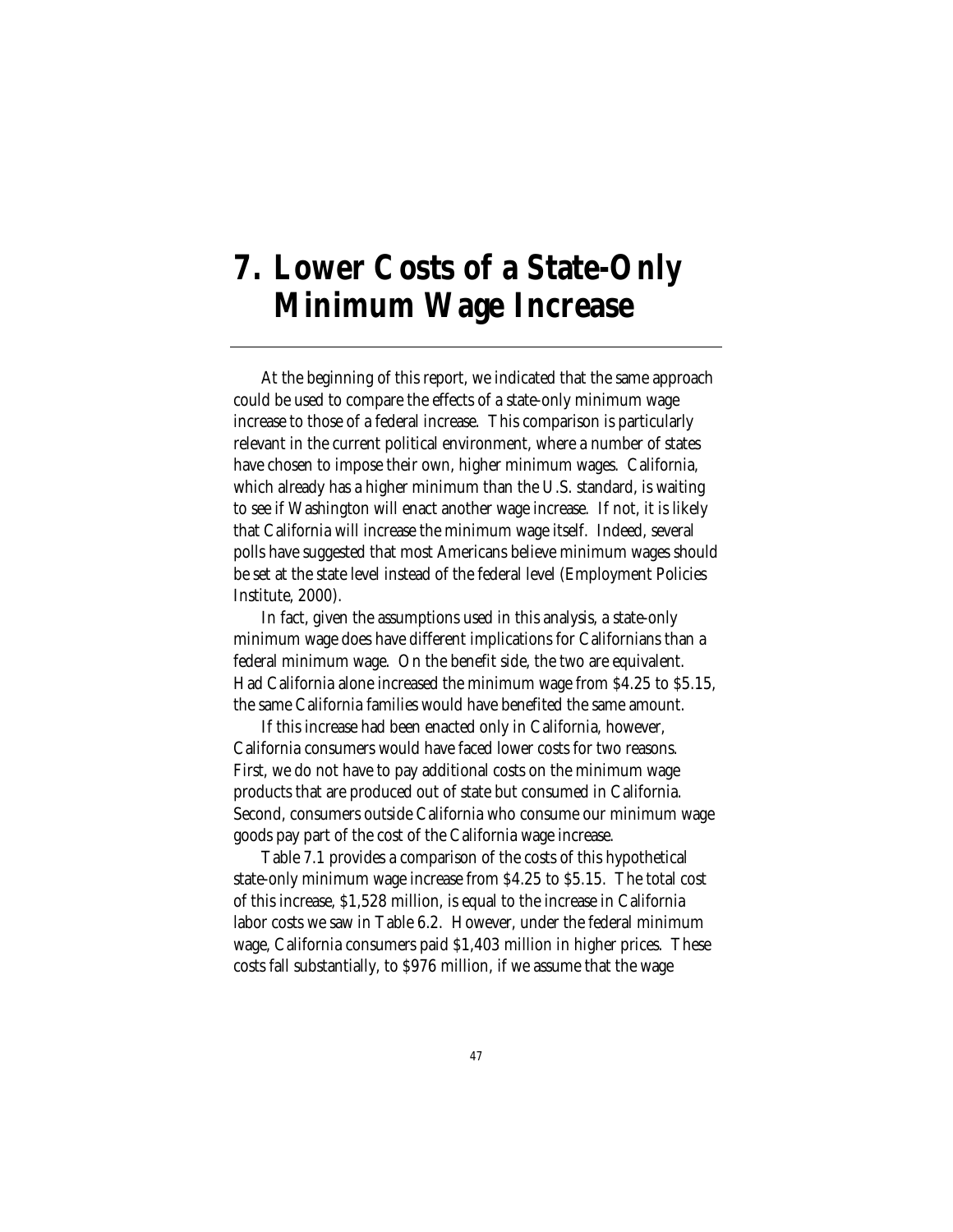#### **Table 7.1**

#### **Allocations of Costs from Increasing the Minimum Wage to \$5.15** (millions 1998\$)

|                                                      | Federal         | State-Only      |
|------------------------------------------------------|-----------------|-----------------|
| Payers of Increased Costs                            | <b>Increase</b> | <b>Increase</b> |
| Consumers of consumer and gross investment goods     | 11,828          | 1.481           |
| California consumers                                 | 1,403           | 976             |
| Other U.S. consumers                                 | 10,425          |                 |
| Non-U.S. consumers                                   | (614)           | 505             |
| Federal, state, and local taxpayers                  | 607             | 47              |
|                                                      |                 |                 |
| Total increase in expenditures on goods and services |                 |                 |
| produced by low-wage labor                           | 13.049          | 1.528           |
|                                                      |                 |                 |

increase is state-only. This occurs because families outside California consume one-third of California's low-wage goods. With a national wage increase, we pay more for the goods produced outside California as well as for those produced inside California. With a state wage increase, we pay more only for the goods produced and consumed in California.

This same effect can be seen in the distribution of costs across families. Figure 7.1 compares the costs in our alternative scenario to those shown in Figure 5.1. (Additional detail is provided in Appendix Tables B.5a and B.5b.) Costs follow the same distributional pattern in both cases, but they are uniformly lower under the state-only minimum wage. For the average family, costs drop from \$133 annually to \$93 annually. Low-income families pay \$61 in higher prices instead of \$84, a 27 percent reduction in costs. High-income families experience the largest decrease in costs, from \$234 to \$164 or a 30 percent reduction.

Table 7.2 shows the net effects by income quintile. With the federal minimum wage increase, the imposition of taxes reduced benefits for families so that the cost of the wage increase exceeded the average benefit. The average California family paid \$28 more in higher prices than it received in additional earnings. Under the state-only minimum wage, Californians now come out ahead, with the average family receiving a net benefit of \$12. Of course, just as in the previous case, there is an important distinction between the one in four families that includes a low-wage worker and the three in four that do not. Families with low-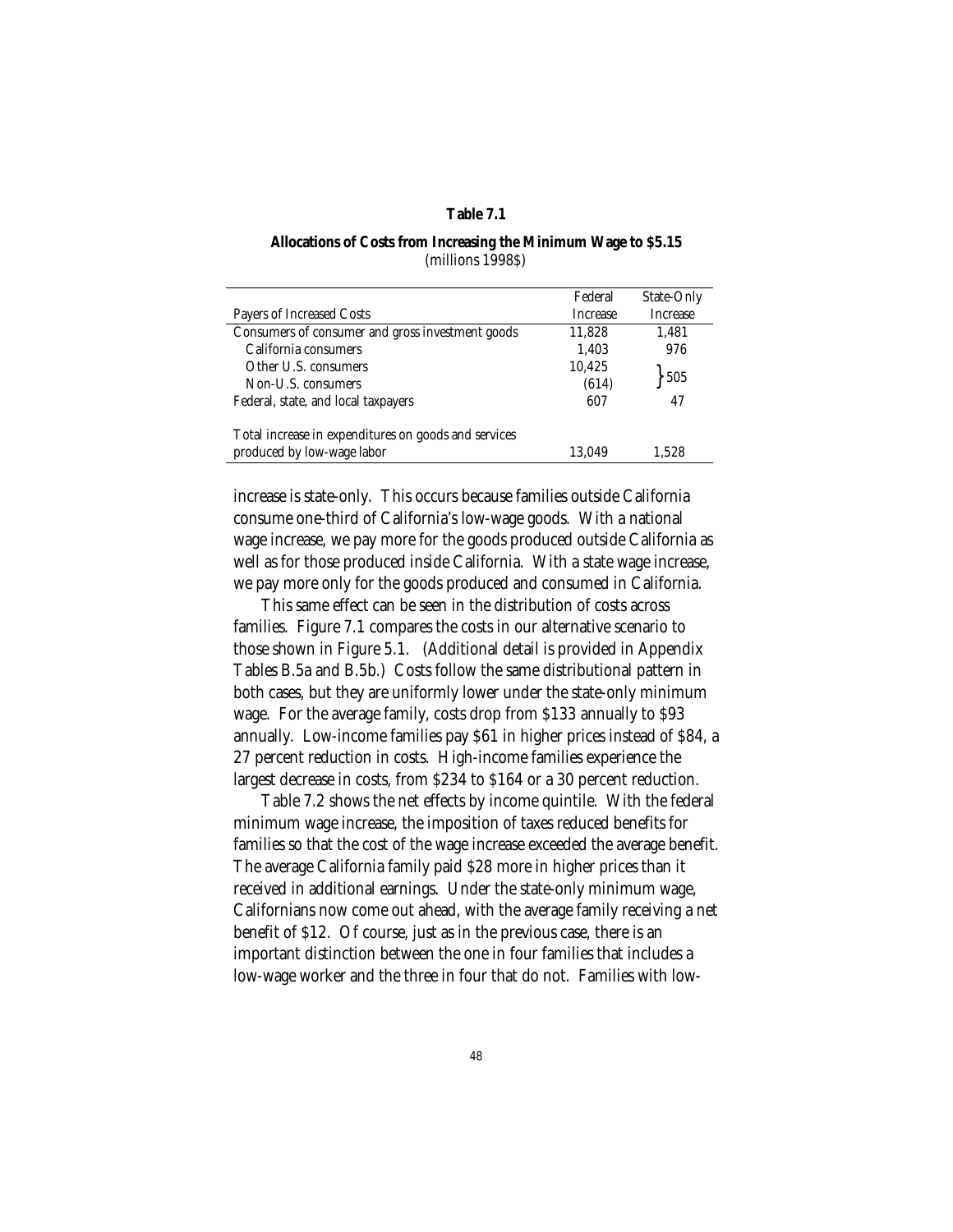

**Figure 7.1—Costs to Families of a State-Only Versus a Federal Minimum Wage Increase, by Income Quintile**

| Table 7.2 |  |
|-----------|--|
|-----------|--|

| Net Effect of a State-Only Minimum Wage Increase for Families, |  |
|----------------------------------------------------------------|--|
| by Income Quintile                                             |  |

|               | % of Families |          | Net Benefit/Cost for Families (1998\$) |          |       |
|---------------|---------------|----------|----------------------------------------|----------|-------|
|               | With Low-     | Without  | <b>With Low-</b>                       | Without  |       |
| <b>Income</b> | Wage          | Low-Wage | Wage                                   | Low-Wage |       |
| Quintile      | Workers       | Workers  | Workers                                | Workers  | All   |
| Lowest        | 24            | 76       | 438                                    | -61      | 57    |
| Mid-low       | 23            | 77       | 475                                    | $-51$    | 70    |
| Middle        | 22            | 78       | 456                                    | $-79$    | 40    |
| Mid-high      | 19            | 81       | 344                                    | $-110$   | $-23$ |
| Highest       | 20            | 80       | 234                                    | $-164$   | $-86$ |
|               |               |          |                                        |          |       |
| All families  | 22            | 78       | 394                                    | $-93$    | 12    |

wage workers receive an extra \$356 annually over and above any higher prices they face. Families without low-wage workers pay an average of \$133 in higher prices, without receiving additional earnings.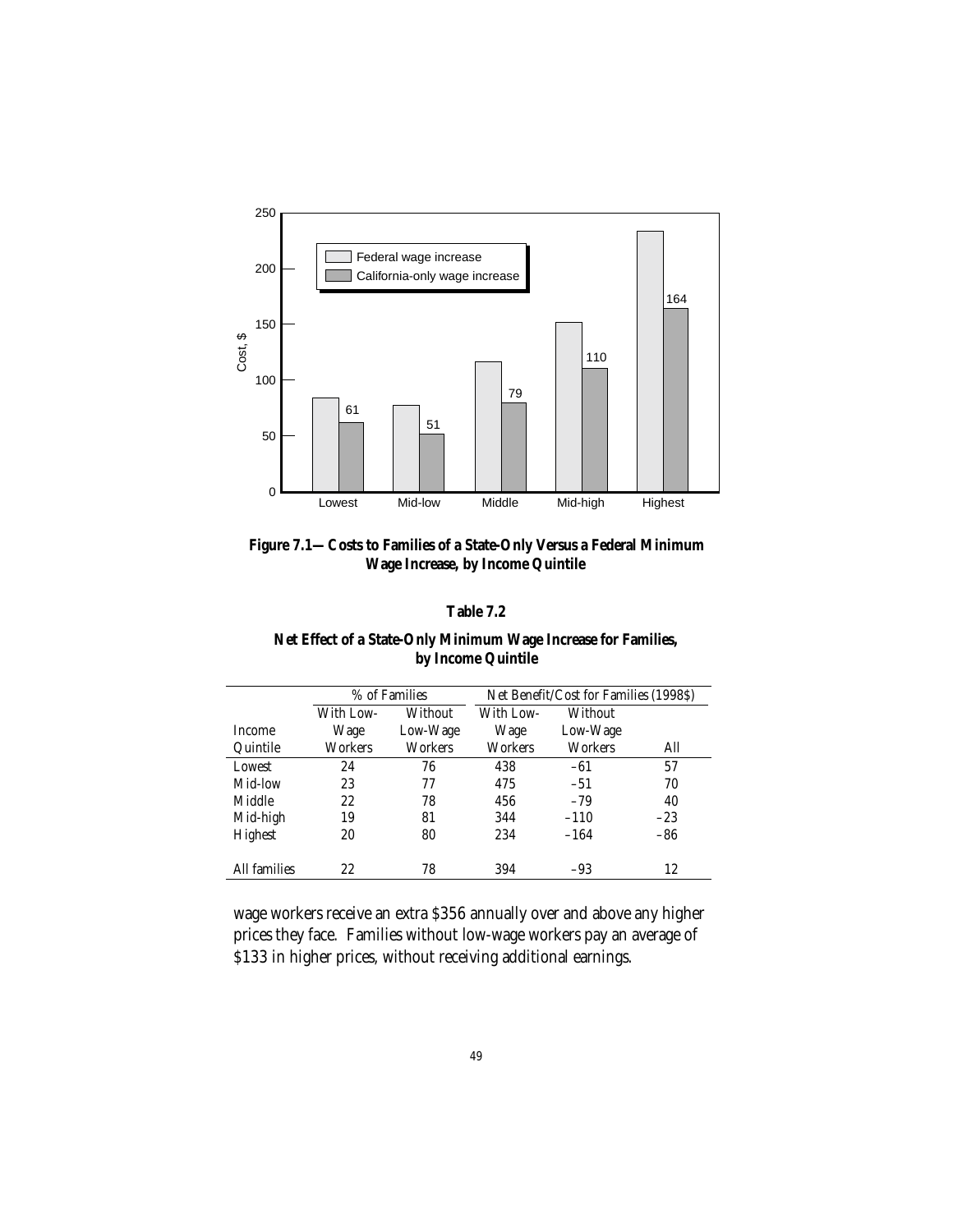## **8. Limitations of the Analytical Approach**

There are three major limitations to this analytical approach. First, relaxing the assumptions on no employment effects and no profit losses will change the results, both in absolute and in distributional terms. Second, the simulations provide only a partial analysis in the economic sense. That is, the results do not represent a stable equilibrium. Third, the analysis does not tell us who actually benefited from and who actually paid for the 1996 increase in the federal minimum wage. We consider each of these limitations in turn.

The first limitation is the extreme assumptions on prices, employment, and profit. We have assumed that employers pay for the higher labor costs through higher prices alone. What happens if we relax that assumption? Allowing employment losses reduces the benefits of the minimum wage. The effect of this on the distribution of benefits depends on how employment reductions are implemented. Theoretically, all hours could be reduced evenly, so the benefits are reduced without any change in their distribution. In this case, families with low-wage workers have smaller wage increases and families without face smaller price increases.

On the other hand, it is unlikely that the employment reductions would be spread evenly. Within the low-wage group, higher-skill workers are more likely to remain employed (or be drawn into the labor force) whereas lower-skill workers may have a lower probability of employment. This feature arises, for example, in the search model developed by Lang and Kahn (1998). In testing this model, they find evidence that minimum wage laws shift employment away from adults in favor of teenagers and students. Assuming that adult low-wage workers are more likely than average to reside in lower-income families and teenage low-wage workers are more likely to come from higher-income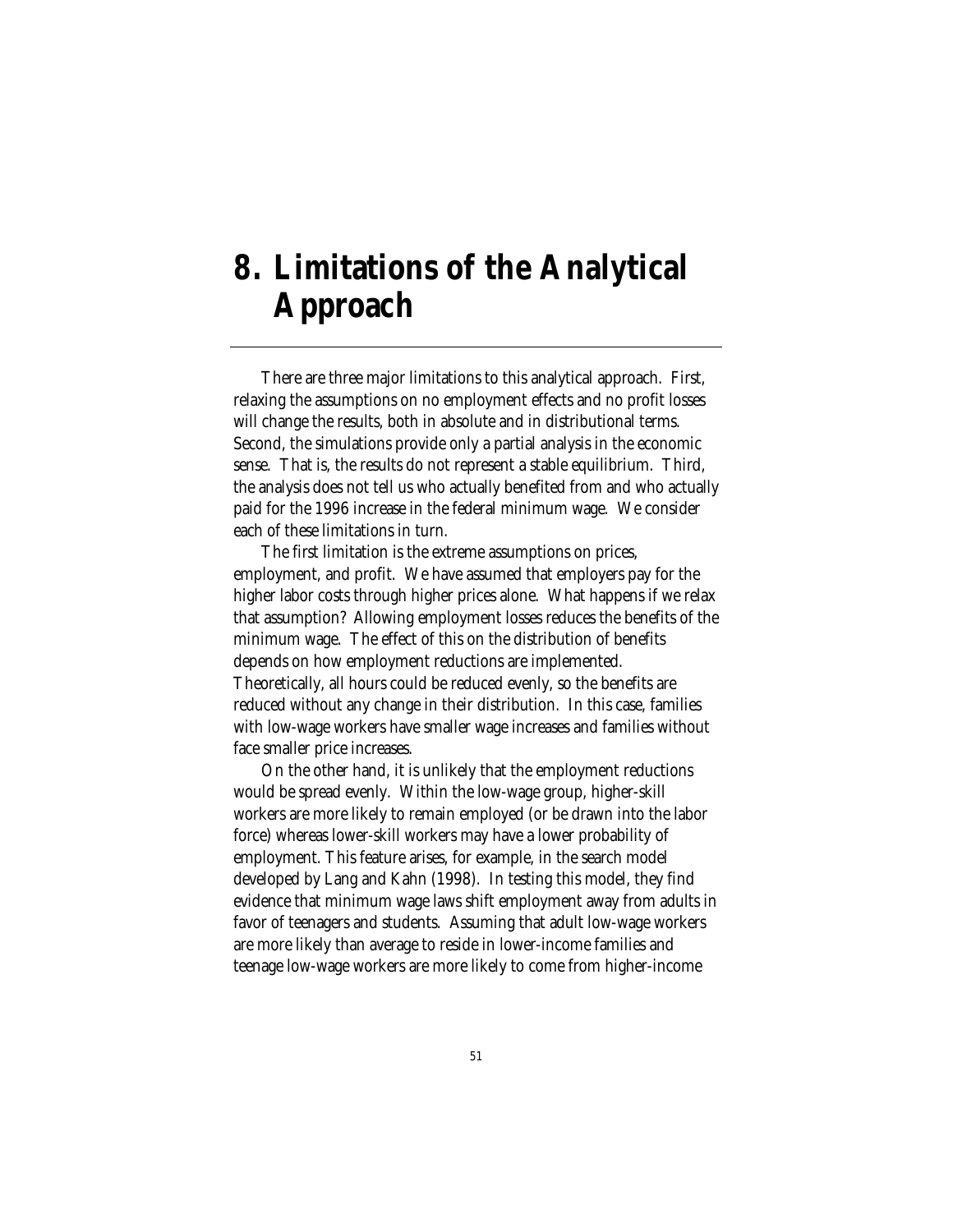families, employment losses might disproportionately affect low-income families.1

On the other hand, if we allowed profit losses in our simulation, the outcomes would change in two ways. The benefit side would be unchanged, but there would be smaller price increases. We would need to add an accounting of the distribution of profits from firms with lowwage workers, developing a pre-tax and post-tax loss calculation parallel to the benefits calculations. Unfortunately, the information necessary to develop such a calculation is not available. We would predict, however, that this change would shift net benefits toward lower-income families, given that wealth is more concentrated than income, although small business owners (who are more likely to employ low-wage workers) may fall anywhere in the income distribution.

The second limitation of this analysis is that the results are not in equilibrium. We assumed that consumers bought the same amount of low-wage goods despite higher prices. Unless the families of low-wage workers buy all the low-wage goods, some families will face higher prices without having higher earnings. To buy the same amount of low-wage goods, these families would have to reduce their spending on other goods (or reduce savings). This lower spending reduces the returns to non-lowwage work, reducing the wages for non-low-wage workers. Thus, the assumptions hold in equilibrium only if an increase in the minimum wage lowers the income of higher-wage workers.2

This counterintuitive implication is important for understanding the role of taxes in the model. As earnings increase, tax revenues rise more than government costs, so the government appears to benefit from the higher wage. Thus, it appears that the government can use this additional revenue to improve the target effectiveness of the policy.

 $^{\rm l}$ Similarly, industries will differ in their ability to absorb the extra labor costs and in their ability to substitute away from low-wage labor. This could affect the distribution of both benefits and price increases. Unfortunately, we have little information on how these factors may differ across industries.

<sup>2</sup>See O'Brien-Strain (1999) for a simple demonstration of this finding. MaCurdy and O'Brien-Strain (forthcoming) develop a more sophisticated version of this model. The same problems in "closing the model" would apply under the alternative assumptions on profits and employment losses described above.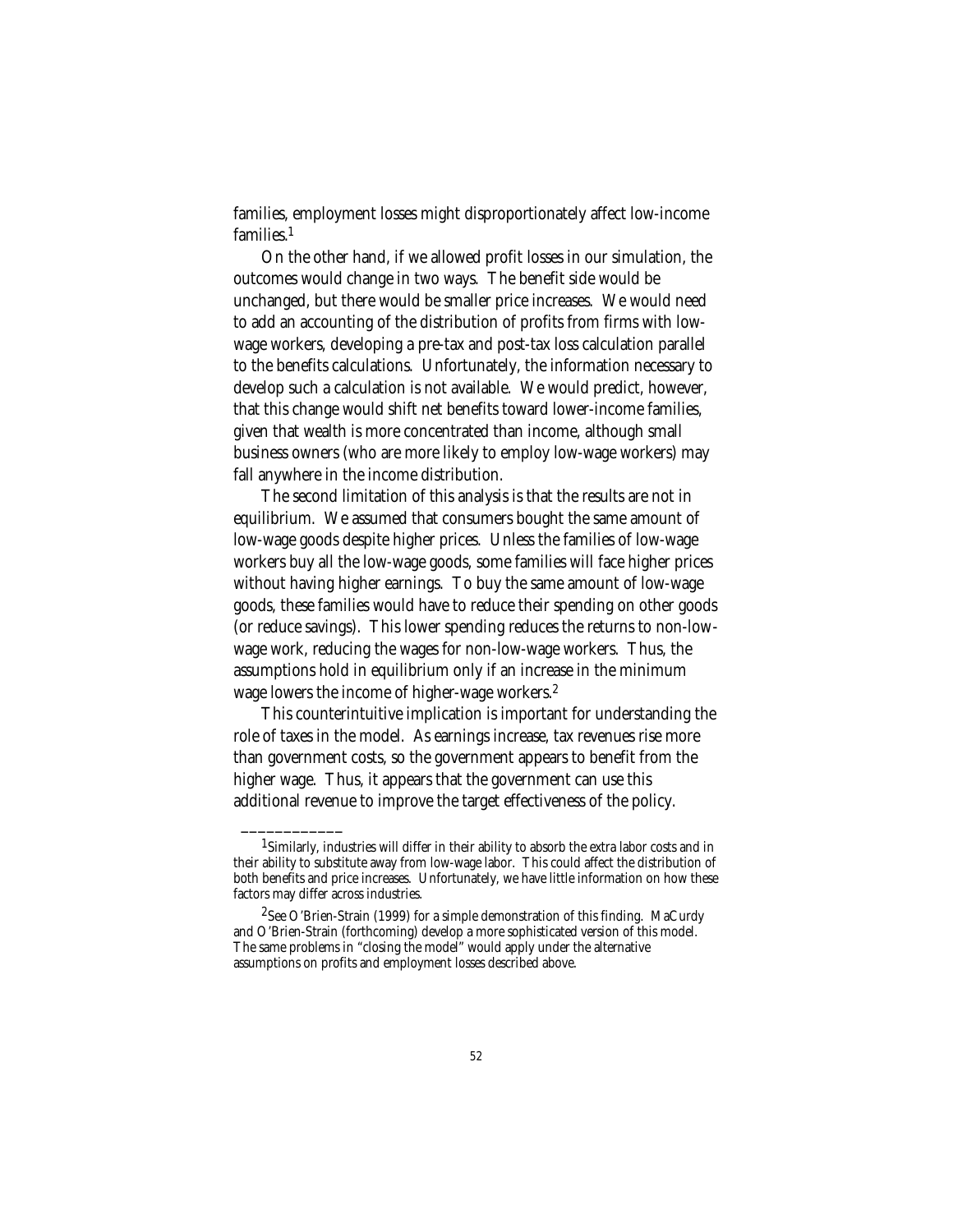However, in equilibrium, tax revenues from non-low-wage work are reduced, so the government does not actually receive a net benefit. In fact, if taxes are progressive with wages, government revenues could fall on net.

The challenge of creating a model with a stable equilibrium is not an issue in empirical analyses of the actual effects of the minimum wage increase. Several studies have begun to identify the effects of the 1996 minimum wage increase. For example, Neumark, Schweitzer, and Wascher (1999a) found that the increase raised the income of some poor families, but also increased the share of families that are poor or nearpoor. However, the debate over employment effects demonstrates the difficulty of detecting small changes following a minimum wage increase. The price effects, even assuming complete pass-through of labor costs to prices, are smaller than the employment losses typically found. Therefore, it is unlikely that we will be able to detect these price changes with any degree of statistical certainty. On the other hand, we believe that the price effects should be included in the policy debate, because they affect all families, even those who believe that minimum wage policy has no effect on them. We believe that the simulations are a useful way to assess these effects, both for recent and future minimum wage changes.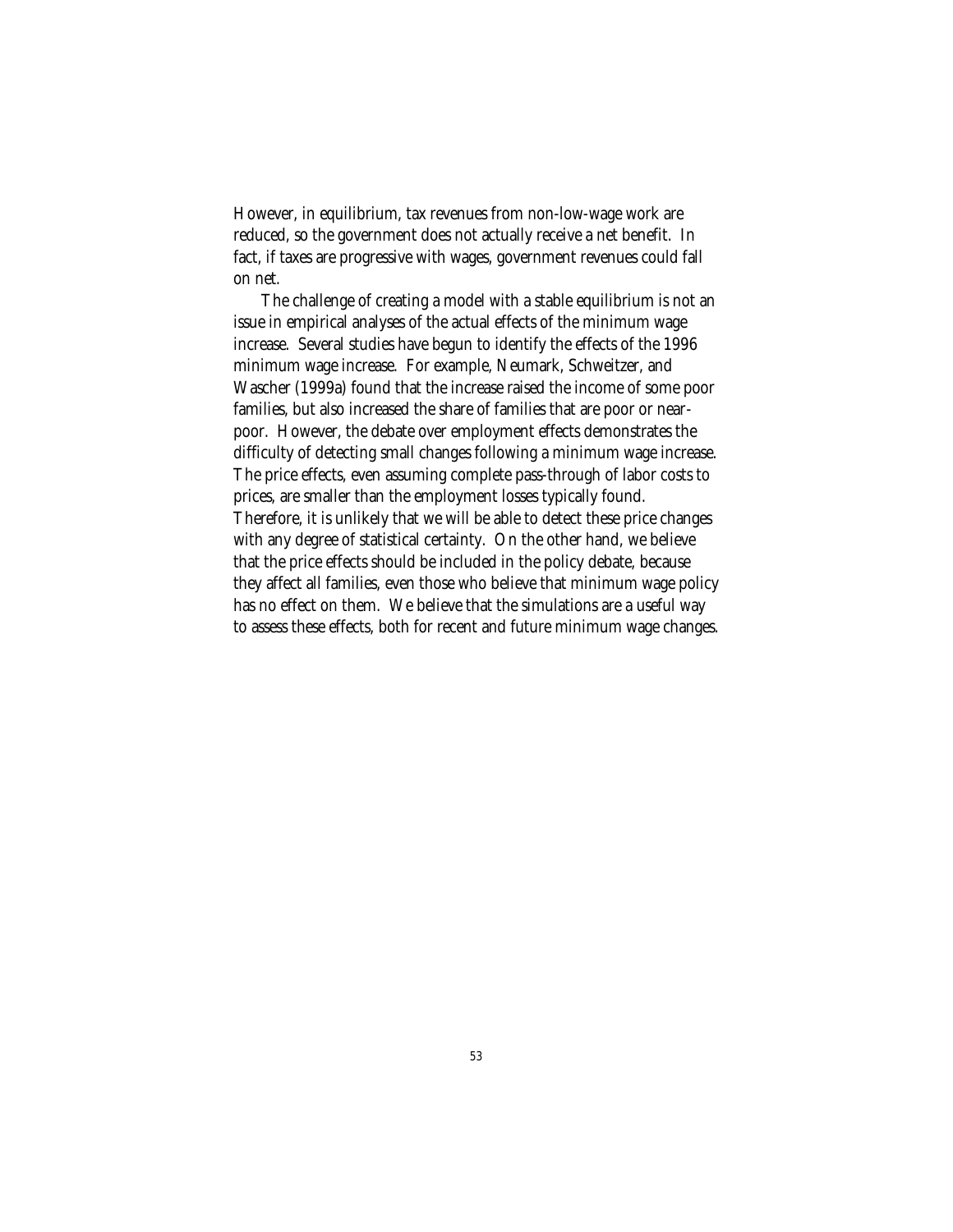## **9. Conclusions**

This analysis simulated the effects of a minimum wage increase assuming that the labor costs were passed on entirely to consumers, with no employment reductions (as predicted by economic theory) and no profit losses (as assumed by many minimum wage advocates). Although these assumptions do not fit normal economic models, they fit surprisingly well with widely cited empirical results by Card and Krueger. This analysis adds to the minimum wage debate by demonstrating that a minimum wage increase can have important economic costs even in the absence of employment losses and that these costs may partially undermine the policy goals of the increase.

Our results on the distribution of benefits show that relatively little of the additional earnings generated by the federal minimum wage increase to \$5.15 an hour go to families in poverty. Although advocates of minimum wage increases compare the wage levels to the poverty threshold for a family of three or more, less than \$1 in \$4 of additional earnings goes to families that rely on low-wage labor as their primary source of income. Moreover, as a pre-tax increase, many of the additional earnings are taxed away as Social Security contributions or state and federal income taxes.

The simulation of the price effects of a minimum wage increase clearly demonstrates that ignoring employment effects does not prevent adverse outcomes, especially from a distributional standpoint. The minimum wage increase raises the cost of a family's annual expenditures by the same amount as an 8 to 12 percent increase in the sales tax. More important, the costs as a share of taxable annual expenditures are highest for families in the lowest income quintile. Unlike typical sales taxes, this increase falls disproportionately on a necessities, such as food, clothing, and health care.

On net, the minimum wage has slight distributional effects across income levels. That is, low-income families are slightly better off on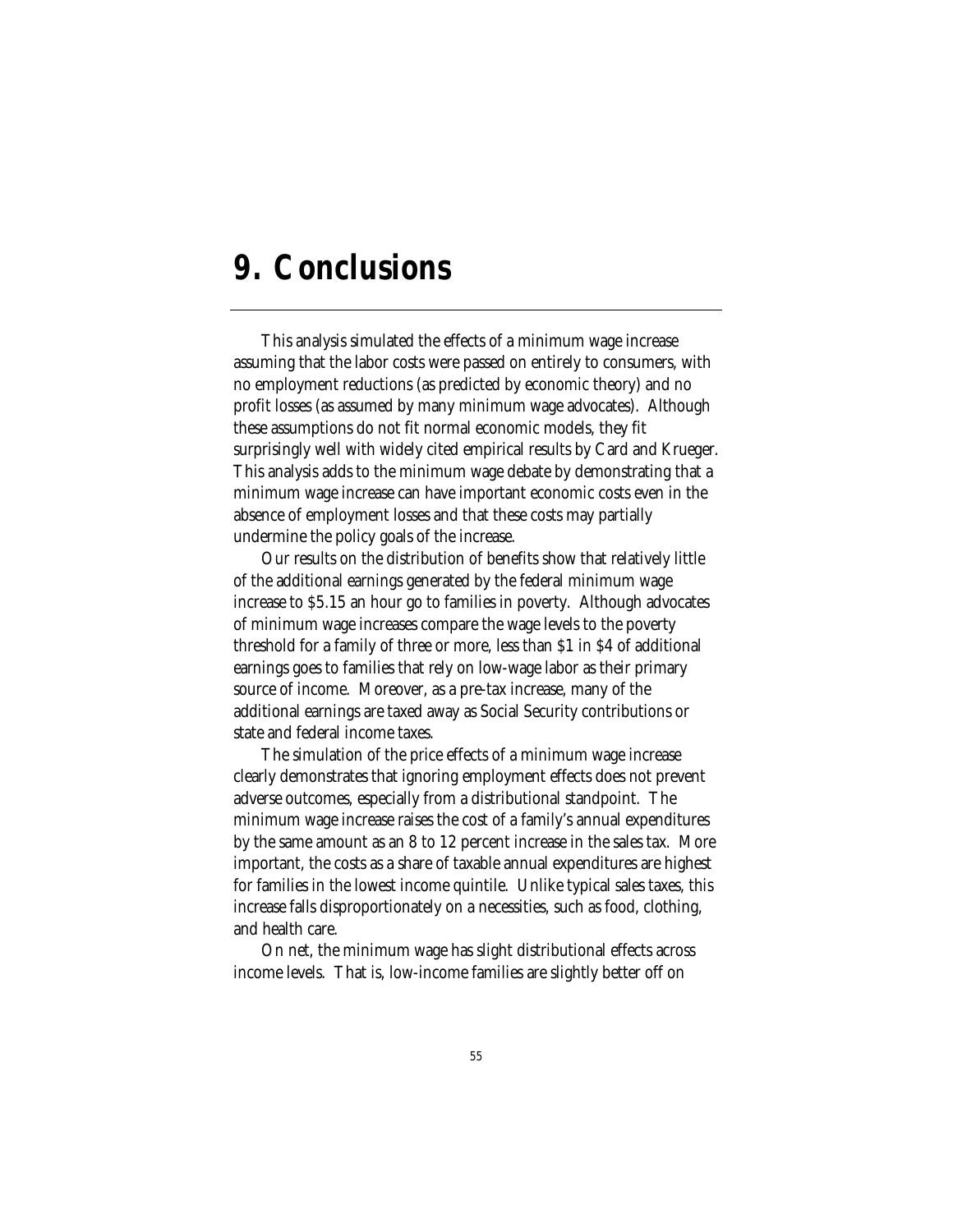average, and higher-income families pay more in higher prices than they benefit from higher earnings. However, the transfer is much more within-group. Only one in four low-income families could benefit from the last minimum wage increase, but all low-income families face higher prices. Meanwhile, an equal number of higher-income families also benefit.

Finally, there is evidence that California families are much better off with a California-only minimum wage increase than they are with a federal increase, because a state wage increase allows California to export many of its additional costs while retaining the same benefits. There is an important caveat, however. These results, as with the others, rely on the assumption of no employment effects. This assumption requires not only that employers raise prices instead of firing workers but also that consumers remain willing to buy the same quantities of minimum wage goods at higher prices. This assumption is notably less plausible when applied to a state wage increase, since consumers in other states could buy goods from non-California producers for a lower price.

The academic debate on the presence or absence of employment losses from the minimum wage has given advocates a basis for dismissing the potential costs of a minimum wage increase. Politically, the apparent clarity of who benefits and the ambiguity of who pays certainly aid arguments in support of the minimum wage. For this reason, we believe it is important to understand the routes through which average California consumers pay for a minimum wage increase that is, in turn, only poorly targeted to the families it purports to help.

There is a clear alternative to the minimum wage: the Earned Income Tax Credit. The EITC, however, faces a set of policy challenges exactly opposite those facing the minimum wage. On the positive side, eligibility for the EITC is based on annual family income, with adjustments for family size. It is therefore well targeted to low-income families. The EITC is also paid for through general tax revenues, so the payment mechanism is as progressive as our overall income tax policy. On the negative side, the EITC is a transparent income transfer with costs clearly paid through tax revenues. Finally, the EITC lacks some of the side effects—such as providing a higher wage to set relative or prevailing wages for higher-wage workers—that encourage political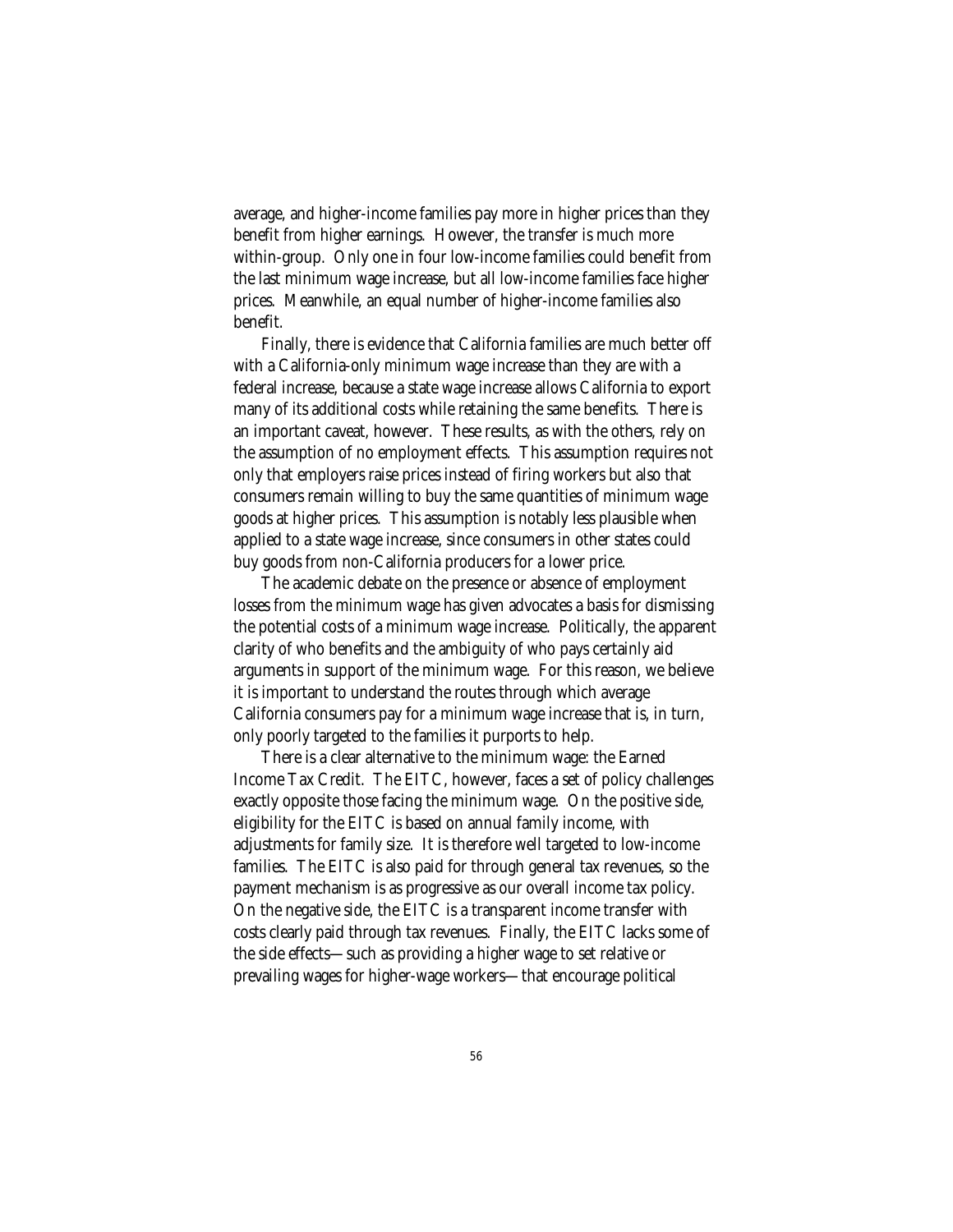support for the minimum wage well beyond its role as an income support. Ultimately, the choice between the minimum wage and alternatives such as the EITC may come down to political feasibility rather than effective policy.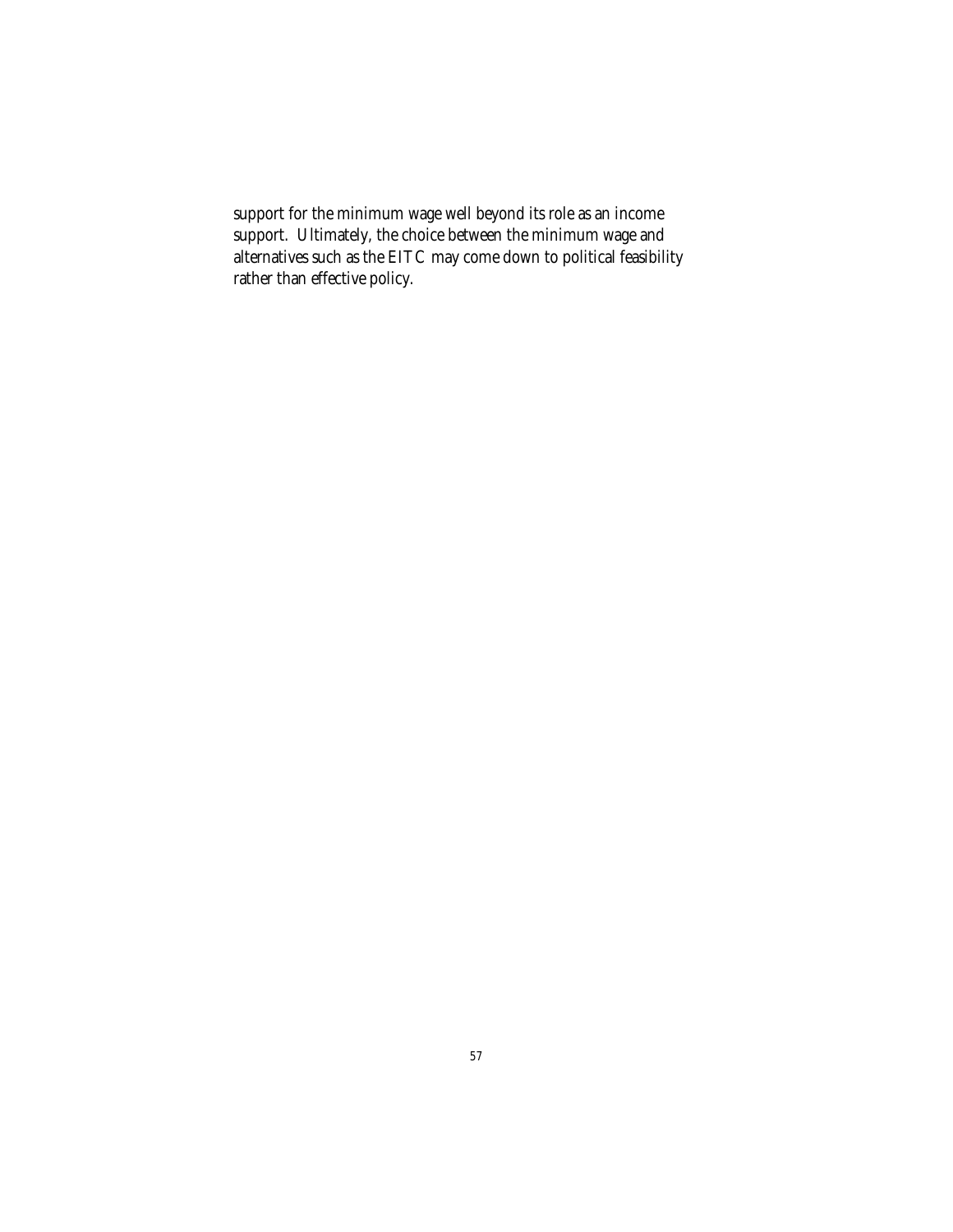## **Appendix A**

## **Applying Input-Output Analysis to Infer Price Increases Attributable to a Minimum Wage Increase**

This appendix outlines the procedure implemented in our study to calculate the effect of the increased labor costs to California industries on the total cost of final goods and services produced in California. An increase in the minimum wage not only induces a direct effect on the prices of goods produced by industries hiring low-wage workers, it also raises the price of other products that use intermediate goods made with low-wage labor. This feedback through intermediate uses continues ad infinitum, so the price shock from the wage hike propagates throughout the economy.

## **Input-Output Analysis**

Input-output tables summarize two sources of this feedback. First, the "make" table lists the allocation of a particular industry's output across different commodities it produces. Second, the "use" table shows the proportion of a given industry's total output that is allocated to various intermediate and final users. The use table consists of two components: a square matrix characterizing how much of each commodity's output is used as intermediate goods in other industries, and a rectangular matrix describing how much of a commodity's output ends up as final consumption. Five categories of "final uses" exist in an input-output characterization of an economy:

- 1. Households (which account for personal consumption),
- 2. Gross investment,
- 3. Federal, state, and local governments,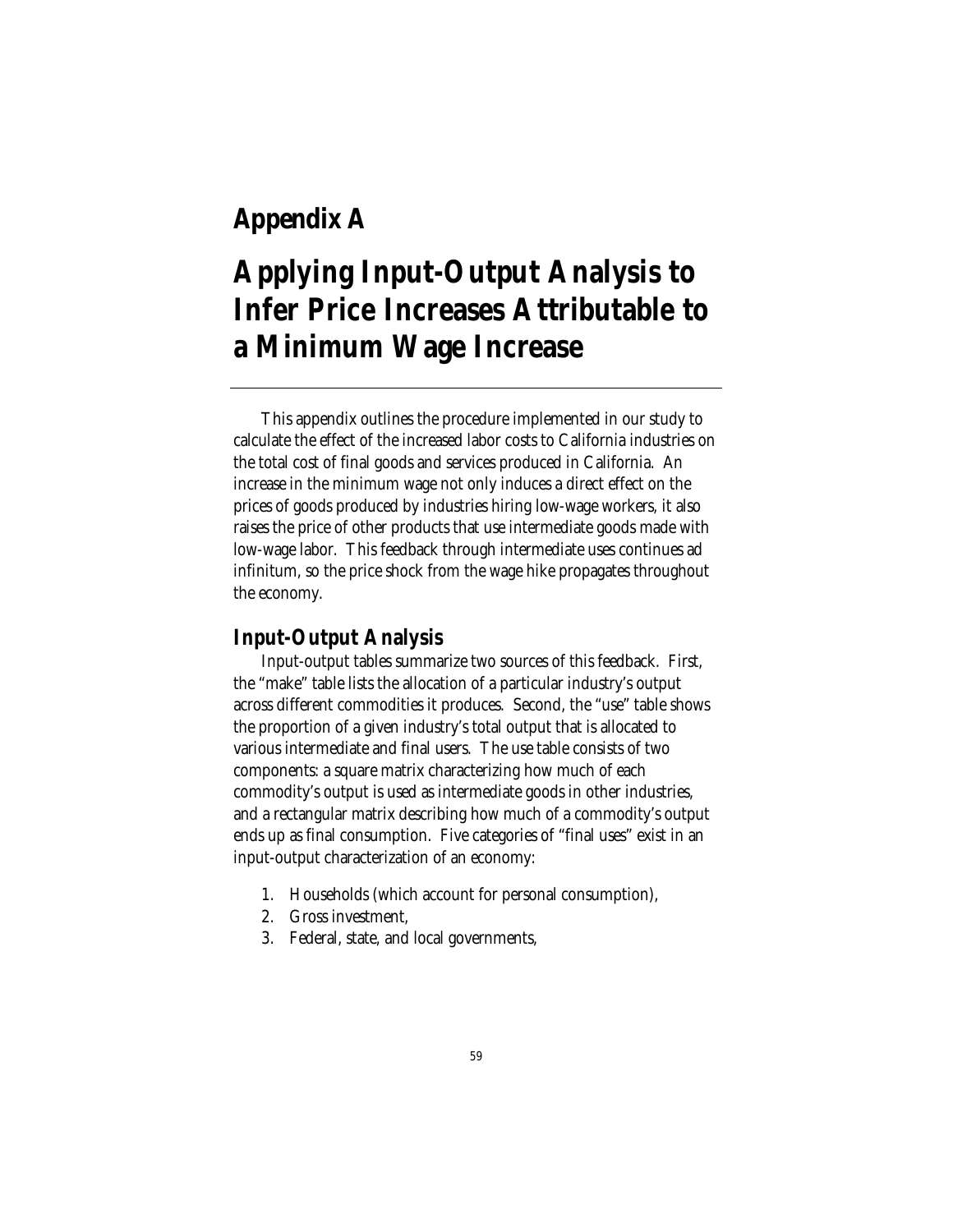- 4. Inventories, and
- 5. Exports and imports.

Manipulation of the input-output tables allows us to translate the initial increase in the cost of labor in each member of a set of industries into long-run increases in the costs to final users of each commodity produced by these industries.

To describe this procedure, designate  $x_0$  as a vector whose elements are the increases in labor costs for each industry resulting from the minimum wage hike. Let M be the square make matrix, where the i, j<sup>th</sup> element of this matrix,  $m_{ij}$ , represents the share of commodity j produced by industry I. Denote the square matrix U as that portion of the use matrix showing the allocation of commodities to their respective intermediate uses; its i, j<sup>th</sup> element  $u_{ii}$  shows the proportion of commodity i's output used by industry j. Finally, let the matrix  $\, {\rm F}_{{\rm k}} \,$  be a diagonal matrix where its  $f_{ii}$  element expresses the fraction of commodity i's total production ending up as a final use in one of the five categories listed above. The subscript k on the diagonal matrix F designates the final use under consideration; the matrix  $F_A = \sum_{k=1...5} F_k$ totals all sources of final uses.

In this simple characterization of an economy, the vector  $y_0 = M'x_0$  specifies the initial increase in labor costs paid to produce each commodity. Some of the increased costs are passed directly to the final consumers of the commodity, and the rest of the costs are left in the system to feed back through the production of other commodities. The carryover costs in the first round equal  $\,{{\rm{y}}_{{\rm{1}}}} = {{\rm{F}}_{\rm{A}}}\,[\,{\rm{I}} + {\rm{M}}' {\rm{U}}']{\rm{y}}_{{\rm{0}}}. \,$  After T iterations,  $y_T = F_A [I + M'U' + M'U'M'U' + ... + (M'U')^T]y_0$ . Since M and U are expressed as fractions, the largest eigenvalue of  $M'U'$  is typically less than one. Therefore, as T approaches infinity, the long-run vector of price increases passed on to final consumers is  $y_{LR} = F_A (I - M'U')^{-1} M' x_0$ . Note that the vector of price increases to any final user can be calculated by replacing  $F_A$  with a diagonal matrix representing the proportion of commodity I allocated to that final use  $(i.e., F_k)$ .

Also note that within this impact analysis is the assumption that all intermediate and final users possess perfectly inelastic demand for all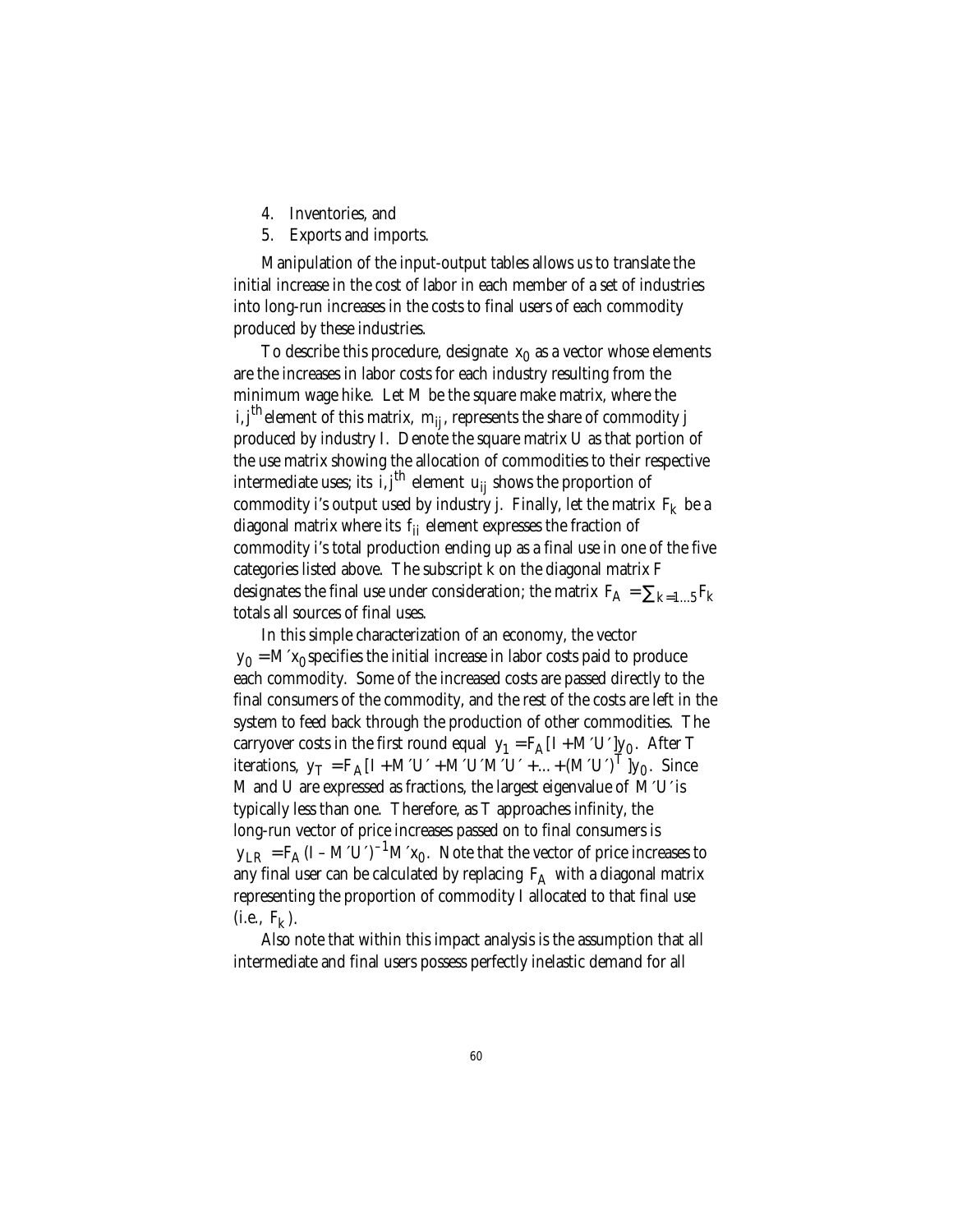commodities. Neither households nor firms substitute away from products or inputs that become relatively more expensive. Since output remains constant,  $y_{LR}$  is simply a redistribution of the increase in earnings embodied in  $\rm{x_{0}}.$  If  $\rm{y_{LR}}$  is the overall final use categories of the long-run increase in commodity prices, then  $i'y_{LR} = i'x_0$  (MaCurdy and O'Brien-Strain, forthcoming, contains greater technical detail).

## **Data Source for Input-Output Tables**

Our impact analysis uses input-output tables provided by Minnesota IMPLAN Group, Inc., for the state of California for 1993. The IMPLAN tables list 518 industry/commodity sectors and ten final use sectors, and the vector of cost increases by industry,  $\ x_{0}$ , was computed using 1990 Census Industry Classification Codes. For the sake of conformability, the IMPLAN and Census coding schemes were aggregated to a unique classification of 152 commodities/industries.

Among IMPLAN's ten final use sectors, five pertain to government consumption; the sum of these five vectors becomes an aggregated government consumption vector. Similarly, IMPLAN divides household consumption into three categories, which we subsequently aggregate to form one household consumption category. IMPLAN also lists a final use corresponding to net exports. Because only goods that are both produced and consumed in California interest us, we leave exports as a separate final use category; IMPLAN does not follow the Department of Commerce convention of listing imports as a final use. Finally, to be consistent with a long-run equilibrium, nonzero changes in inventories must be eliminated from the final uses. We simply allocated inventories proportionately across the aggregated final use categories: household consumption, government consumption, and gross investment.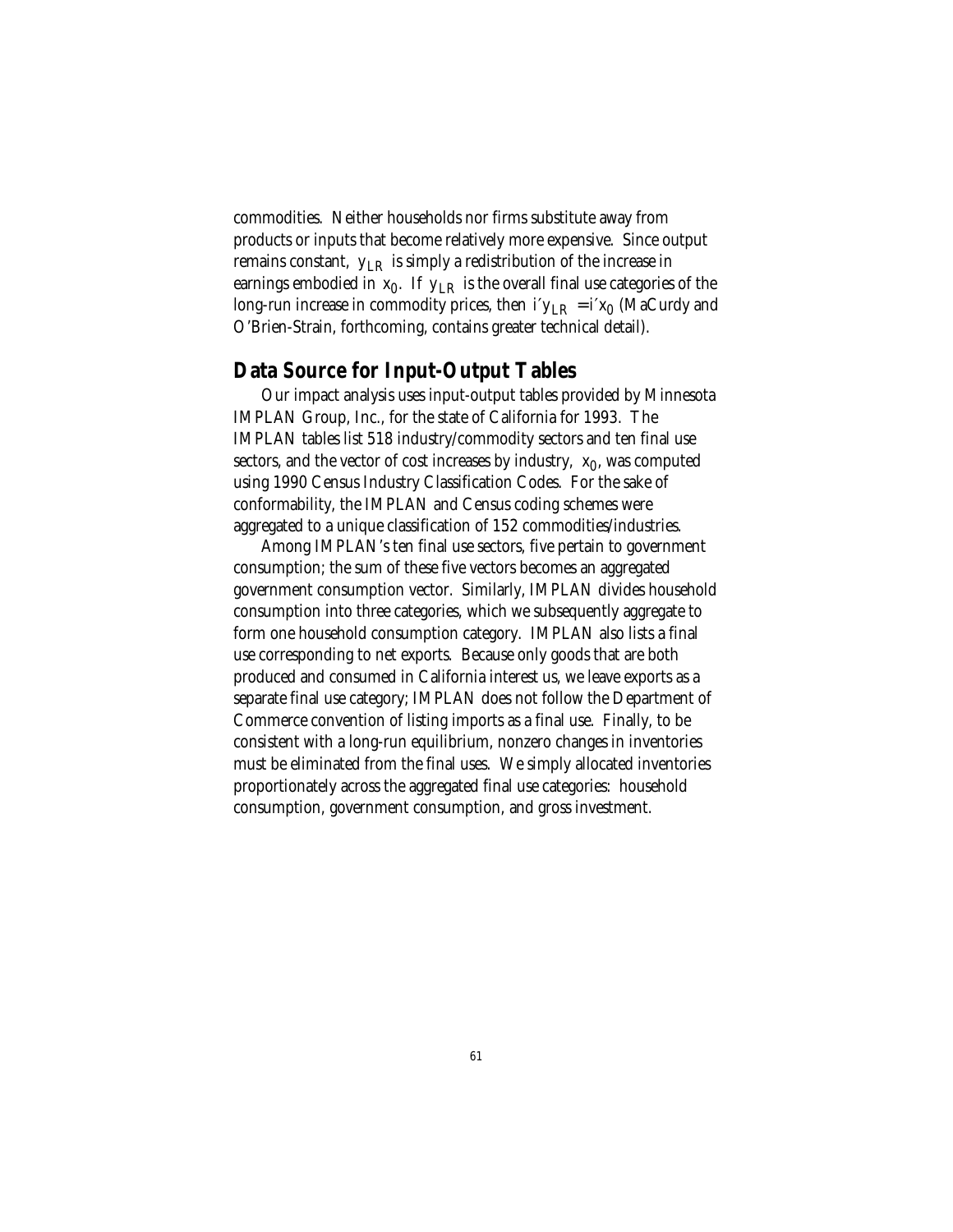# **Appendix B Detailed Tables**

This appendix presents more detailed information on the findings presented in Chapters 4 through 7. Specifically, Tables B.1a to B.1c report the findings on the distribution of benefits to California families. Tables B.2, B.3, and B.4 provide additional data on the costs of the federal minimum wage increase, including the added labor costs, the incremental price increases, and the distribution of costs across families. Finally, Table B.5 presents the distribution of the costs of an equivalent state-only minimum wage increase.

| Table B.1a |  |  |
|------------|--|--|
|------------|--|--|

### **Share of Increased Earnings Received by Families When the Minimum Wage Increased to \$5.15, by Income Quintile** (in percent)

|                              | $%$ of          |                  |                        |                                                |
|------------------------------|-----------------|------------------|------------------------|------------------------------------------------|
|                              | <b>Families</b> | $%$ of           |                        | After-Tax Share of                             |
|                              | with Low-       | <b>Increased</b> |                        | <b>Increased Earnings</b>                      |
| $%$ of                       | Wage            | Gross            | No                     | With                                           |
| <b>Families</b>              | Workers         | <b>Earnings</b>  | EITC                   | EITC                                           |
|                              |                 |                  |                        |                                                |
| 20                           | 24              | 20               | 17                     | 18                                             |
| 20                           | 23              | 23               | 18                     | 18                                             |
| 20                           | 22              | 23               | 18                     | 18                                             |
| 20                           | 19              | 18               | 13                     | 13                                             |
| 20                           | 20              | 16               | 12                     | 12                                             |
|                              |                 |                  |                        |                                                |
| 3                            | 21              | 2                | 2                      | 3                                              |
| 10                           | 30              | 15               | 13                     | 14                                             |
| 23                           | 30              | 36               | 29                     | 28                                             |
| 18                           | 24              | 20               | 15                     | 15                                             |
| 45                           | 14              | 26               | 18                     | 18                                             |
| 22<br>Government share<br>21 |                 |                  |                        |                                                |
|                              |                 |                  | <b>Income Quintile</b> | <b>Family Income Relative to Poverty Level</b> |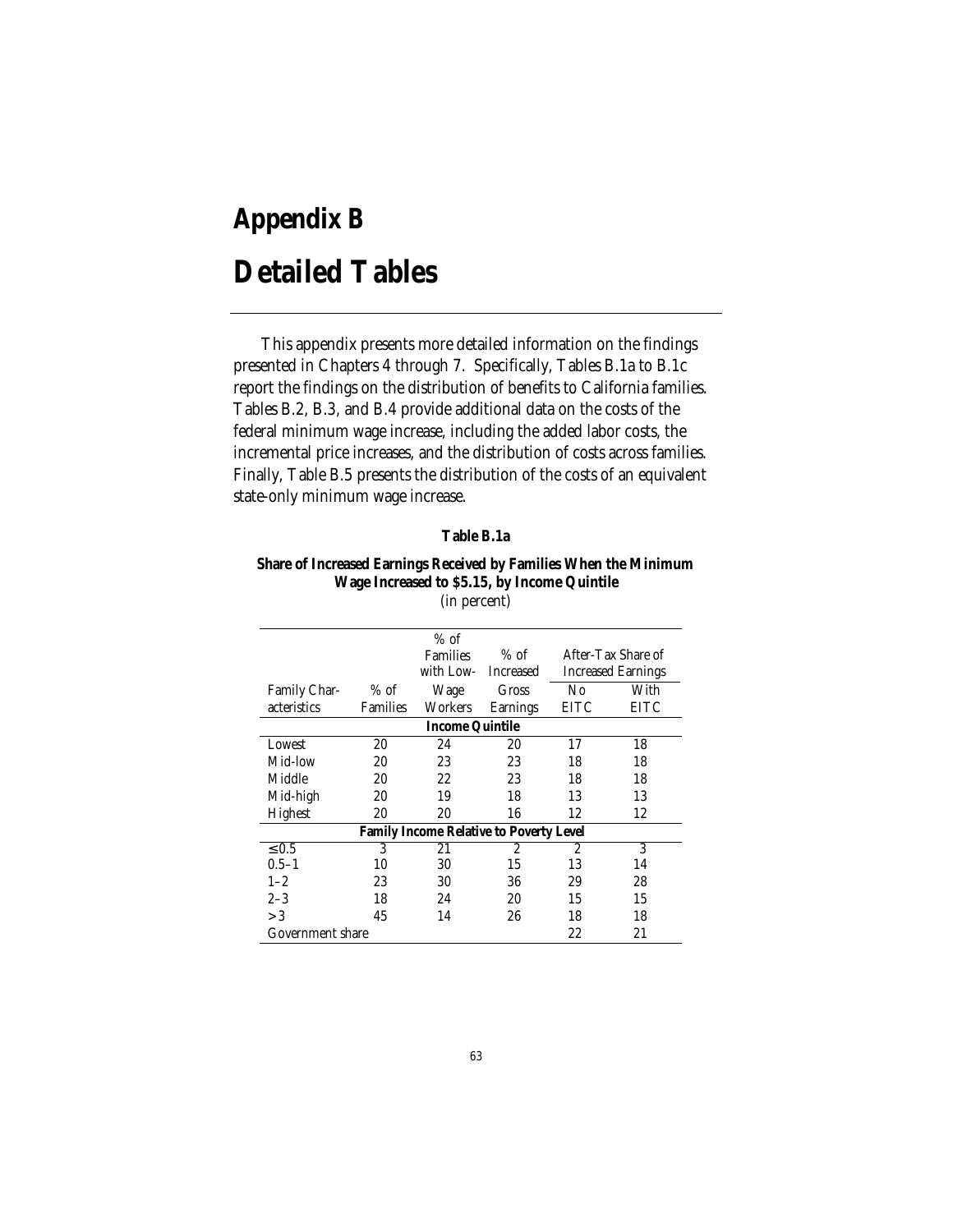## **Table B.1b**

## **Share of Benefits Received by Various Families When the Minimum Wage Increased to \$5.15, by Family Composition**

(in percent)

|                               |                 |               | $%$ of    | After-Tax Share of<br><b>Increase Earnings</b> |      |
|-------------------------------|-----------------|---------------|-----------|------------------------------------------------|------|
|                               |                 | % of Families | Increased |                                                |      |
|                               | $%$ of          | with Low-Wage | Gross     | No                                             | With |
| <b>Family Characteristics</b> | <b>Families</b> | Workers       | Earnings  | EITC                                           | EITC |
| Married                       | 45              | 25            | 52        | 39                                             | 39   |
| With children under age 18    | 23              | 30            | 34        | 26                                             | 26   |
| All families with children    | 34              | 30            | 49        | 39                                             | 39   |
| Single parent families        | 11              | 30            | 15        | 13                                             | 13   |
| Female-headed                 | 9               | 28            | 13        | 11                                             | 11   |
| Low-income families           | 20              | 24            | 20        | 17                                             | 18   |
| With children                 | 5               | 25            | 6         | 5                                              | 6    |
| Single parent                 | 4               | 20            | 3         | 3                                              | 3    |
| Lowest two quintiles          | 40              | 23            | 43        | 35                                             | 36   |
| With children                 | 11              | 32            | 16        | 14                                             | 15   |
| Single parent                 | 7               | 25            | 8         | 7                                              | 7    |
| Below poverty level           | 14              | 28            | 17        | 15                                             | 17   |
| With children                 | 7               | 30            | 11        | 10                                             | 11   |
| Single parent                 | 4               | 23            | 5         | 4                                              | 5    |
| Below twice poverty level     | 37              | 29            | 54        | 45                                             | 45   |
| With children                 | 15              | 38            | 31        | 26                                             | 26   |
| Single parent                 | 7               | 30            | 11        | 10                                             | 10   |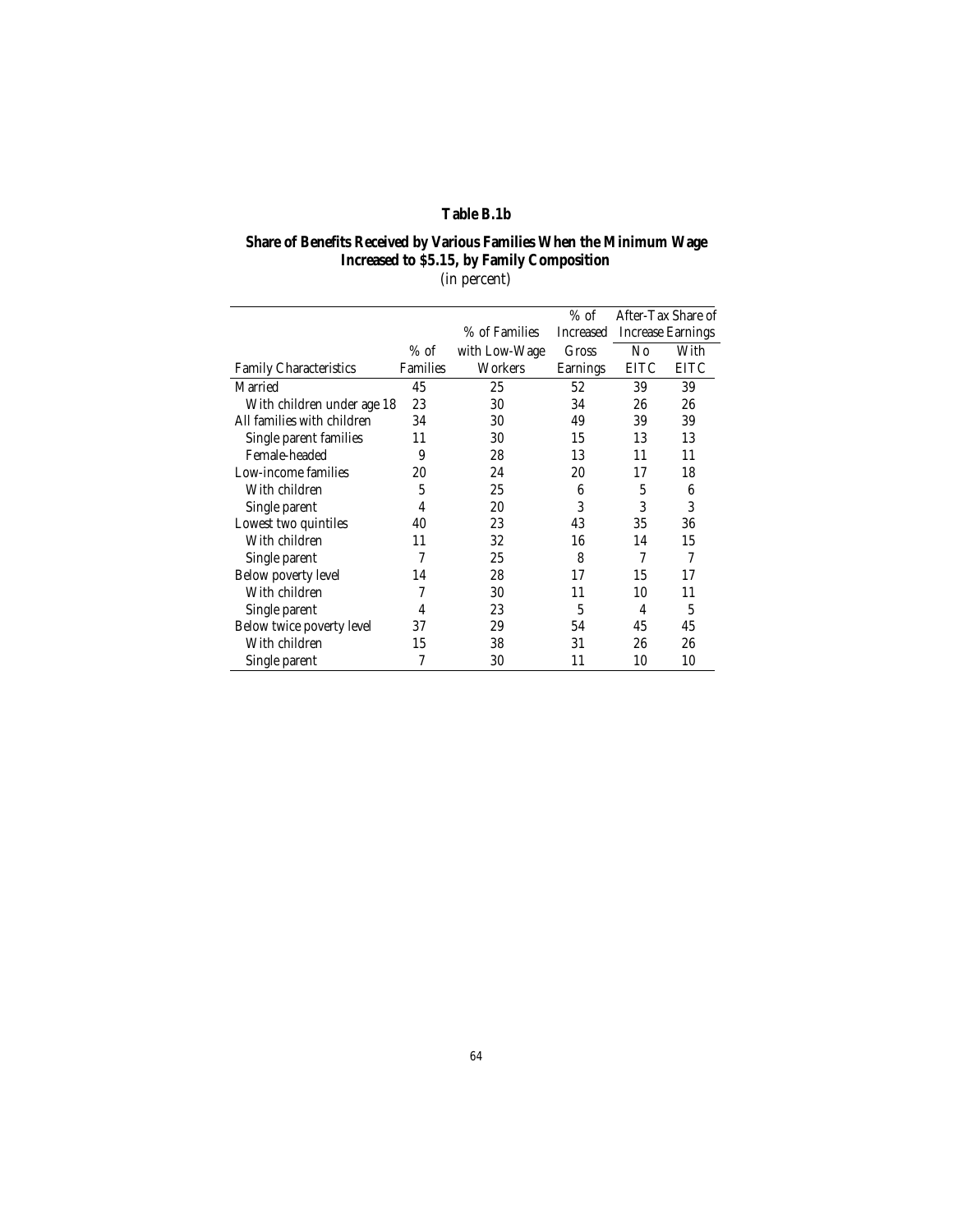### **Table B.1c**

## **Share of Increased Earnings Received by Various Families When the Minimum Wage Increased to \$5.15**

(in percent)

|                               |                 |               |                  | After-Tax Share |             |
|-------------------------------|-----------------|---------------|------------------|-----------------|-------------|
|                               |                 |               | $%$ of           | of Increased    |             |
|                               |                 | % of Families | <b>Increased</b> | <b>Earnings</b> |             |
|                               | $%$ of          | with Low-Wage | Gross            | N0              | With        |
| <b>Family Characteristics</b> | <b>Families</b> | Worker        | Earnings         | <b>EITC</b>     | <b>EITC</b> |
| Depend on low-wage            |                 |               |                  |                 |             |
| earnings for 50% or more of   |                 |               |                  |                 |             |
| family earnings               | 4.6             | 100           | 34               | 28              | 29          |
| With children under age 18    | 1.9             | 100           | 14               | 12              | 13          |
| Single parent                 | 1.1             | 100           | 7                | 6               | 7           |
| Depend on low-wage            |                 |               |                  |                 |             |
| earnings for 50% or more of   |                 |               |                  |                 |             |
| family income                 | 2.4             | 100           | 23               | 19              | 18          |
| With children under age 18    | 0.7             | 100           | 9                | 7               | 7           |
| Single parent                 | 0.4             | 100           | 4                | 3               | 3           |
| <b>Welfare families</b>       |                 |               |                  |                 |             |
| Welfare recipient with        | 8.9             | 0.336         | 15               | 13              | 14          |
| children                      |                 |               |                  |                 |             |
| On AFDC/TANF or SSI           | 6.2             | 0.283         | 8                | 7               | 8           |
| Single parent                 | 5.7             | 0.267         | 6                | 6               | 7           |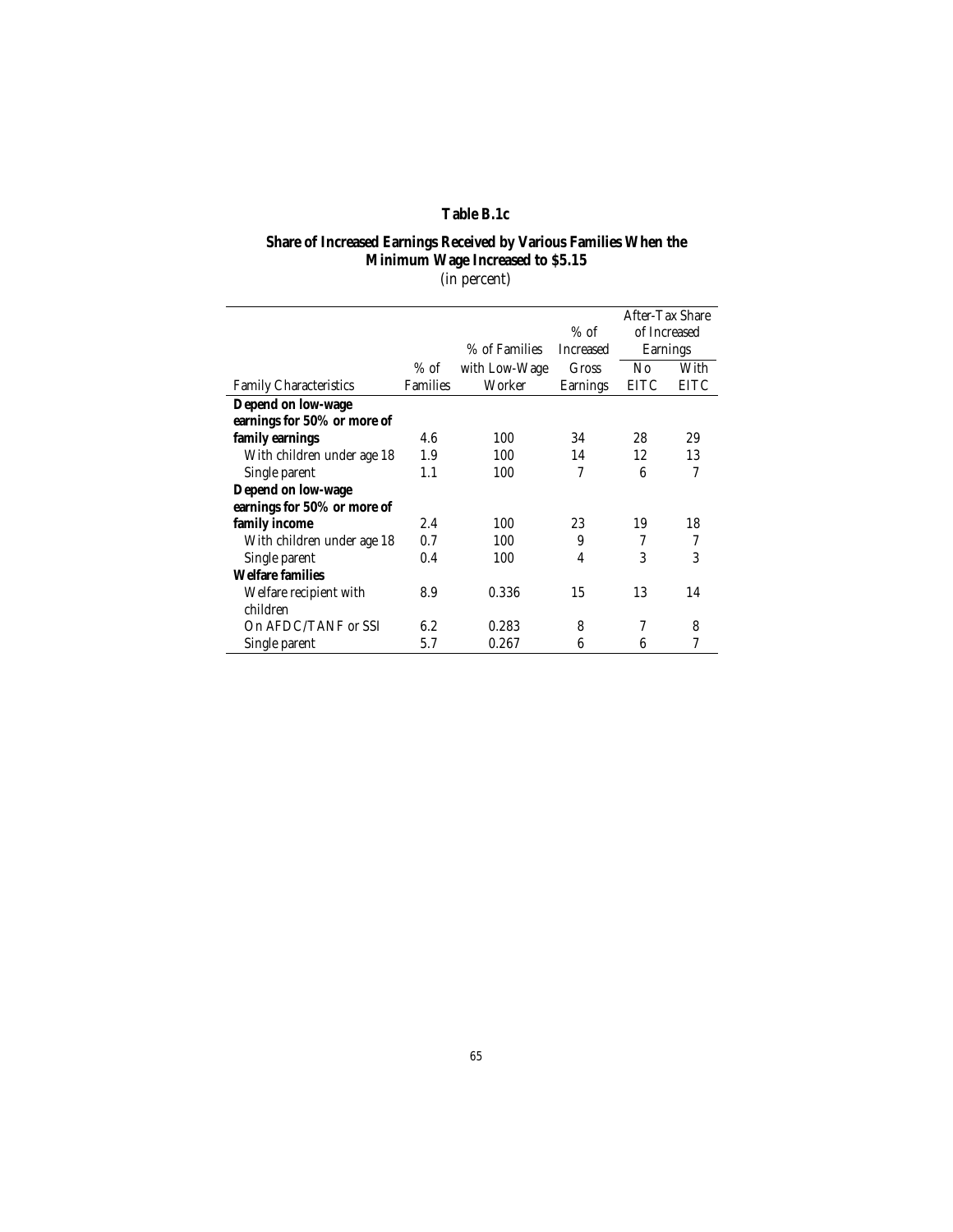## **Table B.2**

#### **Direct Labor Costs and Final Increased Costs Attributable to Increasing the Minimum Wage to \$5.15, by Commodity** (1998\$, millions)

|                                      | <b>Direct Increase</b> |                       |  |
|--------------------------------------|------------------------|-----------------------|--|
| Industry/Commodity                   | in After-Tax           | <b>Final Increase</b> |  |
| (Ranked by Final Increase)           | <b>Labor Costs</b>     | in Total Cost         |  |
| Eating and drinking places           | 2,699.73               | 2,715.89              |  |
| <b>Grocery</b> stores                | 825.91                 | 797.67                |  |
| Construction                         | 270.09                 | 741.39                |  |
| Other retail trade                   | 718.53                 | 709.12                |  |
| Elementary and secondary education   | 496.17                 | 502.20                |  |
| Households, miscellaneous personal   |                        |                       |  |
| services                             | 474.85                 | 474.83                |  |
| Department stores                    | 425.03                 | 423.15                |  |
| Apparel and accessories              | 356.66                 | 348.08                |  |
| Hospitals                            | 200.54                 | 290.14                |  |
| Nursing and personal care            | 265.91                 | 273.66                |  |
| Miscellaneous entertainment and      |                        |                       |  |
| recreation                           | 270.34                 | 245.24                |  |
| Colleges and universities            | 238.65                 | 243.22                |  |
| Religious organizations              | 233.06                 | 235.86                |  |
| Child day care services              | 197.91                 | 198.45                |  |
| Real estate                          | 35.88                  | 198.04                |  |
| Apparel and accessory stores         | 179.23                 | 184.39                |  |
| Meat products                        | 23.54                  | 181.40                |  |
| Wholesale goods                      | 293.36                 | 175.92                |  |
| Motor vehicle dealers                | 158.73                 | 172.92                |  |
| Hotels and motels                    | 328.34                 | 166.42                |  |
| <b>Utilities</b>                     | 42.89                  | 165.33                |  |
| Beauty and barber shops              | 151.25                 | 153.64                |  |
| Social services                      | 126.10                 | 151.41                |  |
| Banking and savings                  | 83.47                  | 139.98                |  |
| <b>Health services</b>               | 141.50                 | 136.64                |  |
| Automotive repair                    | 90.58                  | 121.29                |  |
| Motor vehicles and equipment         | 62.95                  | 112.46                |  |
| <b>Insurance</b>                     | 65.87                  | 99.55                 |  |
| Job training and vocational services | 138.36                 | 91.76                 |  |
| All others                           | 1,781.02               | 830.71                |  |
|                                      |                        |                       |  |
| Total                                | 13,049.41              | 12,435.26             |  |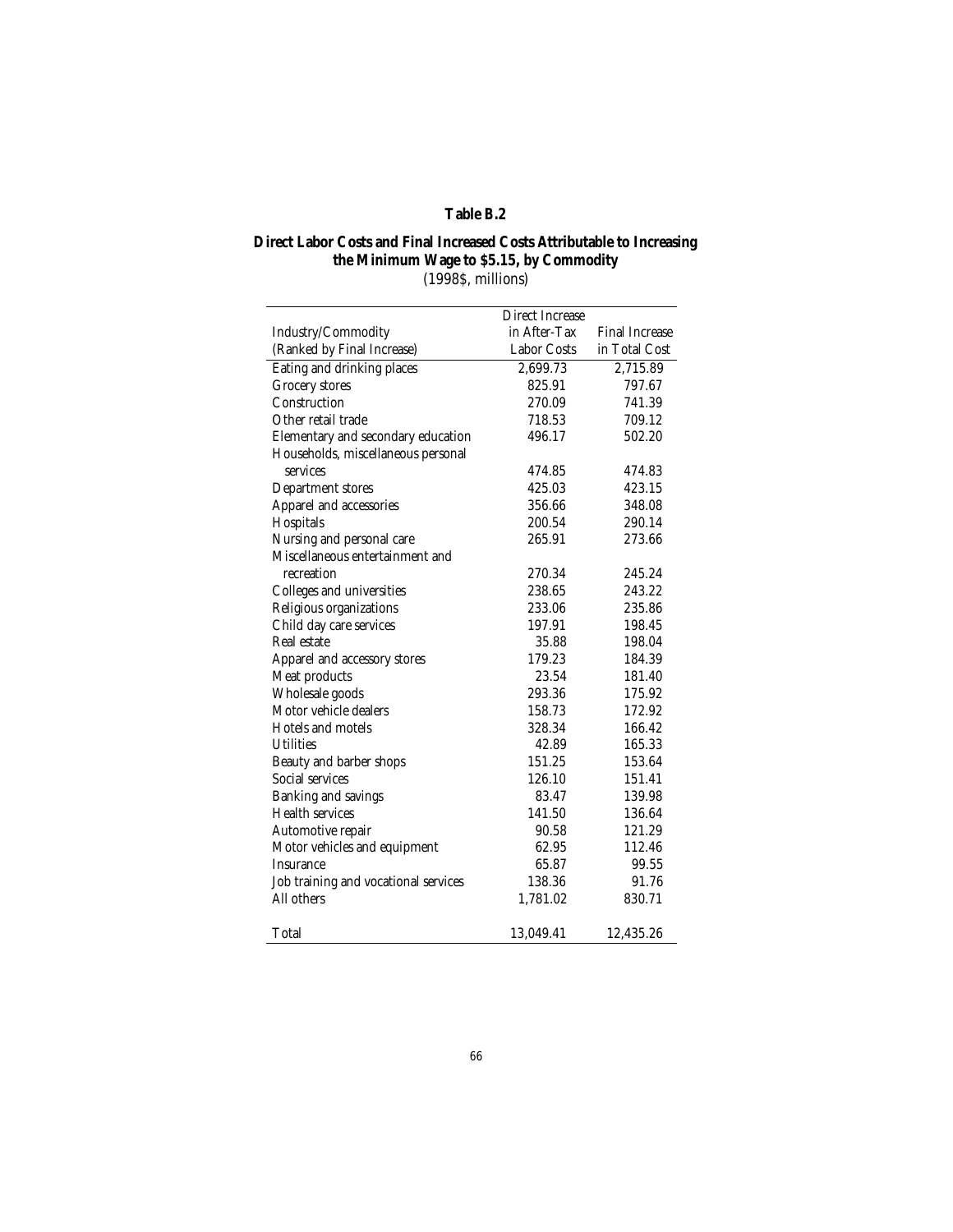## **Table B.3**

## **Cost Shares and Implicit Tax Rates Attributable to Increasing the Minimum Wage to \$5.15, United States, by Commodity**

(in percent)

|                                                                          | Share of         | Implicit    |
|--------------------------------------------------------------------------|------------------|-------------|
|                                                                          | <b>Increased</b> | Incremental |
| Commodity                                                                | Costs            | Tax Rate    |
| Food                                                                     |                  |             |
| Inside home                                                              | 6.43             | 0.21        |
| Outside home                                                             | 21.91            | 1.81        |
| <b>Household services</b>                                                |                  |             |
| Households, miscellaneous personal services including beauty and         |                  |             |
| barber shops                                                             | 5.07             | 1.54        |
| Child day care services                                                  | 1.60             | 0.85        |
| Laundry, cleaning, and garment cleaning services                         | 0.62             | 0.58        |
| Appliance repair                                                         | 0.03             | 0.10        |
| Utilities: electricity, water, and phone                                 | 1.61             | 0.11        |
| Moving and storage including trucking and warehousing                    | 0.48             | 1.95        |
| Business services including computer, office items                       | 0.09             | 0.09        |
| Legal services                                                           | 0.24             | 0.28        |
| Landscape services                                                       | 0.14             | 0.13        |
| <b>Housing goods</b>                                                     |                  |             |
| Clothing including apparel and accessories, apparel and accessory        |                  |             |
| stores, miscellaneous fabric textile products                            | 4.54             | 0.40        |
| Furniture                                                                | 0.32             | 0.11        |
| <b>Housing</b>                                                           |                  |             |
| Rental                                                                   | 1.60             | 0.10        |
| Lodging: hotels and motels                                               | 1.34             | 0.82        |
| Entertainment/recreation including miscellaneous entertainment and       |                  |             |
| recreation, movies, videotape rental, membership in organizations,       |                  |             |
| bowling centers                                                          | 3.18             | 0.77        |
| <b>Transportation</b>                                                    |                  |             |
| Car purchases                                                            | 1.39             | 0.06        |
| Auto services including automotive repair, parking, car washes, auto     |                  |             |
| rental/leasing                                                           | 1.40             | 0.26        |
| Air transportation                                                       | 0.22             | 0.11        |
| Health including nursing and personal care, hospitals, health services,  |                  |             |
| physician offices, drugs, residential care facilities, insurance         | 7.21             | 0.47        |
| Financial services including insurance, banking and savings, securities  |                  |             |
| and investments                                                          | 2.09             | 0.24        |
| Education and social services including colleges and universities,       |                  |             |
| elementary/secondary schools, job training, and social services (not     |                  |             |
| allocated to government)                                                 | 7.97             | 2.16        |
| <b>Overall consumption</b>                                               |                  |             |
| General trade including retail trade, department stores, wholesale goods | 10.55            | 0.05        |
| All other personal consumption items                                     | 8.61             | 0.04        |
| Gross investment including construction and other                        | 6.45             | 0.03        |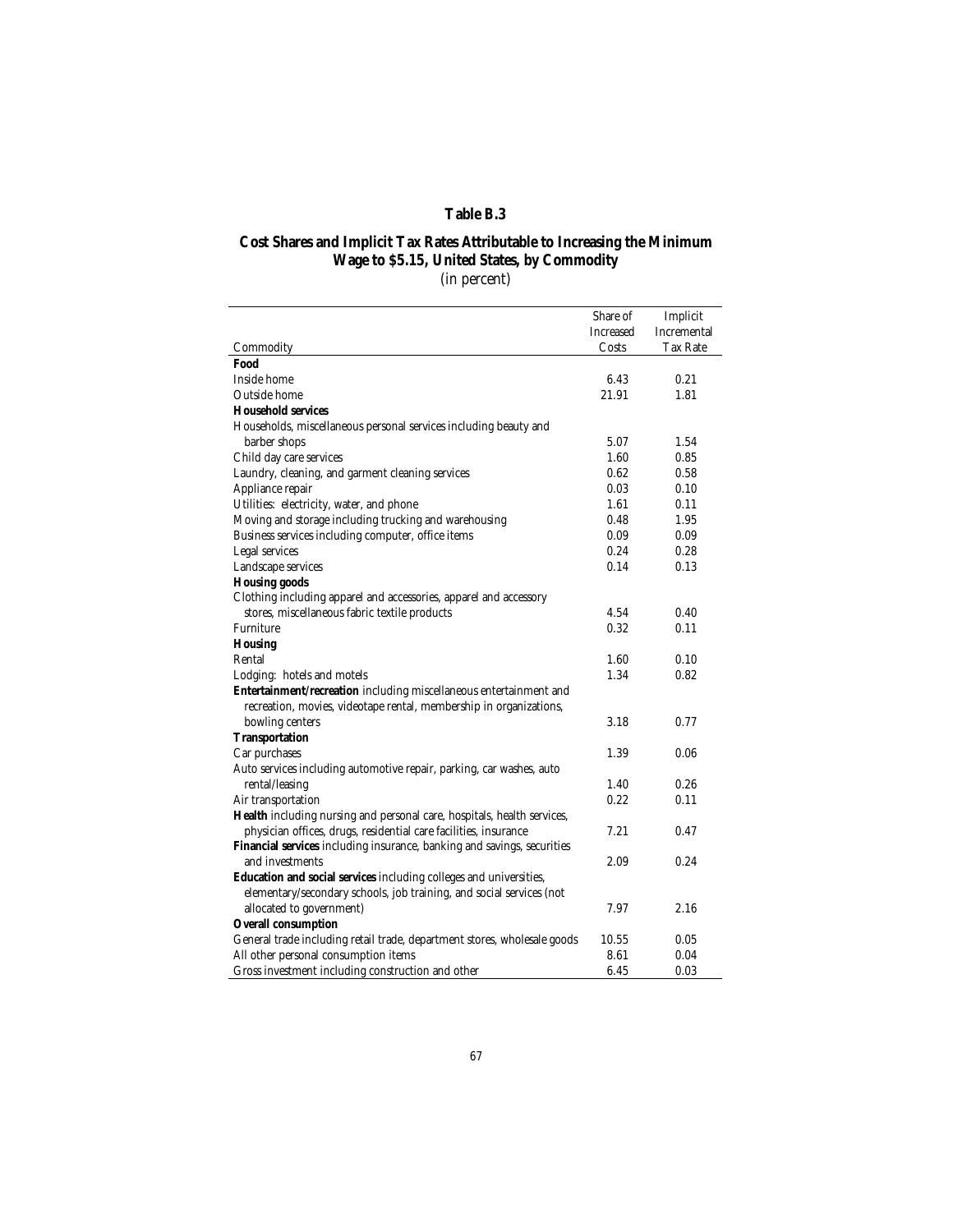## **Table B.4a**

#### **Cost and Percentage Shares Attributable to Increasing the Minimum Wage to \$5.15, by Family Characteristics**

|                                                |                 |            | Family Average Equivalent % |                 |  |  |  |
|------------------------------------------------|-----------------|------------|-----------------------------|-----------------|--|--|--|
| Family                                         | $%$ of          | % of Total | <b>Annual Cost</b>          | Sales Tax       |  |  |  |
| Characteristics                                | <b>Families</b> | Costs      | (1998S)                     | <b>Increase</b> |  |  |  |
| <b>By Income Quintile</b>                      |                 |            |                             |                 |  |  |  |
| 19<br>12<br>84<br>11.5<br>Lowest               |                 |            |                             |                 |  |  |  |
| Mid-low                                        | 21              | 13         | 78                          | 10.5            |  |  |  |
| Middle                                         | 21              | 18         | 116                         | 10.0            |  |  |  |
| Mid-high                                       | 20              | 23         | 152                         | 9.3             |  |  |  |
| Highest                                        | 19              | 33         | 234                         | 8.4             |  |  |  |
| <b>By Consumption Quintile</b>                 |                 |            |                             |                 |  |  |  |
| Lowest                                         | 18              | 6          | 45                          | 13.4            |  |  |  |
| Mid-low                                        | 21              | 12         | 72                          | 10.7            |  |  |  |
| Middle                                         | 21              | 17         | 106                         | 9.3             |  |  |  |
| Mid-high                                       | 20              | 22         | 143                         | 8.4             |  |  |  |
| Highest                                        | 19              | 43         | 294                         | 9.2             |  |  |  |
| <b>Family Income Relative to Poverty Level</b> |                 |            |                             |                 |  |  |  |
| $\leq 0.5$                                     | 5               | 5          | 134                         | 16.1            |  |  |  |
| $0.5 - 1$                                      | 10              | 5          | 67                          | 10.6            |  |  |  |
| $1 - 2$                                        | 21              | 13         | 81                          | 10.3            |  |  |  |
| $2 - 3$                                        | 21              | 17         | 107                         | 10.3            |  |  |  |
| >3                                             | 44              | 60         | 181                         | 8.9             |  |  |  |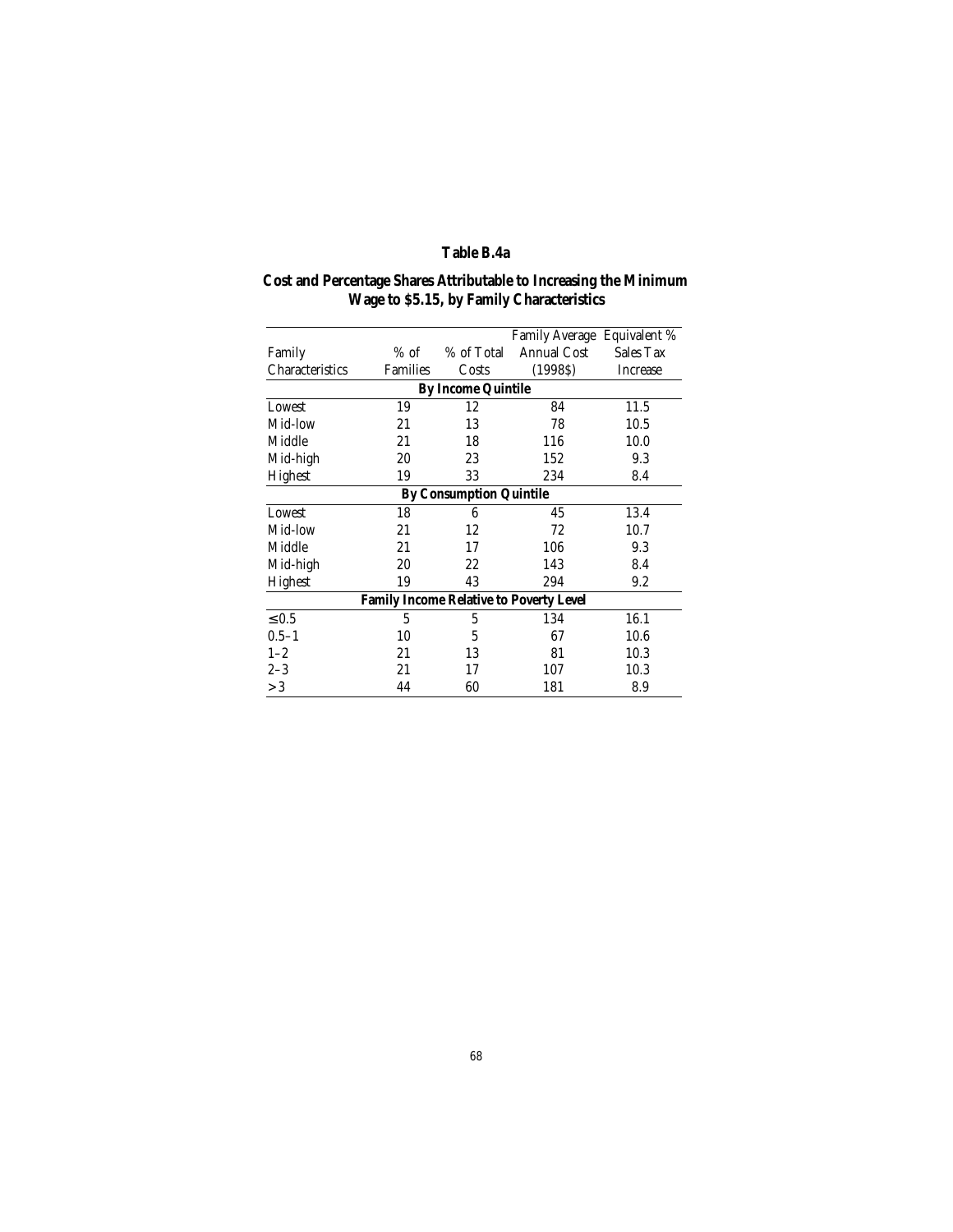## **Table B.4b**

#### **Cost and Percentage Shares Attributable to Increasing the Minimum Wage to \$5.15, by Income and Demographic Characteristics**

|                               |                 | Family           |                        |                 |
|-------------------------------|-----------------|------------------|------------------------|-----------------|
|                               |                 |                  | Average                | Equivalent %    |
|                               | $%$ of          |                  | % of Total Annual Cost | Sales Tax       |
| <b>Family Characteristics</b> | <b>Families</b> | Costs            | (1998S)                | <b>Increase</b> |
| <b>Married</b>                | 54              | 65               | 157                    | 9.1             |
| With children under 18        | 27              | 31               | 151                    | 9.4             |
| All families with children    | 34              | 36               | 141                    | 9.4             |
| Single parent families        | 7               | 5                | 101                    | 9.7             |
| Female-headed                 | 6               | 4                | 85                     | 9.4             |
| <b>Low-income families</b>    |                 |                  |                        |                 |
| Lowest income quintile        | 19              | 12               | 84                     | 11.5            |
| With children                 | 5               | 4                | 93                     | 10.8            |
| Single parent                 | $\overline{2}$  | 1                | 52                     | 8.5             |
| Lowest two quintiles          | 40              | 25               | 81                     | 11.0            |
| With children                 | 12              | 7                | 79                     | 11.0            |
| Single parent                 | 4               | $\overline{2}$   | 62                     | 9.6             |
| Below poverty level           | 18              | 10               | 76                     | 10.6            |
| With children                 | 8               | 4                | 62                     | 9.6             |
| Single parent                 | 3               | 1                | 58                     | 10.2            |
| Below twice poverty level     | 36              | 22               | 79                     | 10.6            |
| With children                 | 15              | 8                | 73                     | 10.2            |
| Single parent                 | 5               | $\overline{2}$   | 65                     | 9.4             |
| <b>Welfare families</b>       |                 |                  |                        |                 |
| Recipient with children       | 9               | 5                | 79                     | 10.0            |
| On AFDC or SSI                | 6               | $\boldsymbol{2}$ | 57                     | 12.1            |
| Single parent                 | 3               | 1                | 54                     | 11.7            |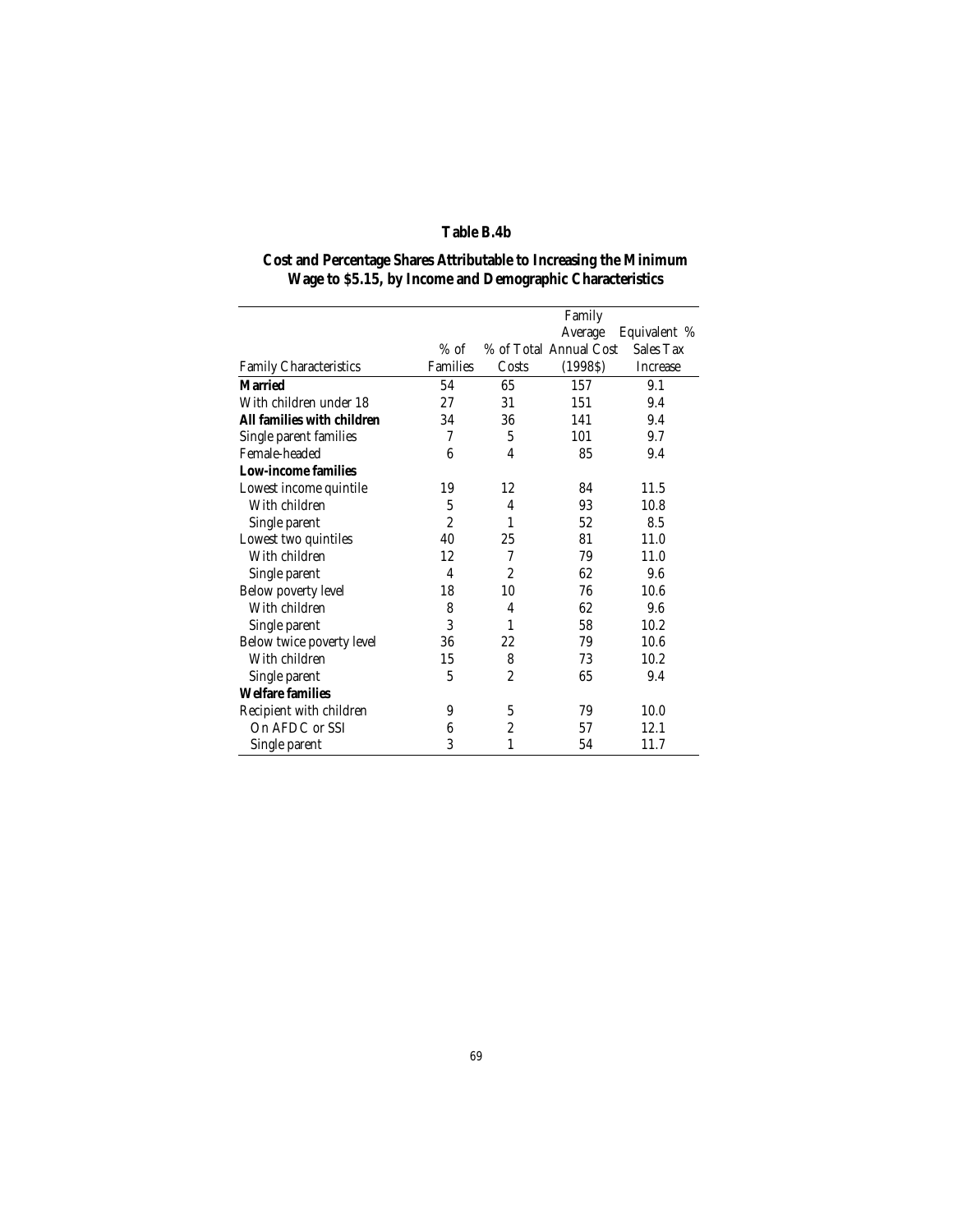## **Table B.5a**

#### **Cost and Percentage Shares Attributable to Increasing the Minimum Wage to \$5.15, by Income Level**

|                                                |                 |            | Family             | Equivalent %     |  |  |  |
|------------------------------------------------|-----------------|------------|--------------------|------------------|--|--|--|
| Family                                         | $%$ of          | % of Total | Average            | <b>Sales Tax</b> |  |  |  |
| Characteristics                                | <b>Families</b> | Costs      | <b>Annual Cost</b> | <b>Increase</b>  |  |  |  |
| <b>By Income Quintile</b>                      |                 |            |                    |                  |  |  |  |
| Lowest                                         | 19              | 13         | 61                 | 8.3              |  |  |  |
| Mid-low                                        | 21              | 12         | 51                 | 6.9              |  |  |  |
| Middle                                         | 21              | 17         | 79                 | 6.8              |  |  |  |
| Mid-high                                       | 20              | 24         | 110                | 6.7              |  |  |  |
| Highest                                        | 19              | 34         | 164                | 5.9              |  |  |  |
| <b>By Consumption Quintile</b>                 |                 |            |                    |                  |  |  |  |
| Lowest                                         | 18              | 6          | 30                 | 8.9              |  |  |  |
| Mid-low                                        | 21              | 11         | 50                 | 7.4              |  |  |  |
| Middle                                         | 21              | 17         | 75                 | 6.6              |  |  |  |
| Mid-high                                       | 20              | 22         | 103                | 6.0              |  |  |  |
| Highest                                        | 19              | 43         | 206                | 6.5              |  |  |  |
| <b>Family Income Relative to Poverty Level</b> |                 |            |                    |                  |  |  |  |
| $\leq 0.5$                                     | 5               | 5          | 73                 | 8.7              |  |  |  |
| $0.5 - 1$                                      | 10              | 5          | 45                 | 7.1              |  |  |  |
| $1 - 2$                                        | 21              | 11         | 55                 | 7.0              |  |  |  |
| $2 - 3$                                        | 21              | 15         | 78                 | 7.5              |  |  |  |
| > 3                                            | 44              | 63         | 126                | 6.2              |  |  |  |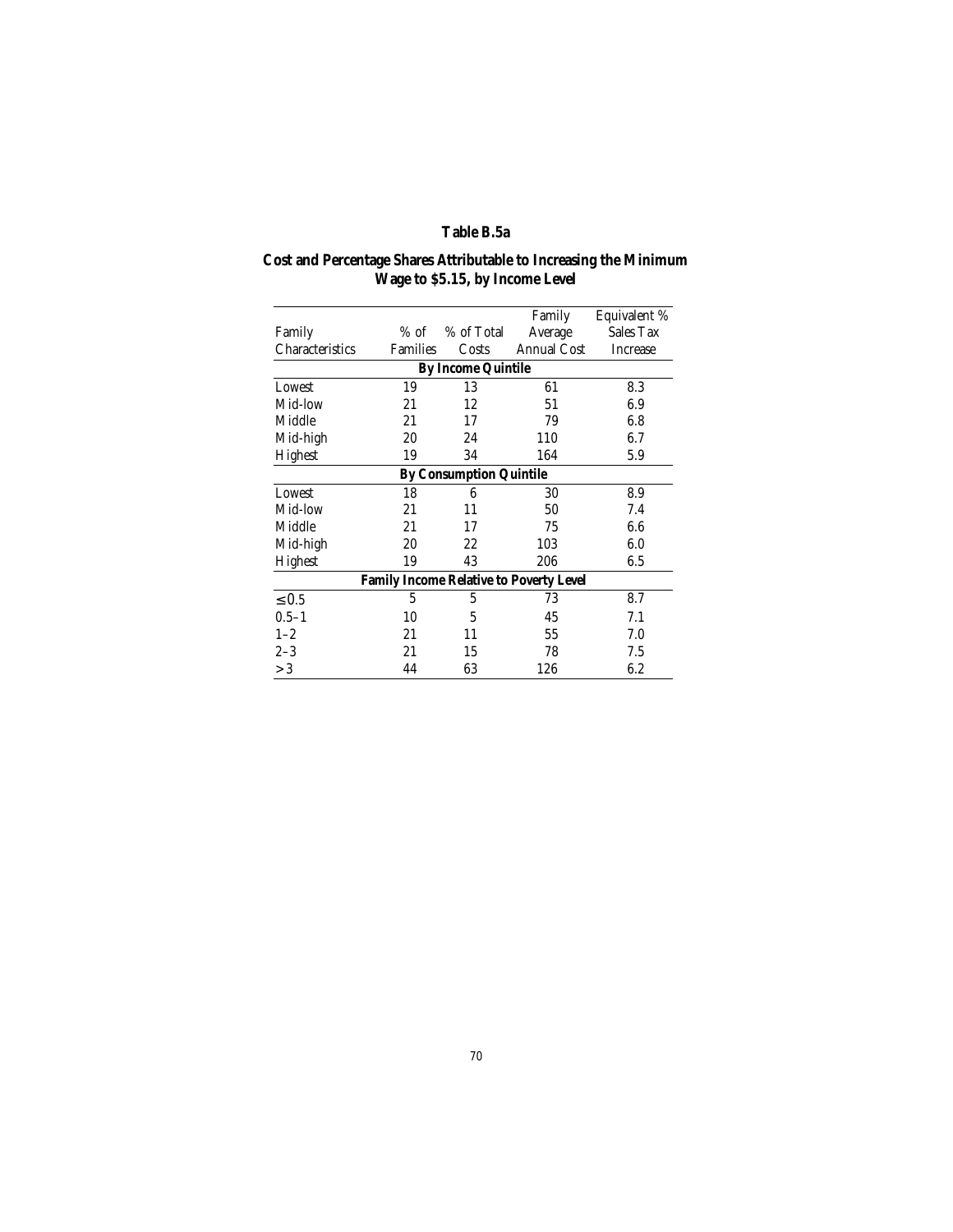## **Table B.5b**

#### **Costs and Percentage Shares Attributable to Increasing the Minimum Wage to \$5.15, by Income and Demographic Characteristics**

|                               |                 |                  | Family<br>Average  | Equivalent<br>% Sales |
|-------------------------------|-----------------|------------------|--------------------|-----------------------|
|                               | $%$ of          | % of Total       | <b>Annual Cost</b> | Tax                   |
| <b>Family Characteristics</b> | <b>Families</b> | Costs            | (1998S)            | <b>Increase</b>       |
| Married                       | 54              | 66               | 108                | 6.3                   |
| With children under age 18    | 27              | 33               | 103                | 6.4                   |
| All families with children    | 34              | 38               | 96                 | 6.4                   |
| Single parent families        | 7               | 5                | 70                 | 6.7                   |
| Female-headed                 | 6               | 4                | 60                 | 6.6                   |
| <b>Low-income families</b>    |                 |                  |                    |                       |
| Lowest income quintile        | 19              | 13               | 61                 | 8.3                   |
| With children                 | 5               | 4                | 71                 | 8.3                   |
| Single parent                 | $\overline{2}$  | 1                | 36                 | 5.9                   |
| Lowest two quintiles          | 40              | 25               | 56                 | 7.6                   |
| With children                 | 12              | 8                | 55                 | 7.6                   |
| Single parent                 | $\overline{4}$  | $\overline{2}$   | 42                 | 6.5                   |
| Below poverty level           | 18              | 10               | 56                 | 7.8                   |
| With children                 | 8               | 4                | 47                 | 7.3                   |
| Single parent                 | 3               | 1                | 38                 | 6.6                   |
| Below twice poverty level     | 36              | 22               | 55                 | 7.4                   |
| With children                 | 15              | 8                | 50                 | 7.0                   |
| Single parent                 | 5               | $\overline{2}$   | 44                 | 6.4                   |
| <b>Welfare families</b>       |                 |                  |                    |                       |
| With children                 | 9               | 5                | 52                 | 6.6                   |
| On AFDC or SSI                | 6               | $\boldsymbol{2}$ | 36                 | 7.7                   |
| Single parent                 | 3               | 1                | 34                 | 7.4                   |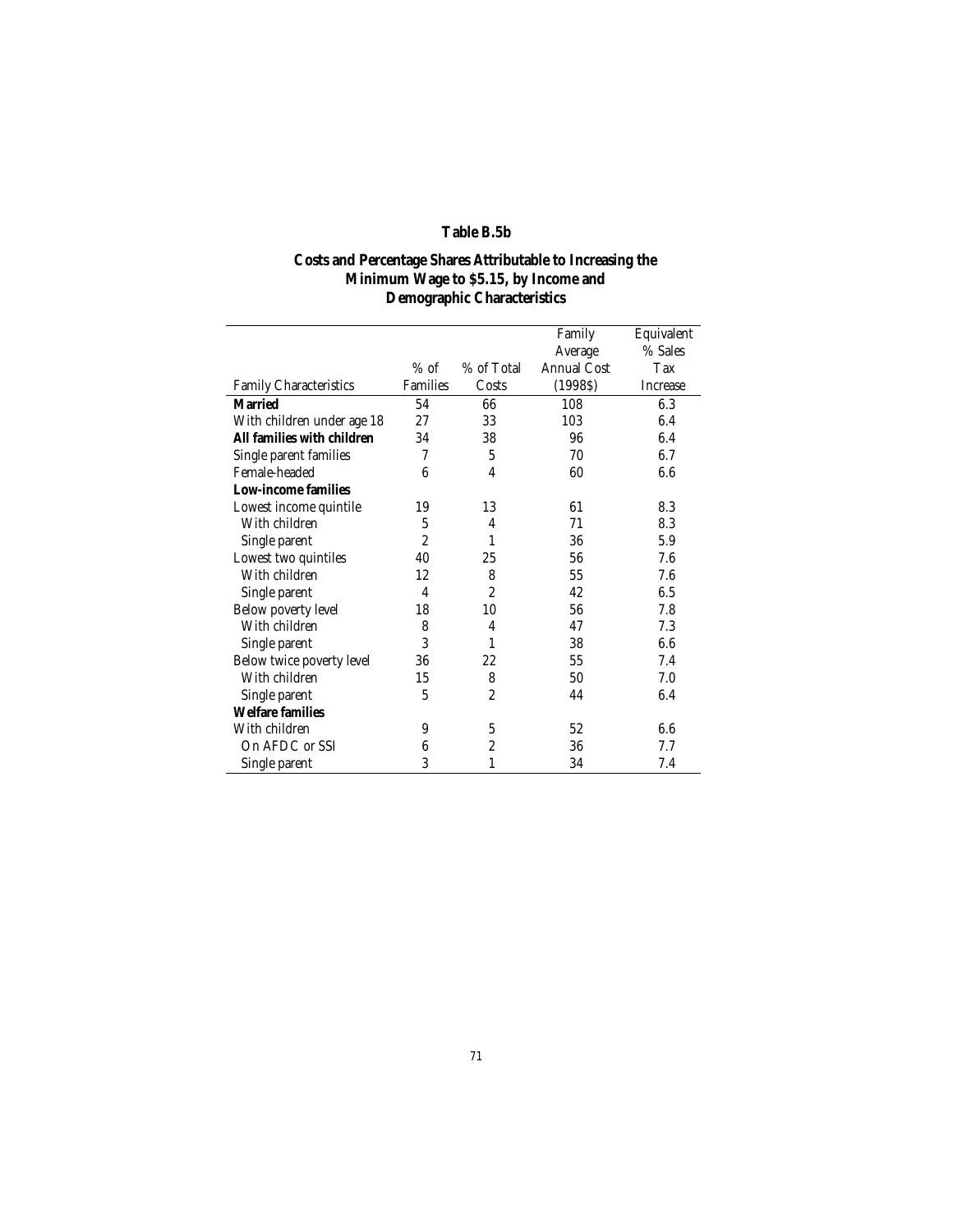# **Bibliography**

- Baker, Michael, Dwayne Benjamin, Shuchita Stanger, "The Highs and Lows of the Minimum Wage Effect: A Time-Series Cross-Section Study of the Canadian Law," Journal of Labor Economics, Vol. 17, No. 2, April 1999, pp. 318–350.
- Barabak, Mark Z., "Public Calls Trial Partisan, Wants It to End Quickly," *Los Angeles Times*, Section A, ID: 0990009554, January 31, 1999.
- Boal, William M., and Michael R. Ransom, "Monopsony in the Labor Market," *Journal of Economic Literature,* Vol. 35, No. 1, 1997, pp. 86–112.
- Brittain, John, "The Incidence of Social Security Payroll Taxes," *American Economic Review,* Vol*.* 61, No. 1, 1971, pp. 110–125.
- Brown, C., C. Gilroy, and A. Kohen, "The Effect of the Minimum Wage on Employment and Unemployment," *Journal of Economic Literature,* Vol. 20, No. 2, 1982, pp. 487–528.
- Burkhauser, Richard V., and T. Aldrich Finegan, "The Minimum Wage and the Poor: The End of a Relationship," *Journal of Policy Analysis and Management*, Vol. 8, No. 1, 1989, pp. 53–71.
- Burkhauser, Richard V., Kenneth A. Couch, and Andrew J. Glenn, "Public Policies for the Working Poor: The Earned Income Tax Credit versus Minimum Wage Legislation." in Solomon W. Polachek, ed., *Research in Labor Economics,* Vol. 15, JAI Press, Greenwich, Connecticut and London, 1996.
- Burkhauser, Richard V., Kenneth A. Couch, and David C. Wittenburg, "'Who Gets What' from Minimum Wage Hikes: A Re-Estimation of Card and Krueger's Distributional Analysis in Myth and Measurement: The New Economics of the Minimum Wage," *Industrial and Labor Relations Review*, Vol. 49, No. 3, 1996, pp. 547– 552.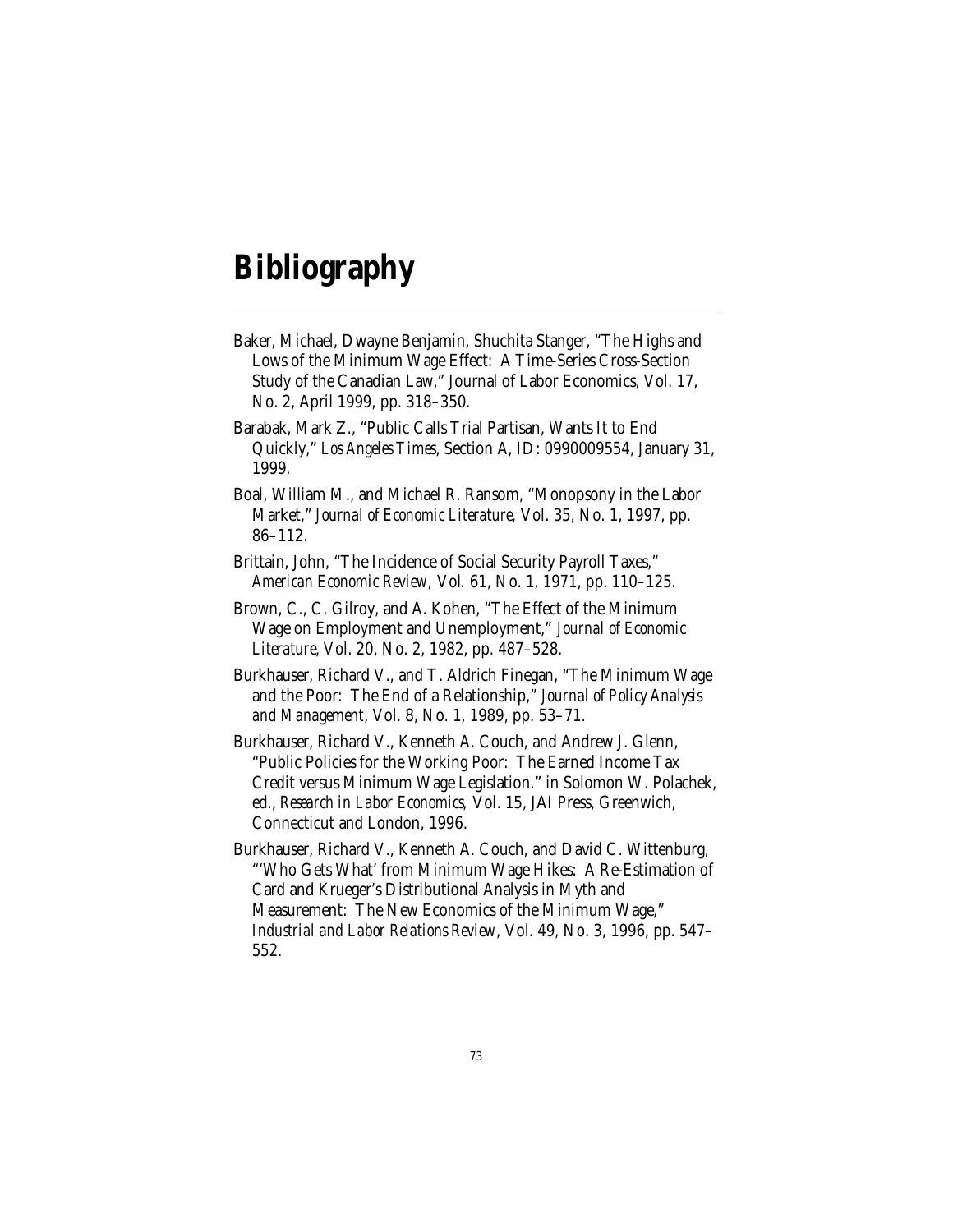- Card, David, "Using Regional Variation in Wages to Measure the Effects of the Federal Minimum Wage," *Industrial and Labor Relations Review*, Vol. 46, 1992a, pp. 22–27.
- Card, David, "Do Minimum Wages Reduce Employment? A Case Study of California, 1987–1989," *Industrial and Labor Relations Review*, Vol. 46, 1992b, pp. 38–54.
- Card, David, and Alan B. Krueger, "Minimum Wages and Employment: A Case Study of the Fast-Food Industry in New Jersey and Pennsylvania," *American Economic Review,* Vol. 84, 1994, pp. 772– 793.
- Card, David, and Alan B. Krueger, *Myth and Measurement: The New Economics of the Minimum Wage*, Princeton University Press, Princeton, New Jersey, 1995.
- Currie, Janet, and Bruce C. Fallick, "The Minimum Wage and the Employment of Youth: Evidence from the NLSY," *Journal of Human Resources*, Vol. 31, No. 2, Spring 1996, pp. 404–428.
- Deere, Donald, Kevin M. Murphy, and Finis Welch, "Sense and Nonsense on the Minimum Wage," *Regulation,* Vol*.* 18, 1995a, pp. 47–56.
- Deere, Donald, Kevin M. Murphy, and Finis Welch, "Employment and the 1990–1991 Minimum Wage Hike," *American Economic Review Papers and Proceedings,* Vol*.* 85, 1995b, pp. 232–237.
- Deere, Donald, Kevin M. Murphy, and Finis Welch, "Examining the Evidence on Minimum Wages and Employment," Mimeo, 1995c.
- Employment Policies Institute, *Understanding the Minimum Wage: Issues and Answers*, Employment Policies Institute, Washington, D.C., 1995.
- Employment Policies Institute, "Most Americans Think State Should Set the Minimum Wage," http://www.epionline.org/survey.htm, 1/23/00.
- Fuchs, Victor R., Alan B. Krueger, and James M. Poterba, "Why Do Economists Disagree about Policy? The Roles of Beliefs about Parameters and Values," National Bureau of Economic Research Working Paper 6151, http://www.nber.org/papers/w6151, 1997.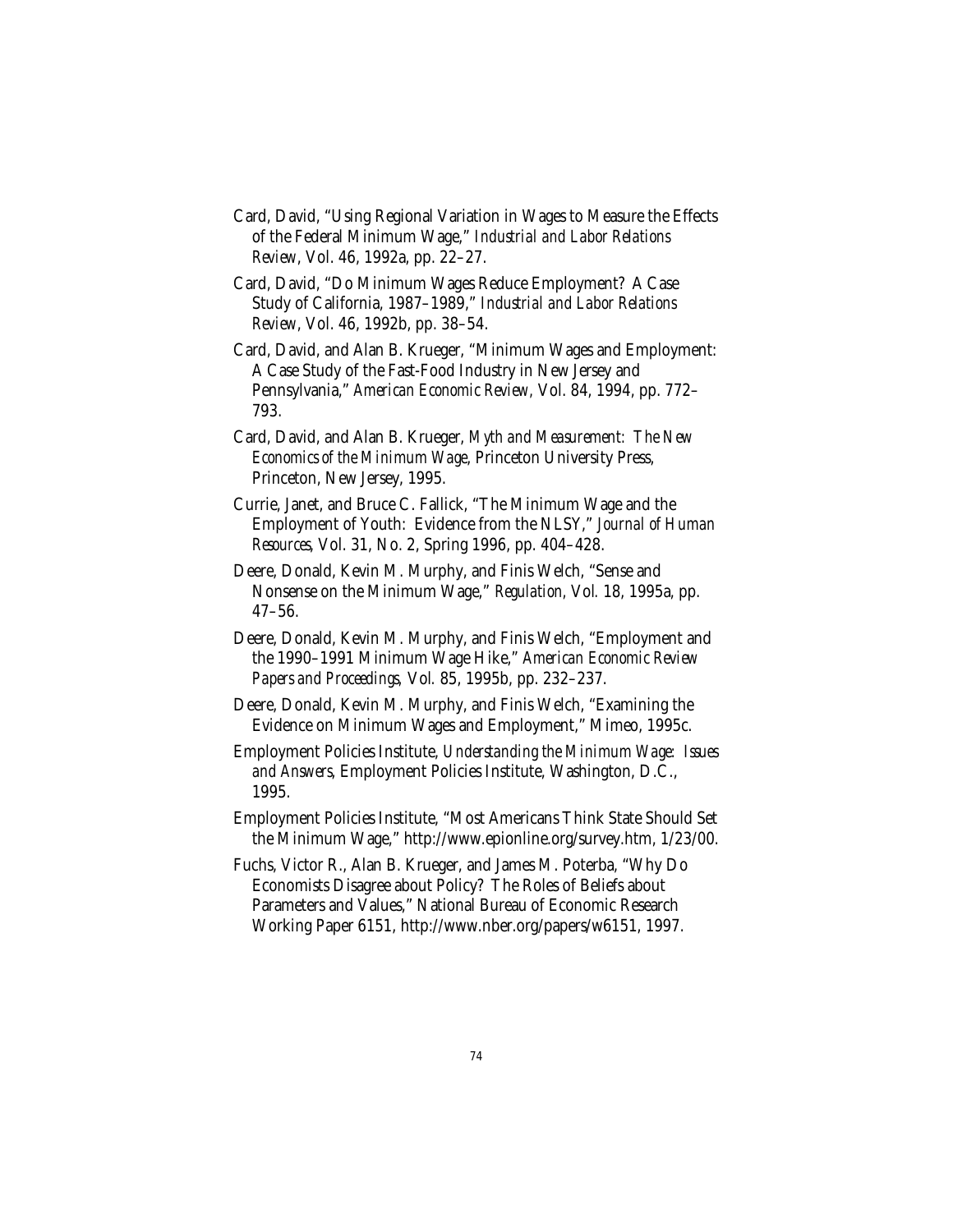- Gramlich, Edward M., "Impact of Minimum Wages on Other Wages, Employment and Family Incomes," *Brookings Papers on Economic Activity*, Vol. 2, 1976, pp. 409–451.
- Grossman, Jean B., "The Impact of Minimum Wages on Other Wages," *Journal of Human Resources*, Vol. 18, 1983, pp. 359–378.
- Harris, Donald J., *Capital Accumulation and Income Distribution*, Stanford University Press, Stanford, California, 1977.
- Hashimoto, Masanori, "Minimum Wage Effects on Training on the Job," *American Economic Review*, Vol. 72, 1982, pp. 1070–1087.
- Horrigan, Michael, and Ronald Mincy, "The Minimum Wage and Earnings and Income Inequality" in Sheldon Danziger and Peter Gottschalk, eds., *Uneven Tides: Rising Inequality in America,* Russell Sage Foundation, New York, 1993.
- Johnson, Harry G., *Two-Sector Model of General Equilibrium*, Aldine-Atherton, Chicago and New York, 1971.
- Johnson, William R., and Edgar K. Browning, "The Distributional and Efficiency Effects of Increasing the Minimum Wage: A Simulation," *American Economic Review,* Vol*.* 73, 1983, pp. 204–211.
- Katz, Lawrence F., and Alan Krueger, "The Effect of the Minimum Wage on the Fast-Food Industry," *Industrial and Labor Relations Review,* Vol*.* 46, 1992, pp. 6–21.
- Kelly, Terrence, *Two Policy Questions Regarding the Minimum Wage*, The Urban Institute, Washington, D.C., 1976.
- Kennan, John, "The Elusive Effects of Minimum Wages," *Journal of Economic Literature,* Vol. 33, 1995, pp. 1945–1965.
- Kim, Taeil, and Lowell J. Taylor, "The Employment Effect in Retail Trade of California's 1988 Minimum Wage Increase," *Journal of Business Economics and Statistics,* Vol*.* 13, 1995, pp. 175–182.
- Kosters, Marvin H., *The Effects of the Minimum Wage on Employment*, American Enterprise Institute, Washington, D.C., 1996.
- Kotlikoff, Laurence J., and Lawrence H. Summers, "Tax Incidence," in Alan J. Auerbach and Martin Feldstein, eds., *Handbook of Public Economics*, Elsevier Science Publishers, New York, 1987.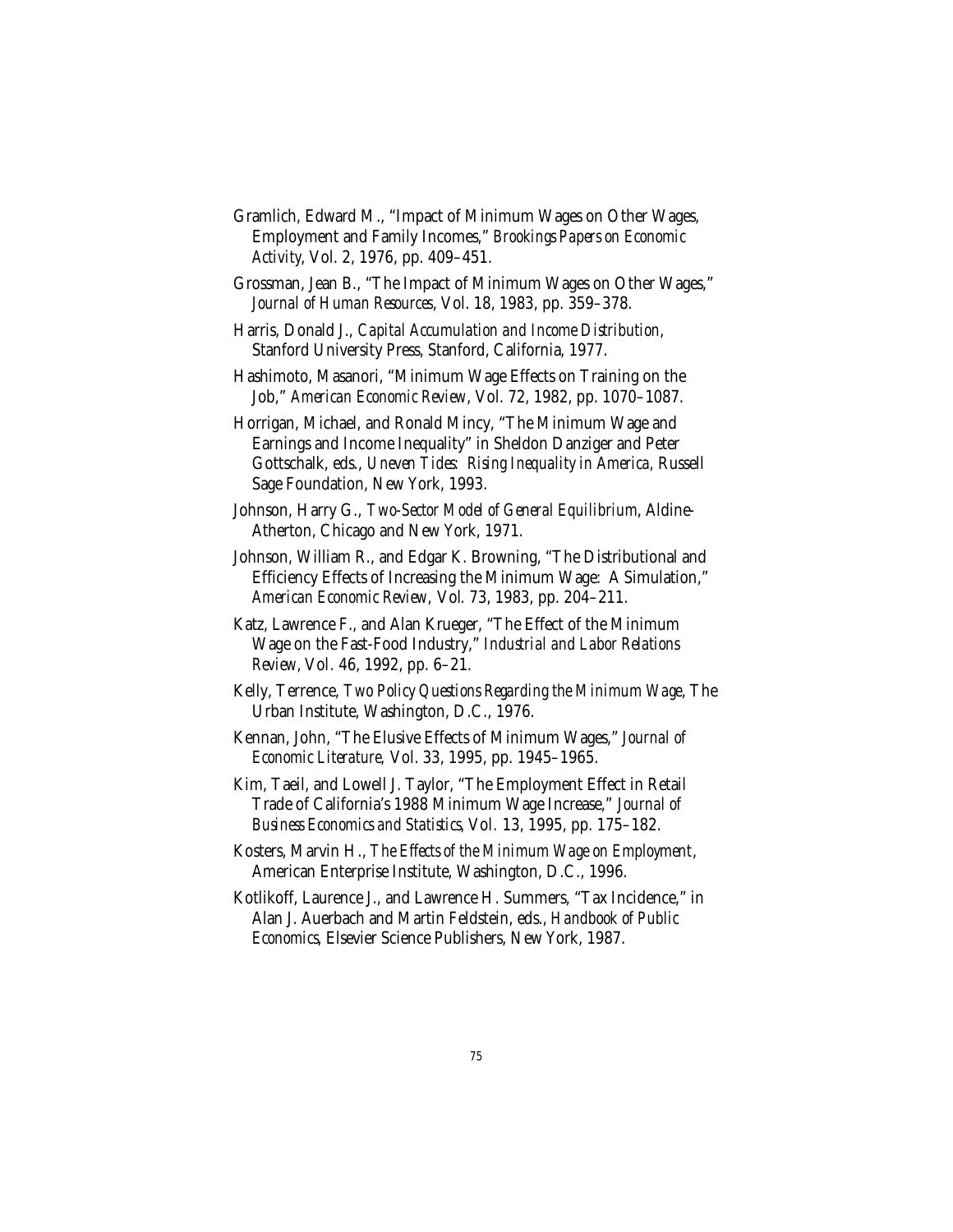- Lang, Kevin, and Shulamit Kahn, "The Effect of Minimum Wage Laws on the Distribution of Employment: Theory and Evidence," *Journal of Public Economics,* Vol*.* 69, No. 1, 1998, pp. 67–82.
- Lee, Chinkook, and Brian O'Roark, "The Impact of Minimum Wage Increases on Food and Kindred Product Prices: An Analysis of Price Pass-Through," Food and Rural Economics Division, Economic Research Service, U.S. Department of Agriculture. Technical Bulletin No. 1877, 1999.
- Levin-Waldman, Oren M., "Exploring the Politics of the Minimum Wage," *Journal of Economic Issues*, Vol. 32, No. 3, 1998, pp. 773–802.
- Linneman, Peter, "The Economic Impacts of Minimum Wage Laws: A New Look at an Old Question," *Journal of Political Economy*, Vol. 90, 1982, pp. 443–469.
- MaCurdy, Thomas E., and Margaret A. O'Brien-Strain, *Who's Affected by Welfare Reform in California*, Public Policy Institute of California, San Francisco, 1997.
- MaCurdy, Thomas E., and Margaret A. O'Brien-Strain, "Who Pays for Increases in the Minimum Wage: Distributional Effects Assuming Price Pass-Through," Public Policy Institute of California, San Francisco, forthcoming.
- Mincy, Ronald B., "Raising the Minimum Wage: Effects on Family Poverty," *Monthly Labor Review*, Vol. 113, No. 7, 1990, pp. 18–25.
- National Restaurant Association, "Minimum Wage," http://www. restaurant.org/govt/issues.htm 2/2/99.
- Neumark, David, and William Wascher, "Reconciling the Evidence on Employment Effects of Minimum Wages—A Review of Our Research Findings," in Marvin H. Kosters, ed., *The Effects of the Minimum Wage on Employment*, American Enterprise Institute, Washington, D.C., 1996.
- Neumark, David, and William Wascher, "Do Minimum Wages Fight Poverty?" National Bureau of Economic Research Working Papers 6127, 1997.
- Neumark, David, and William Wascher, "Minimum Wages and Training Revisited," National Bureau of Economic Research Working Papers 6651, 1998.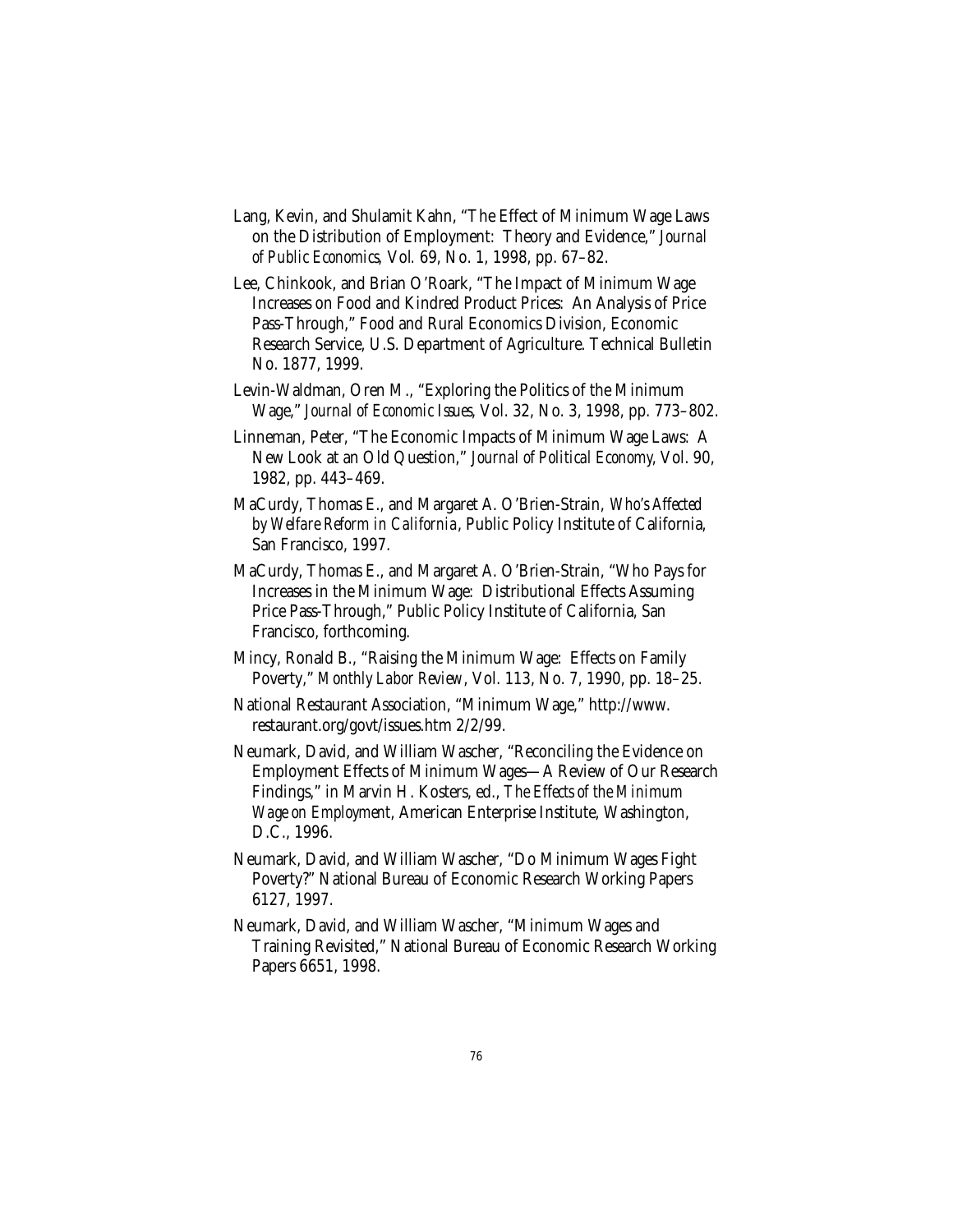- Neumark, David, and William Wascher, "The New Jersey-Pennsylvania Minimum Wage Experiment: A Re-Evaluation Using Payroll Records," *American Economic Review,* forthcoming*.*
- Neumark, David, Mark Schweitzer, and William Wascher, "The Effects of Minimum Wages on the Distribution of Family Incomes: A Non-Parametric Analysis," Mimeo, 1999a.
- Neumark, David, Mark Schweitzer, and William Wascher, "The Effects of Minimum Wages Throughout the Wage Distribution," Mimeo, 1999b.
- O'Brien-Strain, Margaret A., "Distributional Effects of the Minimum Wage: Who Benefits and Who Pays for Increases in the Federal Minimum Wage 1996/97 and 1999/2000," Unpublished Dissertation, Stanford University, Stanford, California, 1999.
- Pasinetti, Luigi L., *Lectures on the Theory of Production*, Columbia University Press, New York, 1977.
- Rebitzer, James B., and Lowell J. Taylor, "The Consequences of Minimum Wage Laws: Some New Theoretical Ideas," *Journal of Public Economics*, Vol. 56, No. 2, 1995, pp. 245–255.
- Royalty, Anne B., "Do Minimum Wage Increases Lower the Probability That Low-Wage Workers Will Receive Fringe Benefits," paper presented at Annual Fall Conference of the Association of Public Policy Analysis and Management, Washington, D.C., 1999.
- Sraffa, Pieto, *Production of Commodities by Means of Commodities: Prelude to a Critique of Economic Theory*, Cambridge University Press, Cambridge, 1960.
- Stigler, George J., "The Economics of Minimum Wage Legislation," *American Economic Review,* Vol*.* 36, 1946, pp. 358–365.
- U.S. Department of Labor, "Minimum Wage Laws in the States," http://www.dol.gov/dol/esa/public/minwage/america.htm.
- U.S. Department of Treasury, Internal Revenue Service, *Statistics of Income, 1994: Corporation Income Tax Returns*, Government Printing Office, Washington D.C.
- Webb, Sidney, "The Economic Theory of a Legal Minimum Wage," *Journal of Political Economy*, Vol. 20, No. 10, 1912, pp. 973–998.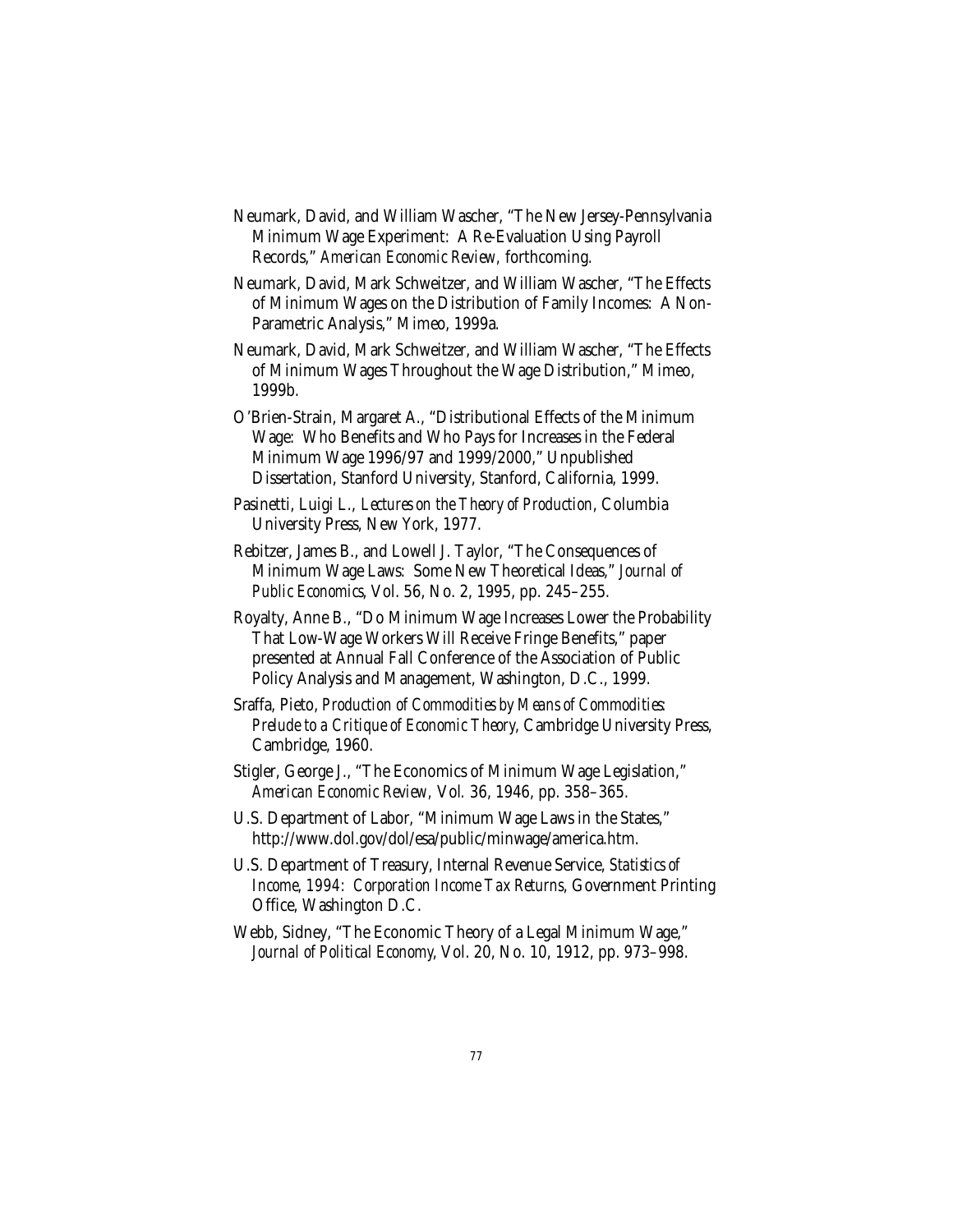Welch, Finis, "Myth and Measurement: The New Economics of the Minimum Wage: A Review," *Industrial and Labor Relations Review*, Vol. 48, 1995, pp. 842–849.